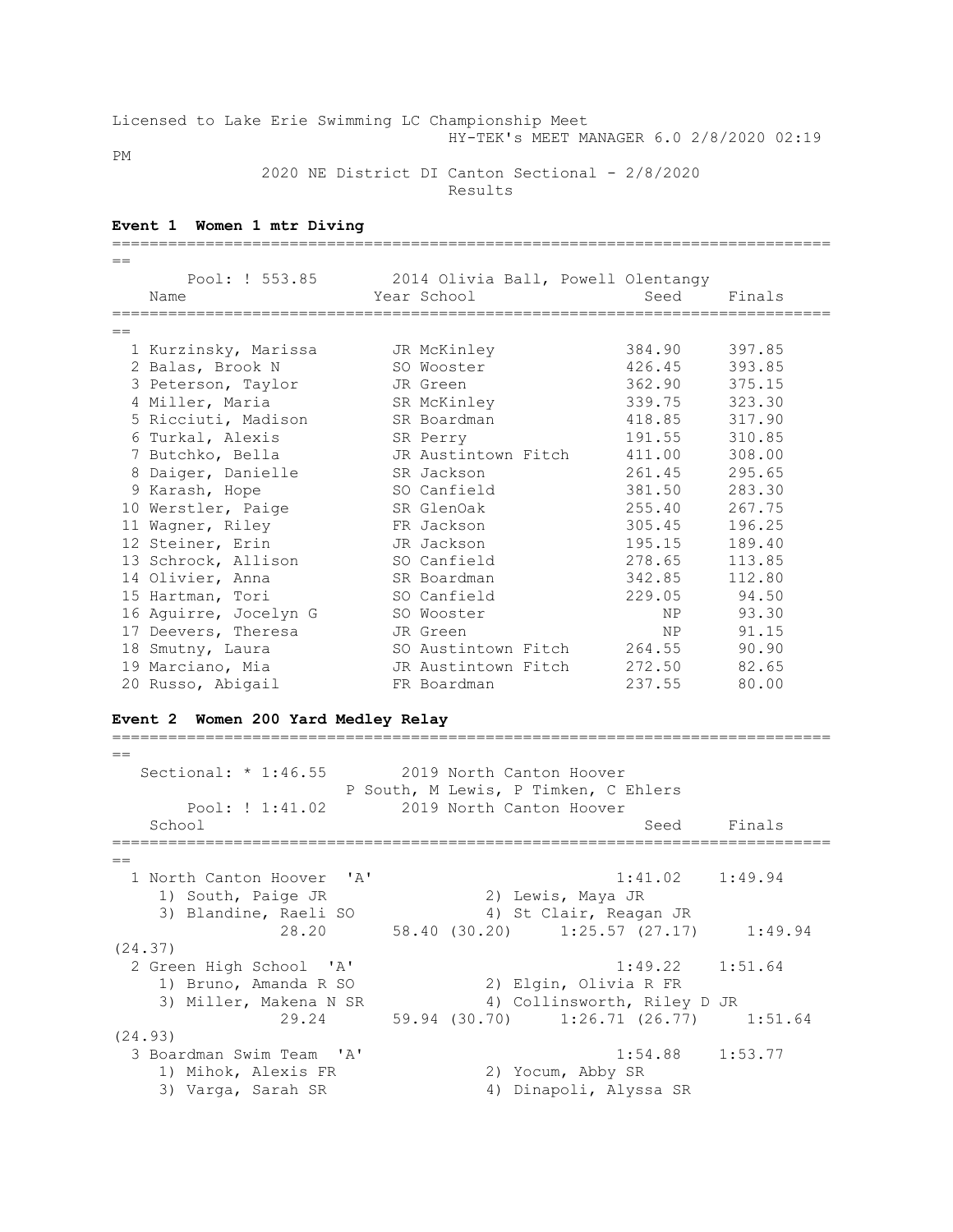28.53 1:01.20 (32.67) 1:28.97 (27.77) 1:53.77  $(24.80)$ <br>4 Canfield High School 'A' 4 Canfield High School 'A' 1:54.12 1:54.35 1) Dawson, Elle SR 2) Palusak, Jackie SO 3) Helmick, Jordan JR 4) Murphy, Madison FR 29.37 1:01.71 (32.34) 1:29.77 (28.06) 1:54.35 (24.58) 5 Massillon Jackson 'A' 1:59.06 1:56.08 1) Murphy, Janine SO 2) Schilling, Samantha JR 3) Sausaman, Hanna SR 4) Snyder, Allie SR 27.73 1:02.80 (35.07) 1:30.81 (28.01) 1:56.08 (25.27) 6 Wooster High School Generals 'A' 1:57.46 1:56.67 1) Hootman, Julia L JR 2) Cochran, Audrey R JR 3) Loguidice, Emma E SR 4) Chelf, Gretchen K FR 29.14 1:02.14 (33.00) 1:31.06 (28.92) 1:56.67 (25.61) 7 GlenOak 'A' 1:57.77 1:58.00 1) Peterson, Emma SO 2) White, Hannah SR 3) Cirese, Alex JR 4) Weisbrod, Kate FR 31.55 1:04.48 (32.93) 1:32.60 (28.12) 1:58.00 (25.40) 8 Austintown Fitch Swim and Dive 'A' 2:02.60 2:03.47 1) Dilts, Lillian FR 2) Pechatsko, Maryn SO 3) Direnzo, Sophia SO 4) Novicky, Natalia SR 30.08 1:04.53 (34.45) 1:33.84 (29.31) 2:03.47 (29.63) 9 Uniontown Lake 'A' 2:05.51 2:11.13 1) Martin, Mackenzie SR 2) Hockwalt, Laney SO 3) Lippe, Emily SR 4) Dean, Madison FR 34.27 1:11.95 (37.68) 1:42.64 (30.69) 2:11.13 (28.49) 10 Louisville High School 'A' 2:13.92 2:12.24 1) Lewis, Olivia SR 2) Malzer, Rebecca S SR 3) Girton, Jenna A JR 4) Frankford, Kiersten E SR 31.96 1:10.68 (38.72) 1:45.16 (34.48) 2:12.24 (27.08) 11 Massillon High School 'A' 2:14.22 2:12.56 1) Liber, Hailey JR 2) Shaffer, Jewell FR 3) Hodge, Molly SO 4) Philabaum, Sophia FR 33.27 1:07.14 (33.87) 1:41.48 (34.34) 2:12.56 (31.08) 12 Barberton High School 'A' 2:28.97 2:25.46 1) Swanson, Lydia FR 2) Smith, Samantha SO 3) Carano, Maddy L SR 4) Swanson, Kathryn SO 39.74 1:25.58 (45.84) 1:55.22 (29.64) 2:25.46 (30.24) -- Massillon Perry High School 'A' 2:08.21 DQ 1) Hartline, Lauren E JR 2) Broad, Cassie FR 3) Searfoss, Sierra e SR 4) Gozdan, Alexis M SR 32.58 1:11.08 (38.50) 1:41.06 (29.98) DQ (30.36) -- Canton McKinley 'A' 2:14.80 DQ 1) Ohlinger, Elizabeth JR 2) Patterson, Ginesa L JR 3) Westfall, Paige A S0 4) Fowler, Ashley SR 37.34 1:16.67 (39.33) 1:52.44 (35.77) DQ (26.79)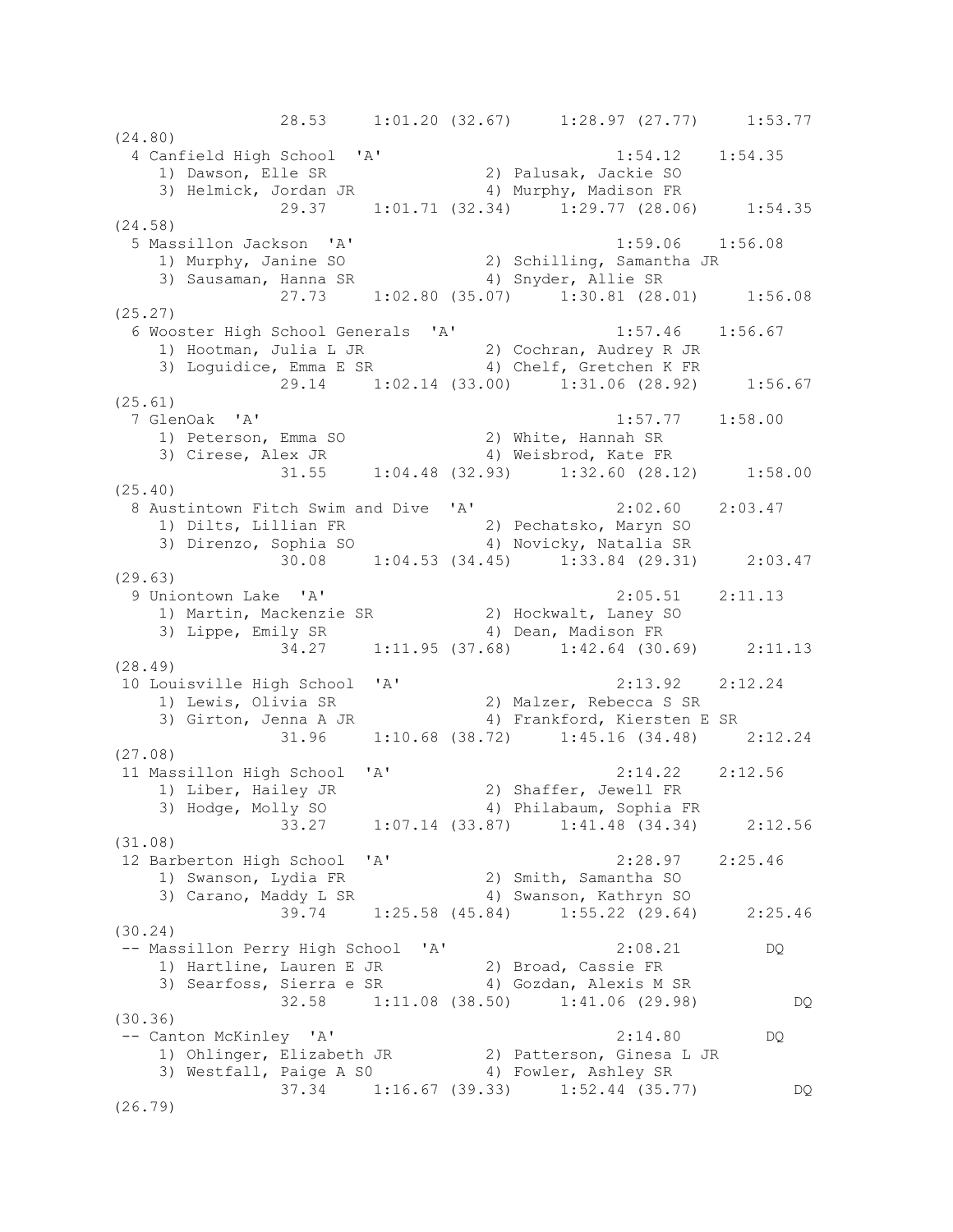|  |  |  |  |  | Event 3 Women 200 Yard Freestyle |
|--|--|--|--|--|----------------------------------|
|--|--|--|--|--|----------------------------------|

| $=$                                                                                        |                                                                                               |                     |  |
|--------------------------------------------------------------------------------------------|-----------------------------------------------------------------------------------------------|---------------------|--|
| Sectional: * 1:52.59 2009 Beth Rogers - McKinley                                           |                                                                                               |                     |  |
| Pool: ! 1:45.91 2019 Cora Dupre, Mariemont                                                 |                                                                                               |                     |  |
| Name                                                                                       | Year School                                                                                   | Seed Finals         |  |
|                                                                                            |                                                                                               |                     |  |
| $==$                                                                                       |                                                                                               |                     |  |
| 1 Mihok, Alexis FR Boardman 1:59.35 1:58.39<br>27.86 58.13 (30.27) 1:28.84 (30.71) 1:58.39 |                                                                                               |                     |  |
|                                                                                            |                                                                                               |                     |  |
| (29.55)                                                                                    |                                                                                               |                     |  |
| 2 Boske, Brooke                                                                            | SR Hoover 1:59.41 2:01.68<br>58.56 (30.56) 1:30.38 (31.82) 2:01.68                            |                     |  |
| 28.00                                                                                      |                                                                                               |                     |  |
| (31.30)                                                                                    |                                                                                               |                     |  |
| 3 Murphy, Maddy M                                                                          | M SR Wooster 1:58.90 2:02.43<br>28.24 58.79 (30.55) 1:30.26 (31.47) 2:02.43                   |                     |  |
|                                                                                            |                                                                                               |                     |  |
| (32.17)                                                                                    |                                                                                               |                     |  |
| 4 Timken, Payton                                                                           | JR Hoover 1:58.69 2:02.98<br>59.40 (31.30) 1:31.18 (31.78) 2:02.98                            |                     |  |
| 28.10                                                                                      |                                                                                               |                     |  |
| (31.80)<br>5 Turkal, Ava G                                                                 | FR Perry                                                                                      | $2:08.42$ $2:03.30$ |  |
| 26.91                                                                                      | 57.50 (30.59) $1:30.18$ (32.68) $2:03.30$                                                     |                     |  |
| (33.12)                                                                                    |                                                                                               |                     |  |
|                                                                                            |                                                                                               |                     |  |
| 6 Heestand, Ava S<br>27.72 58.78 (31.06) 1:31.40 (32.62) 2:03.33                           |                                                                                               |                     |  |
| (31.93)                                                                                    |                                                                                               |                     |  |
| 7 Sliwinski, Kaitlyn JR Jackson 2:03.74 2:04.63                                            |                                                                                               |                     |  |
| 28.05                                                                                      | 59.79 (31.74) 1:32.73 (32.94) 2:04.63                                                         |                     |  |
| (31.90)                                                                                    |                                                                                               |                     |  |
| 8 Chelf, Gretchen K                                                                        |                                                                                               |                     |  |
| 28.24                                                                                      | FR Wooster 2:02.90 2:04.69<br>59.59 (31.35) 1:32.76 (33.17) 2:04.69                           |                     |  |
| (31.93)                                                                                    |                                                                                               |                     |  |
| 9 St Clair, Piper                                                                          |                                                                                               |                     |  |
|                                                                                            | Piper JR Hoover 1:57.51 2:05.56<br>28.20 1:00.09 (31.89) 1:33.21 (33.12) 2:05.56              |                     |  |
| (32.35)                                                                                    |                                                                                               |                     |  |
| 10 Nutter, Alexis A                                                                        | JR Perry                                                                                      |                     |  |
| 27.55                                                                                      | JR Perry 2:11.32 2:06.20<br>58.56 (31.01) 1:31.91 (33.35) 2:06.20                             |                     |  |
| (34.29)                                                                                    |                                                                                               |                     |  |
| 11 Nist, Victoria                                                                          | JR Jackson                                                                                    | $2:06.62$ $2:06.29$ |  |
|                                                                                            | 29.19 1:00.89 (31.70) 1:34.22 (33.33) 2:06.29                                                 |                     |  |
| (32.07)                                                                                    |                                                                                               |                     |  |
| 12 Mullens, Lily Gover                                                                     |                                                                                               | $2:03.21$ $2:06.45$ |  |
|                                                                                            | 27.98 59.02 (31.04) 1:32.42 (33.40) 2:06.45                                                   |                     |  |
| (34.03)                                                                                    |                                                                                               |                     |  |
| 13 Bruno, Amanda R SO Green                                                                | R<br>29.37 1:02.30 (32.93) 1:36.31 (34.01) 2:09.30                                            |                     |  |
|                                                                                            |                                                                                               |                     |  |
| (32.99)                                                                                    |                                                                                               |                     |  |
| 14 Green, Lillian A                                                                        | FR Wooster<br>1 A FR Wooster 2:10.07 2:09.61<br>29.82 1:02.42 (32.60) 1:35.92 (33.50) 2:09.61 | $2:10.07$ $2:09.61$ |  |
|                                                                                            |                                                                                               |                     |  |
| (33.69)                                                                                    |                                                                                               |                     |  |
| 15 Angerstien, Kali E FR Green                                                             |                                                                                               | 2:19.64 2:09.86     |  |
|                                                                                            | 29.70   1:02.98   (33.28)   1:37.08   (34.10)   2:09.86                                       |                     |  |
| (32.78)                                                                                    |                                                                                               |                     |  |
| 16 Klepper, Jadyn E JR Green                                                               |                                                                                               | $2:10.96$ $2:10.00$ |  |
|                                                                                            | 30.14 1:02.86 (32.72) 1:36.92 (34.06) 2:10.00                                                 |                     |  |
| (33.08)                                                                                    |                                                                                               |                     |  |

=============================================================================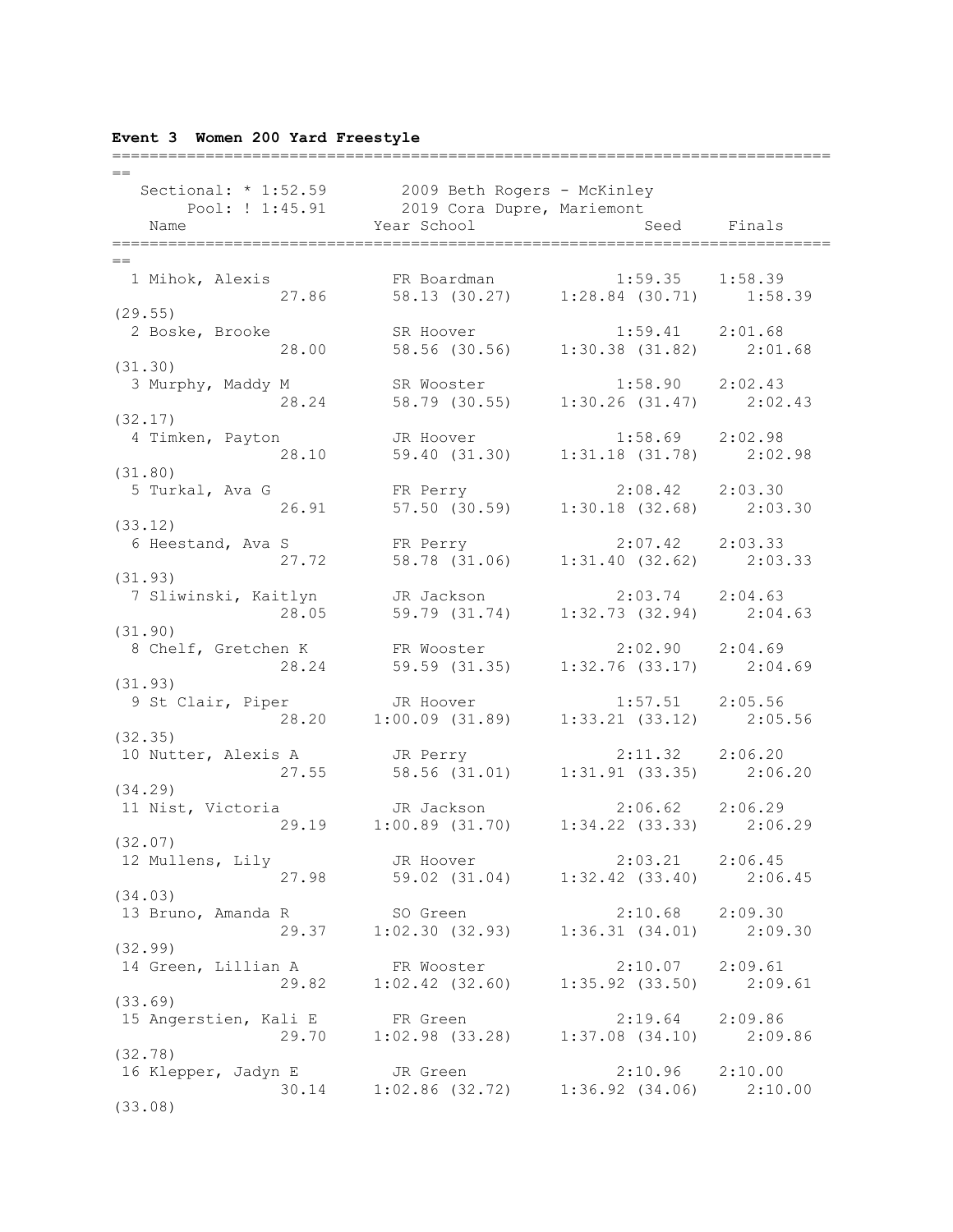17 Leibensperger, Kristen M JR Green 2:17.33 2:10.09 29.01 1:02.02 (33.01) 1:36.18 (34.16) 2:10.09 (33.91) 18 Rawley, Megan E SR McKinley 2:14.37 2:11.82 28.65 1:01.71 (33.06) 1:36.73 (35.02) 2:11.82 (35.09)<br>19 Wert, Casey 19 Wert, Casey JR Boardman 2:16.99 2:13.09 29.68 1:03.09 (33.41) 1:38.58 (35.49) 2:13.09 (34.51) 19 Kelty, Isabella SR Canfield 2:15.34 2:13.09 30.68 1:05.03 (34.35) 1:39.47 (34.44) 2:13.09 (33.62) 21 Direnzo, Sophia SO Austintown Fitch 2:12.23 2:13.83 29.88 1:03.20 (33.32) 1:38.25 (35.05) 2:13.83 (35.58) 22 Zackary, Chloe FR Jackson 2:17.68 2:16.13 31.43 1:05.83 (34.40) 1:41.38 (35.55) 2:16.13 (34.75) 23 Basista, Julia FR Boardman 2:21.45 2:17.16 30.73 1:05.75 (35.02) 1:42.27 (36.52) 2:17.16 (34.89) 24 Sarzosa, Isabella M FR Wooster 2:17.44 2:17.25 30.44 1:04.54 (34.10) 1:40.78 (36.24) 2:17.25 (36.47) 25 Searcy, Tessa SO Canfield 2:22.98 2:18.32 31.19 1:05.45 (34.26) 1:41.75 (36.30) 2:18.32 (36.57) 26 Willoughby, Anna Grace FR Lake 2:22.34 2:18.74 31.82 1:07.12 (35.30) 1:43.50 (36.38) 2:18.74 (35.24) 27 Webster, Olivia FR Jackson 2:21.13 2:18.81 31.25 1:06.81 (35.56) 1:43.22 (36.41) 2:18.81 (35.59) 28 Meister, Noelle SO GlenOak 2:30.25 2:21.48 31.65 1:07.27 (35.62) 1:44.52 (37.25) 2:21.48 (36.96) 29 Curran, Darby JR GlenOak 2:30.85 2:22.87 32.28 1:09.92 (37.64) 1:47.72 (37.80) 2:22.87 (35.15) 30 Grohovsky, Sarah SO Canfield 2:29.23 2:24.41 32.80 1:09.49 (36.69) 1:47.37 (37.88) 2:24.41 (37.04) 31 Spoon, Makayla JR GlenOak 2:29.67 2:24.88 30.46 1:06.66 (36.20) 1:46.46 (39.80) 2:24.88 (38.42) 32 Kibler, Natalie FR Lake 2:24.69 2:26.52 31.23 1:08.23 (37.00) 1:47.99 (39.76) 2:26.52 (38.53) 33 Malzer, Rebecca S SR Louisville 2:23.00 2:26.83 33.00 1:08.98 (35.98) 1:47.72 (38.74) 2:26.83 (39.11) 34 Harper, Hailey JR GlenOak 2:36.66 2:28.07 32.95 1:10.28 (37.33) 1:49.98 (39.70) 2:28.07 (38.09) 35 Pickens, Olivia FR Boardman 2:25.92 2:28.26 34.33 1:11.27 (36.94) 1:50.05 (38.78) 2:28.26 (38.21)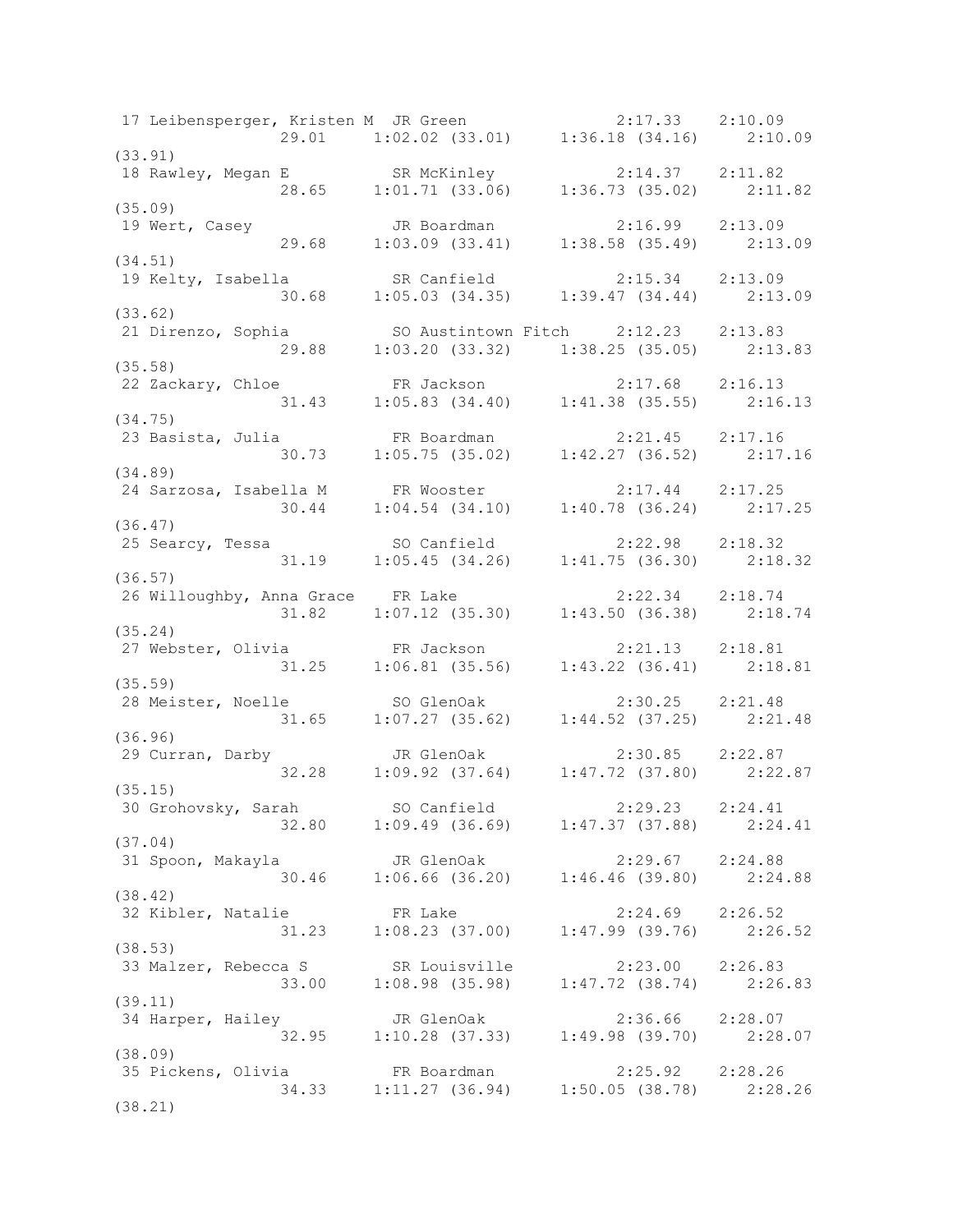36 McIntyre, Jenna M FR Louisville 2:30.93 2:29.25 33.63 1:10.63 (37.00) 1:49.80 (39.17) 2:29.25 (39.45) 37 Gozdan, Alexis M SR Perry 2:36.35 2:29.93 30.25 1:07.13 (36.88) 1:48.06 (40.93) 2:29.93 (41.87) 38 Swanson, Kathryn SO Barberton 2:32.40 2:30.55 33.71 1:11.56 (37.85) 1:51.21 (39.65) 2:30.55 (39.34) 39 Philabaum, Sophia FR Massillon 2:27.61 2:30.59 33.88 1:12.34 (38.46) 1:52.45 (40.11) 2:30.59 (38.14) 40 Didyk, Madison SO Lake 2:36.47 2:31.77 33.27 1:12.73 (39.46) 1:53.52 (40.79) 2:31.77 (38.25) 41 James, Grace SO Lake 2:44.30 2:32.95 33.79 1:12.80 (39.01) 1:53.12 (40.32) 2:32.95 (39.83) 42 Direnzo, Sylvia SO Austintown Fitch 2:41.64 2:33.73 31.76 1:10.24 (38.48) 1:51.96 (41.72) 2:33.73 (41.77) 43 Durham, Kenzie SR Canfield 2:32.33 2:34.07 33.59 1:12.09 (38.50) 1:53.33 (41.24) 2:34.07 (40.74) 44 Norris, Lexi SO Massillon 2:46.10 2:36.99 34.07 1:13.82 (39.75) 1:56.93 (43.11) 2:36.99 (40.06) 45 Cole, Chloe FR Louisville 2:37.29 2:40.17 35.70 1:17.65 (41.95) 2:01.18 (43.53) 2:40.17 (38.99) 46 Ohlinger, Elizabeth JR McKinley 2:51.56 2:40.48 36.15 1:17.43 (41.28) 2:00.22 (42.79) 2:40.48 (40.26) 47 Rearick, Maddy JR Massillon 2:41.46 2:41.73 34.48 1:16.36 (41.88) 2:00.51 (44.15) 2:41.73 (41.22) 48 Patterson, Ginesa L JR McKinley 2:52.10 2:45.39 34.84 1:16.12 (41.28) 2:00.51 (44.39) 2:45.39 (44.88) 49 Bakos, Kylie SO Austintown Fitch 2:47.46 2:45.59 34.49 1:15.40 (40.91) 2:00.60 (45.20) 2:45.59 (44.99) 50 Bonilla, Kayla S S0 McKinley 2:55.93 2:48.45 37.23 1:21.43 (44.20) 2:48.45 (1:27.02) 51 Greathouse, Marilyn R FR Louisville 2:51.23 3:06.26 39.57 1:28.33 (48.76) 2:19.11 (50.78) 3:06.26 (47.15)<br>52 McCabe, Kate 52 McCabe, Kate SO Massillon 2:57.13 3:09.09 1:26.41 3:09.09 (1:42.68) 53 Stephenson, Bri SR Austintown Fitch 3:11.28 3:09.78 38.36 1:25.68 (47.32) 2:18.90 (53.22) 3:09.78 (50.88)

#### **Event 4 Women 200 Yard IM**

=============================================================================  $=$ Sectional: \* 2:06.43 2015 Madison Myers - Copley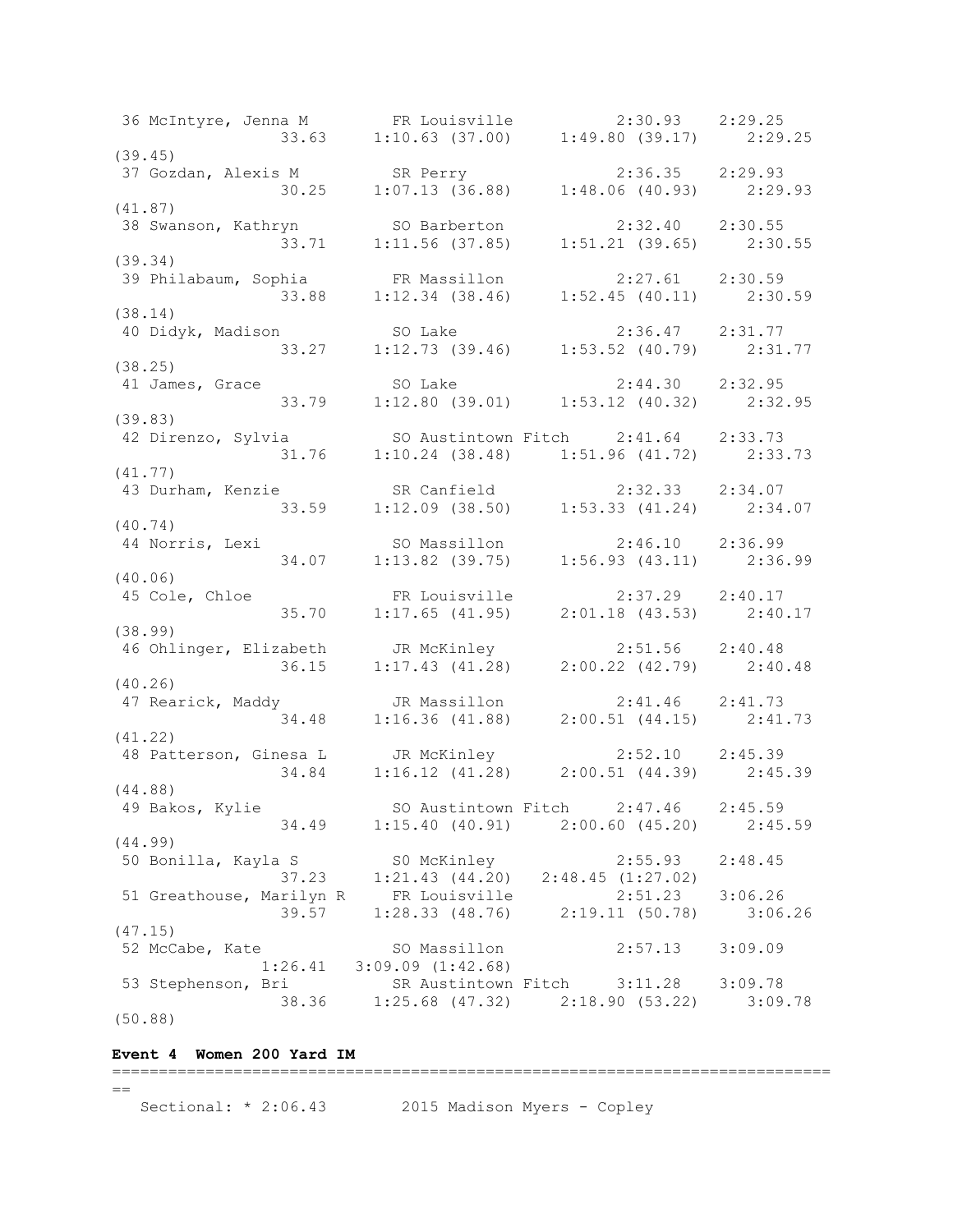|                                                                                              | Pool: ! 1:57.98 2013 Katie Miller, Akron Firestone                         |                     |             |
|----------------------------------------------------------------------------------------------|----------------------------------------------------------------------------|---------------------|-------------|
| Name                                                                                         | Year School                                                                |                     | Seed Finals |
| ====================                                                                         |                                                                            |                     |             |
| $=$                                                                                          |                                                                            |                     |             |
| 1 Lewis, Maya<br>29.91                                                                       | JR Hoover 2:10.15 2:15.01<br>1:05.53 (35.62) 1:43.09 (37.56) 2:15.01       |                     |             |
| (31.92)                                                                                      |                                                                            |                     |             |
| 2 Murphy, Madison FR Canfield 2:15.89 2:15.49                                                |                                                                            |                     |             |
|                                                                                              | 29.70   1:05.02   (35.32)   1:44.86   (39.84)   2:15.49                    |                     |             |
| (30.63)                                                                                      |                                                                            |                     |             |
| 3 Fetsko, Amanda                                                                             |                                                                            | $2:21.52$ $2:19.73$ |             |
|                                                                                              | FR Hoover 2:21.52 2:19.73<br>30.21 1:06.59 (36.38) 1:47.13 (40.54) 2:19.73 |                     |             |
| (32.60)                                                                                      |                                                                            |                     |             |
| 4 Landenberger, Mallory M JR Green                                                           |                                                                            | $2:22.39$ $2:21.08$ |             |
|                                                                                              | $31.26$ 1:06.28 (35.02) 1:48.69 (42.41) 2:21.08                            |                     |             |
| (32.39)                                                                                      |                                                                            |                     |             |
| 5 Schilling, Samantha JR Jackson                                                             |                                                                            | $2:23.26$ $2:22.69$ |             |
|                                                                                              | 30.23 1:07.29 (37.06) 1:50.47 (43.18) 2:22.69                              |                     |             |
| (32.22)                                                                                      |                                                                            |                     |             |
| 6 Shaffer, Jewell 6 Massillon 2:26.29 2:22.78<br>28.54                                       | $1:05.44$ (36.90) $1:47.81$ (42.37) $2:22.78$                              |                     |             |
| (34.97)                                                                                      |                                                                            |                     |             |
| 7 Hootman, Julia L JR Wooster 2:26.22 2:23.77                                                |                                                                            |                     |             |
| 30.51                                                                                        | $1:05.24$ (34.73) $1:50.23$ (44.99) $2:23.77$                              |                     |             |
| (33.54)                                                                                      |                                                                            |                     |             |
| 8 Maxwell, Jenna 50 JR Hoover 2:23.65 2:27.35                                                |                                                                            |                     |             |
| 32.12                                                                                        | $1:09.74$ (37.62) $1:52.22$ (42.48) $2:27.35$                              |                     |             |
| (35.13)                                                                                      |                                                                            |                     |             |
| 9 Allshouse, Alex JR Hoover 2:25.66 2:28.80<br>31.12 1:09.50 (38.38) 1:52.84 (43.34) 2:28.80 |                                                                            |                     |             |
|                                                                                              |                                                                            |                     |             |
| (35.96)                                                                                      |                                                                            |                     |             |
| 10 Crawn, Emma                                                                               | JR Jackson                                                                 | $2:32.86$ $2:28.95$ |             |
| 31.26                                                                                        | $1:08.61$ (37.35) $1:53.29$ (44.68) $2:28.95$                              |                     |             |
| (35.66)                                                                                      |                                                                            |                     |             |
| 11 Cochran, Audrey R JR Wooster                                                              |                                                                            | $2:26.69$ $2:30.11$ |             |
| (35.63)                                                                                      | $33.15$ 1:12.25 (39.10) 1:54.48 (42.23) 2:30.11                            |                     |             |
| 12 Carano, Maddy L                                                                           | SR Barberton 2:28.89 2:30.41                                               |                     |             |
| 29.95                                                                                        | $1:09.22$ (39.27) $1:54.93$ (45.71) $2:30.41$                              |                     |             |
| (35.48)                                                                                      |                                                                            |                     |             |
| 13 Dodson, Madeline A SR McKinley 2:32.92 2:30.48                                            |                                                                            |                     |             |
|                                                                                              | 31.77   1:10.83   (39.06)   1:55.57   (44.74)   2:30.48                    |                     |             |
| (34.91)                                                                                      |                                                                            |                     |             |
| 14 Darnell, Regan O                                                                          | FR Perry                                                                   | $2:29.33$ $2:31.60$ |             |
|                                                                                              | 32.23 1:10.37 (38.14) 1:58.58 (48.21) 2:31.60                              |                     |             |
| (33.02)                                                                                      |                                                                            |                     |             |
| 15 Yocum, Abby                                                                               | SR Boardman                                                                | 2:32.23             | 2:31.88     |
| 33.94                                                                                        | $1:15.72$ (41.78) $1:56.78$ (41.06) $2:31.88$                              |                     |             |
| (35.10)                                                                                      |                                                                            |                     |             |
| 16 Chelf, Emma M                                                                             | SO Wooster                                                                 | 2:35.59 2:32.79     |             |
| 33.24                                                                                        | $1:12.50$ (39.26) $1:57.72$ (45.22) $2:32.79$                              |                     |             |
| (35.07)                                                                                      |                                                                            | $2:42.05$ $2:40.74$ |             |
| 17 Risher, Gillian S JR Perry                                                                | 32.03 1:13.02 (40.99) 2:04.79 (51.77) 2:40.74                              |                     |             |
| (35.95)                                                                                      |                                                                            |                     |             |
| 18 Klepec, Sarah                                                                             | SO Canfield                                                                | 2:43.28             | 2:42.50     |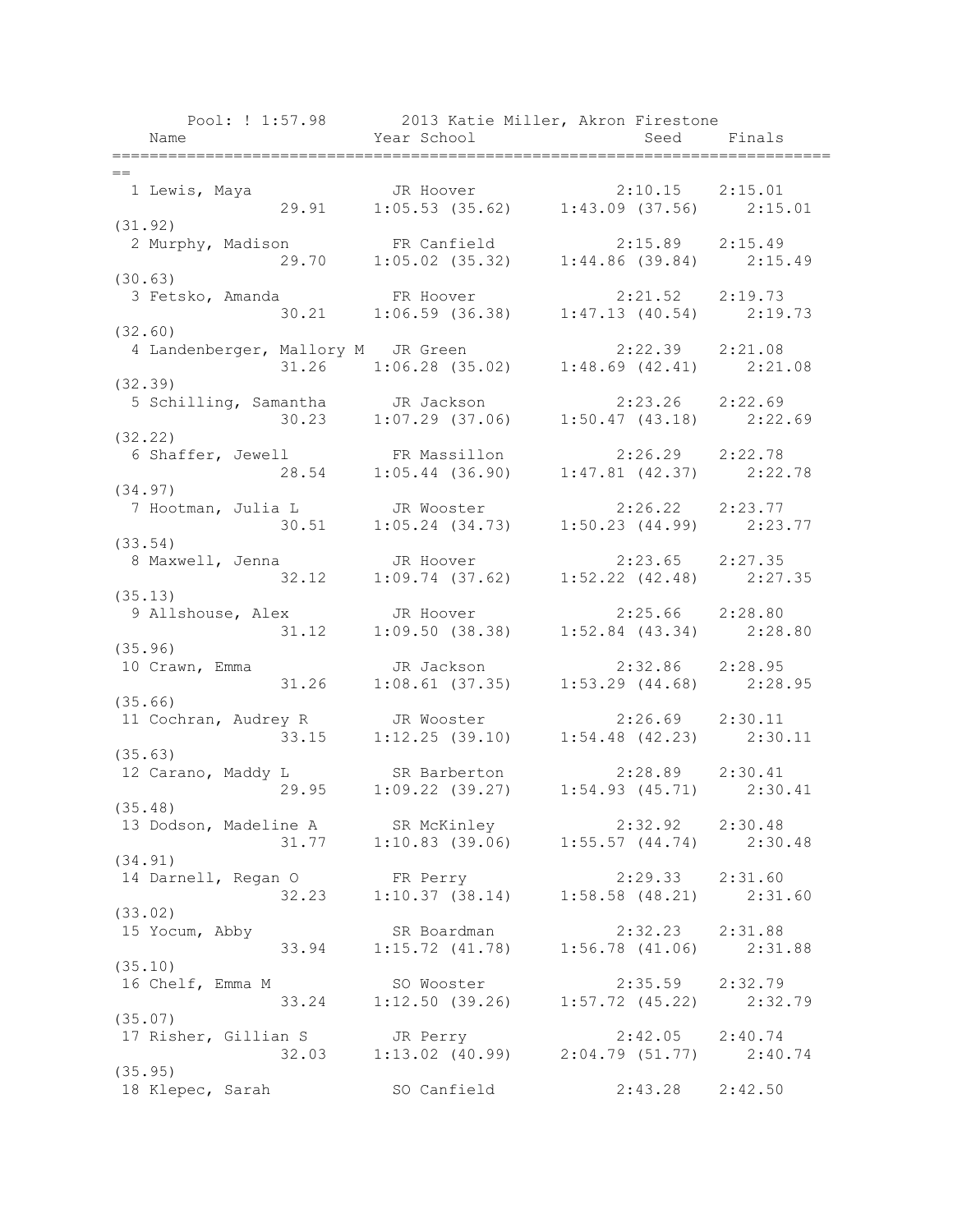33.27 1:15.47 (42.20) 2:04.58 (49.11) 2:42.50 (37.92) 19 Bittner, Valerie FR Green 2:42.12 2:42.72 31.15 1:12.21 (41.06) 2:04.66 (52.45) 2:42.72 (38.06) 20 Esper, Catherine SO Canfield 2:42.67 2:44.47 33.22 1:17.57 (44.35) 2:07.23 (49.66) 2:44.47 (37.24)<br>21 Kelso, Madison 21 Kelso, Madison SO Boardman 2:41.93 2:44.60 33.87 1:15.49 (41.62) 2:06.05 (50.56) 2:44.60 (38.55) 22 Potashnik, Kate FR Lake 2:46.96 2:45.55 35.09 1:16.27 (41.18) 2:08.01 (51.74) 2:45.55 (37.54) 23 Menegay, Ashley M SO Louisville 2:51.65 2:52.45 38.46 1:19.42 (40.96) 2:12.22 (52.80) 2:52.45 (40.23)<br>24 Parker, Ireland 24 Parker, Ireland FR Boardman 2:58.38 2:55.38 39.75 1:21.86 (42.11) 2:16.07 (54.21) 2:55.38 (39.31) 25 Collins, Grace SR Louisville 2:52.56 2:59.62 38.56 1:21.06 (42.50) 2:18.47 (57.41) 2:59.62 (41.15) 26 Pastore, Caroline SO Lake 3:08.17 3:02.51 36.71 1:20.34 (43.63) 2:22.72 (1:02.38) 3:02.51 (39.79) -- Brinkley, Aadia SR Boardman 2:59.81 DQ 37.18 1:24.61 (47.43) 2:20.23 (55.62) DQ (39.01) -- Galterio, Morgan JR Austintown Fitch 2:55.08 DQ 36.79 1:18.93 (42.14) 2:14.56 (55.63) DQ (37.81)

#### **Event 5 Women 50 Yard Freestyle**

| $==$ |                         |             |                             |             |
|------|-------------------------|-------------|-----------------------------|-------------|
|      | Sectional: $*$ 23.37    |             | 2019 Parker Timken - Hoover |             |
|      | Pool: ! 22.43           |             | 2010 Margo Geer, Fairbanks  |             |
|      | Name                    | Year School | Seed                        | Finals      |
| $=$  |                         |             |                             |             |
|      | 1 Chelf, Gracie A       | SO Wooster  | 23.72                       | 23.86       |
|      | 2 Nixon, Annabelle      | FR Hoover   | 24.62                       | 24.75       |
|      | 3 St Clair, Reagan      | JR Hoover   | 23.88                       | 24.79       |
|      | 4 South, Paige          | JR Hoover   | 24.47                       | 24.98       |
|      | 5 Blandine, Raeli       | SO Hoover   | 24.24                       | 24.99       |
|      | 6 White, Hannah         | SR GlenOak  | 25.59                       | 25.20       |
|      | 7 Collinsworth, Riley D | JR Green    | 25.51                       | 25.35       |
|      | 8 Dawson, Elle          | SR Canfield | 26.42                       | 25.67       |
|      | 9 Shroyer, Anne         | FR Green    | 25.80                       | 25.68       |
|      | 10 Dinapoli, Alyssa     | SR Boardman | 25.64                       | 25.71       |
|      | 11 Weisbrod, Kate       | FR GlenOak  | 26.99                       | 25.81       |
|      | 12 Miller, Makena N     | SR Green    | 26.29                       | 25.82       |
|      | 13 Snyder, Allie        | SR Jackson  | 25.66                       | J25.82      |
|      | 14 Frantz, Olivia       | SO Wooster  |                             | 26.01 25.89 |
|      | 15 Loquidice, Emma E    | SR Wooster  | 26.24                       | 25.92       |
|      | 16 Byler, Emily         | SO Lake     | 26.15                       | 26.19       |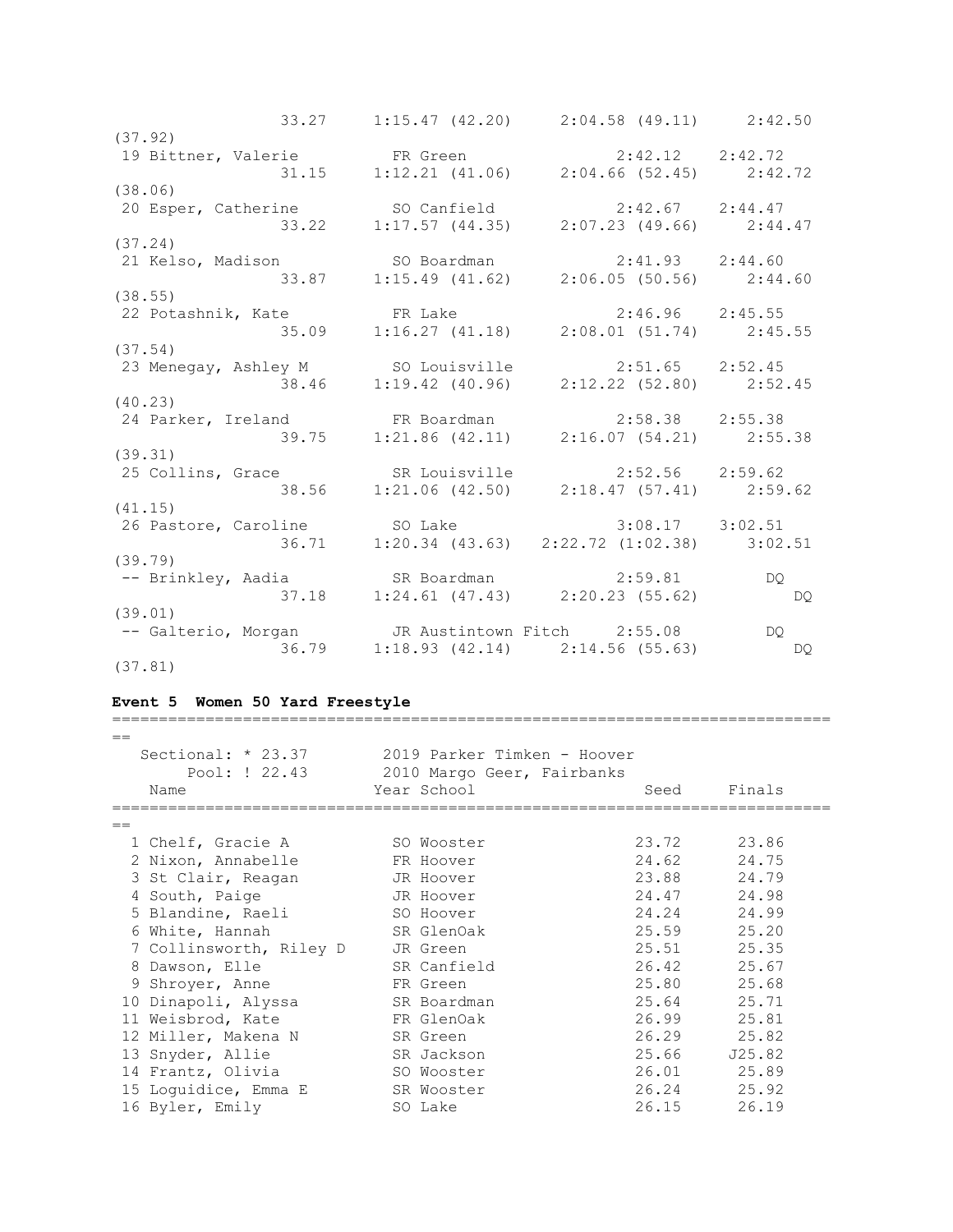| 17 Varga, Sarah          | SR Boardman         | 26.71 | 26.42 |
|--------------------------|---------------------|-------|-------|
| 18 Peckman, Miranda      | JR Canfield         | 26.36 | 26.60 |
| 19 Pratt, Maggie M       | JR Green            | 26.31 | 26.88 |
| 20 Cirese, Alex          | JR GlenOak          | 28.33 | 27.16 |
| 21 Lewis, Olivia         | SR Louisville       | 28.13 | 27.20 |
| 22 Severson, Ella        | SR GlenOak          | 26.89 | 27.21 |
| 23 McCoury, Fiona        | FR Jackson          | 27.79 | 27.34 |
| 24 Palusak, Jackie       | SO Canfield         | 26.82 | 27.37 |
| 25 Hooper, June          | SR Jackson          | 26.86 | 27.51 |
| 26 Blawas, Hannah        | SO Lake             | 27.53 | 27.56 |
| 27 Gomez, Mikaela        | SO Jackson          | 28.12 | 27.61 |
| 28 Peckman, Madison      | JR Canfield         | 27.85 | 27.63 |
| 29 Frankford, Kiersten E | SR Louisville       | 27.80 | 27.66 |
| 30 Schwendeman, Allyson  | JR Boardman         | 27.84 | 28.22 |
| 31 Fowler, Ashley        | SR McKinley         | 29.21 | 28.45 |
| 32 Hartline, Lauren E    | JR Perry            | 32.19 | 29.23 |
| 33 Barrett, Brooklynn    | FR McKinley         | 32.26 | 29.31 |
| 34 Campbell, Paonia O    | FR Wooster          | 29.03 | 29.38 |
| 35 Hodge, Molly          | SO Massillon        | 29.02 | 29.41 |
| 36 Novicky, Natalia      | SR Austintown Fitch | 29.28 | 29.59 |
| 37 Williams, Tyler       | SR Boardman         | 30.19 | 29.68 |
| 38 Yoho, Kelsy           | SR Perry            | 30.76 | 29.74 |
| 39 Clark, Shaelyn J      | SO Louisville       | 30.29 | 29.93 |
| 40 Watson, Paige B       | FR McKinley         | 31.67 | 30.24 |
| 41 Gniewecki, Emma M     | JR Perry            | 33.20 | 30.83 |
| 42 Martin, Mackenzie     | SR Lake             | 30.04 | 30.93 |
| 43 Swanson, Lydia        | FR Barberton        | 33.07 | 31.11 |
| 44 Westfall, Paige A     | S0 McKinley         | 32.18 | 31.35 |
| 45 Corbett, Allie        | FR Austintown Fitch | 31.55 | 31.95 |
| 46 Horner, Claire E      | SO Perry            | 34.53 | 32.90 |
| 47 Barlow, Morgan        | JR Massillon        | 31.21 | 33.61 |
| 48 Moss, Kylee           | FR Austintown Fitch | 34.86 | 34.53 |
| 49 Mendez, Jojo          | SR Austintown Fitch | 36.79 | 37.29 |
| 50 Smith, Samantha       | SO Barberton        | 39.22 | 37.73 |
| 51 Rhoden, Maryah        | FR Barberton        | 39.26 | 38.70 |

## **Event 6 Women 100 Yard Butterfly**

| $=$                  |                                |         |         |  |
|----------------------|--------------------------------|---------|---------|--|
| Sectional: $* 56.77$ | 2009 Beth Rogers - McKinley    |         |         |  |
| Pool: ! 53.31        | 2019 Megan Glass, Cin Ursuline |         |         |  |
| Name                 | Year School                    | Seed    | Finals  |  |
| $=$                  |                                |         |         |  |
| 1 Miller, Makena N   | SR Green                       | 1:00.58 | 59.76   |  |
| 27.82                | 59.76 (31.94)                  |         |         |  |
| 2 Elgin, Olivia R    | FR Green                       | 1:00.69 | 1:00.63 |  |
| 27.81                | $1:00.63$ (32.82)              |         |         |  |
| 3 Sausaman, Hanna    | SR Jackson                     | 1:02.88 | 1:02.36 |  |
| 28.46                | 1:02.36(33.90)                 |         |         |  |
| 4 Dilts, Lillian     | FR Austintown Fitch            | 1:05.30 | 1:04.23 |  |
| 29.45                | 1:04.23(34.78)                 |         |         |  |
| 5 Wirick, Nicole     | SO Hoover                      | 1:07.23 | 1:04.42 |  |
| 30.20                | $1:04.42$ $(34.22)$            |         |         |  |
| 6 Varga, Sarah       | SR Boardman                    | 1:05.85 | 1:05.10 |  |
| 30.45                | 1:05.10(34.65)                 |         |         |  |
| 7 Geletka, Allie     | JR Canfield                    | 1:11.25 | 1:05.51 |  |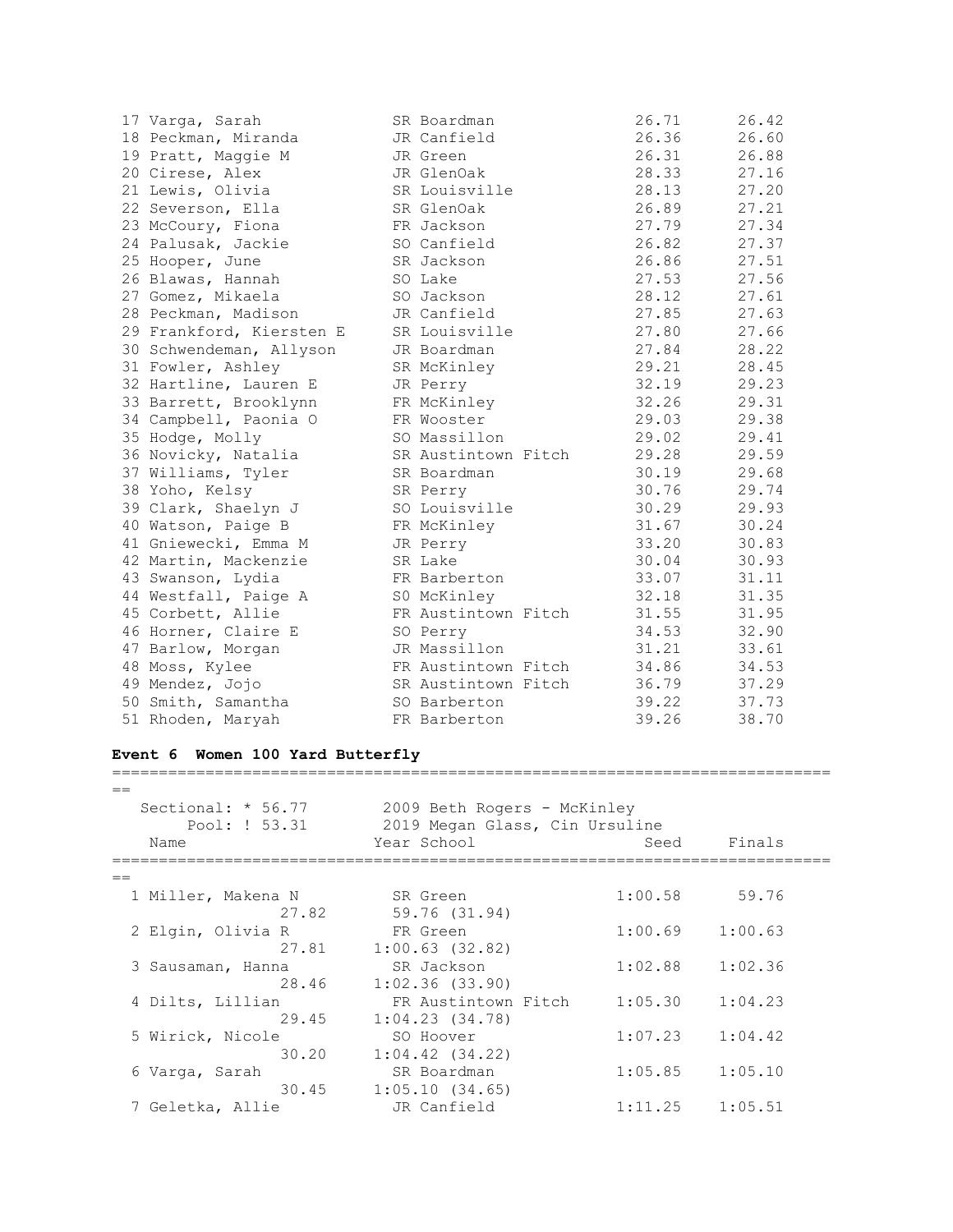| 28.58                  | $1:05.51$ (36.93)   |         |         |
|------------------------|---------------------|---------|---------|
| 8 Dean, Elyssa         | SR Lake             | 1:04.14 | 1:06.01 |
| 30.66                  | $1:06.01$ (35.35)   |         |         |
| 9 Carano, Maddy L      | SR Barberton        | 1:06.78 | 1:06.17 |
| 29.36                  | 1:06.17(36.81)      |         |         |
| 10 Ellis, Halle        | FR Hoover           | 1:08.94 | 1:06.41 |
| 30.85                  | $1:06.41$ (35.56)   |         |         |
| 11 Helmick, Jordan     | JR Canfield         | 1:06.57 | 1:06.43 |
| 29.70                  | 1:06.43(36.73)      |         |         |
| 12 Huston, Ella        | SO Boardman         | 1:07.79 | 1:07.15 |
| 30.57                  | 1:07.15(36.58)      |         |         |
| 13 Schilling, Samantha | JR Jackson          | 1:06.76 | 1:07.36 |
| 30.21                  | $1:07.36$ (37.15)   |         |         |
| 14 McCoury, Fiona      | FR Jackson          | 1:08.73 | 1:07.42 |
| 30.90                  |                     |         |         |
|                        | $1:07.42$ (36.52)   |         |         |
| 15 Searfoss, Sierra e  | SR Perry            | 1:06.67 | 1:07.84 |
| 30.49                  | $1:07.84$ (37.35)   |         |         |
| 16 Crawn, Emma         | JR Jackson          | 1:11.76 | 1:09.02 |
| 32.20                  | $1:09.02$ (36.82)   |         |         |
| 17 Bittner, Valerie    | FR Green            | 1:13.33 | 1:09.60 |
| 31.75                  | $1:09.60$ (37.85)   |         |         |
| 18 Dodson, Madeline A  | SR McKinley         | 1:13.04 | 1:10.19 |
| 31.75                  | 1:10.19(38.44)      |         |         |
| 19 Altland, Madeline R | SO Wooster          | 1:15.88 | 1:11.06 |
| 32.88                  | 1:11.06(38.18)      |         |         |
| 20 Risher, Gillian S   | JR Perry            | 1:12.66 | 1:11.10 |
| 32.30                  | 1:11.10(38.80)      |         |         |
| 21 Hughes, Mallory     | FR Canfield         | 1:13.83 | 1:13.46 |
| 32.66                  | $1:13.46$ (40.80)   |         |         |
| 22 Velasquez, Ava      | JR Boardman         | 1:14.64 | 1:16.94 |
| 35.02                  | 1:16.94(41.92)      |         |         |
| 23 Sarzosa, Isabella M | FR Wooster          | 1:22.00 | 1:19.36 |
| 37.95                  | 1:19.36(41.41)      |         |         |
| 24 Pastore, Caroline   | SO Lake             | 1:22.31 | 1:19.61 |
| 36.43                  | 1:19.61(43.18)      |         |         |
| 25 McIntyre, Jenna M   | FR Louisville       | 1:22.99 | 1:20.33 |
| 36.80                  | 1:20.33(43.53)      |         |         |
| 26 Direnzo, Sylvia     | SO Austintown Fitch | 1:26.66 | 1:20.49 |
| 36.43                  | 1:20.49(44.06)      |         |         |
| 27 Girton, Jenna A     | JR Louisville       | 1:22.39 | 1:20.76 |
| 37.46                  | 1:20.76(43.30)      |         |         |
| 28 Tefs, Anna C        | FR Wooster          | 1:24.83 | 1:26.13 |
| 39.37                  | 1:26.13(46.76)      |         |         |
| 29 Brinkley, Aadia     | SR Boardman         | 1:31.42 | 1:26.42 |
| 30 Cole, Chloe         | FR Louisville       | 1:32.90 | 1:29.12 |
| 41.10                  | 1:29.12(48.02)      |         |         |
| 31 Spilios, Anna       | SR GlenOak          | 1:31.97 | 1:33.77 |
| 40.43                  | $1:33.77$ (53.34)   |         |         |
| -- James, Grace        | SO Lake             | 1:30.23 | DQ      |
| 40.02                  | DQ (49.06)          |         |         |

## **Event 7 Women 100 Yard Freestyle**

============================================================================= == Sectional: \* 50.95 2013 Chase Kinney - Jackson Pool: ! 48.63 2010 Margo Geer, Fairbanks Name Seed Finals (Name Seed Finals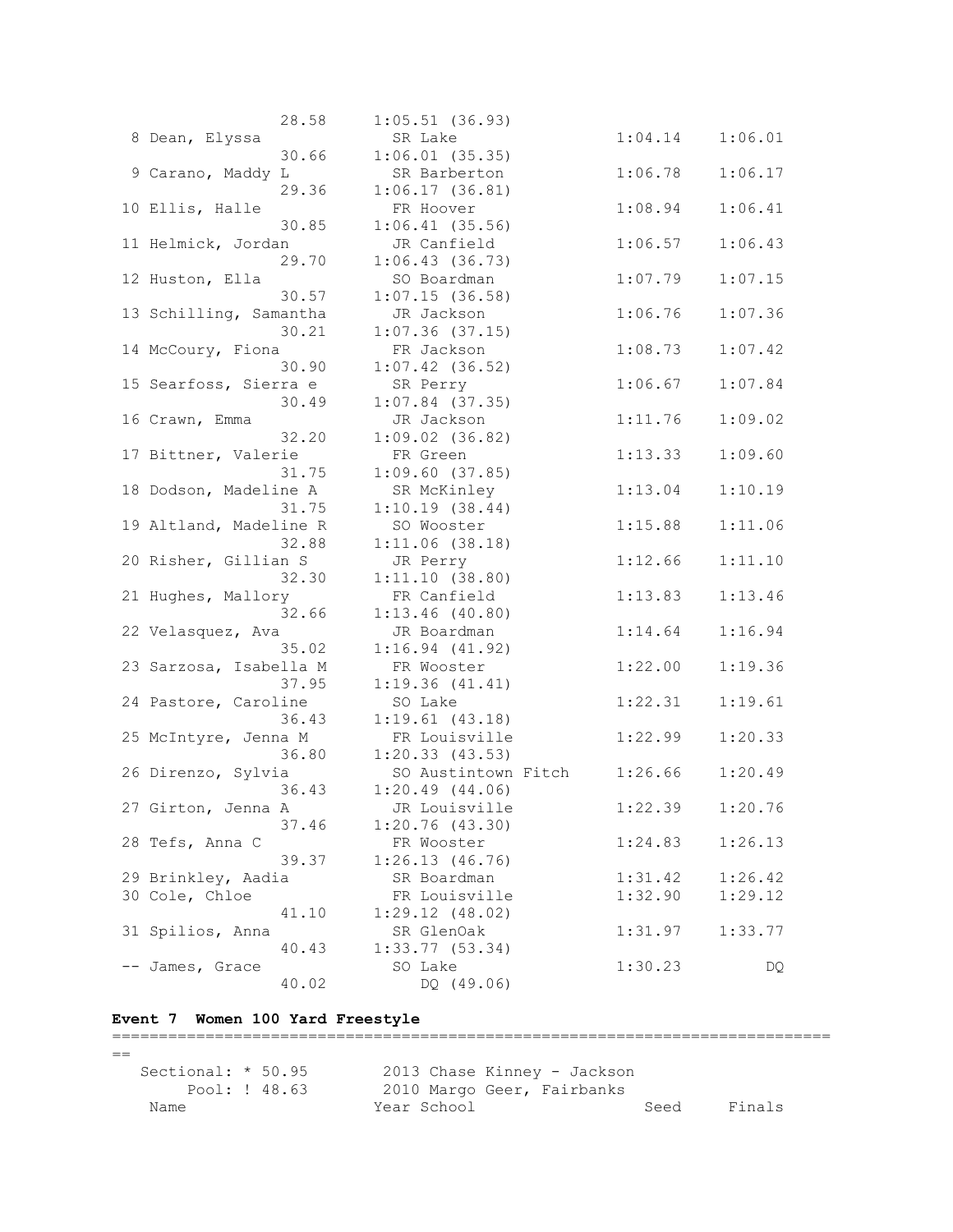| 1 Chelf, Gracie A               | SO Wooster                   | 52.41   | 53.13   |
|---------------------------------|------------------------------|---------|---------|
| 25.21                           | 53.13 (27.92)                |         |         |
| 2 St Clair, Reagan              | JR Hoover                    | 52.30   | 53.80   |
| 25.81                           | 53.80 (27.99)                |         |         |
| 3 Murphy, Janine                | SO Jackson                   | 53.07   | 54.38   |
| 26.43                           | 54.38 (27.95)                |         |         |
| 4 Nixon, Annabelle              | FR Hoover                    | 54.43   | 54.48   |
| 26.78                           | 54.48 (27.70)                |         |         |
| 5 St Clair, Piper<br>26.37      | JR Hoover<br>54.61 (28.24)   | 54.48   | 54.61   |
| 6 Murphy, Madison               | FR Canfield                  | 54.61   | 54.74   |
| 26.94                           | 54.74 (27.80)                |         |         |
| 7 Mihok, Alexis                 | FR Boardman                  | 55.97   | 54.90   |
| 26.44                           | 54.90 (28.46)                |         |         |
| 8 Blandine, Raeli               | SO Hoover                    | 54.16   | 55.28   |
| 26.48                           | 55.28(28.80)                 |         |         |
| 9 Collinsworth, Riley D         | JR Green                     | 55.72   | 55.41   |
| 26.42                           | 55.41 (28.99)                |         |         |
| 10 Dinapoli, Alyssa             | SR Boardman                  | 56.01   | 56.47   |
| 27.11                           | 56.47 (29.36)                |         |         |
| 11 White, Hannah                | SR GlenOak                   | 58.93   | 56.62   |
| 26.68                           | 56.62 (29.94)                |         |         |
| 12 Snyder, Allie                | SR Jackson                   | 56.91   | 56.68   |
| 26.91                           | 56.68 (29.77)                |         |         |
| 13 Weisbrod, Kate               | FR GlenOak                   | 59.28   | 57.36   |
| 27.08                           | 57.36 (30.28)                |         |         |
| 14 Frantz, Olivia               | SO Wooster                   | 1:00.05 | 57.38   |
| 27.09                           | 57.38 (30.29)                |         |         |
| 15 Loguidice, Emma E            | SR Wooster                   | 59.24   | 57.82   |
| 27.14                           | 57.82 (30.68)                |         |         |
| 16 Pratt, Maggie M              | JR Green                     | 57.97   | 58.10   |
| 27.65                           | 58.10 (30.45)                |         |         |
| 17 Green, Abbie                 | JR Jackson                   | 58.77   | 58.21   |
| 27.47                           | 58.21 (30.74)                |         |         |
| 18 Byler, Emily                 | SO Lake                      | 58.11   | 59.08   |
| 27.73                           | 59.08 (31.35)                |         |         |
| 19 Pechatsko, Maryn             | SO Austintown Fitch 1:00.48  |         | 59.56   |
| 28.25                           | 59.56 (31.31)                |         |         |
| 20 Rawley, Megan E              | SR McKinley                  | 59.71   | 59.58   |
| 28.08                           | 59.58 (31.50)                |         |         |
| 21 Frankford, Kiersten E        | SR Louisville                | 1:01.34 | 59.62   |
| 28.42                           | 59.62 (31.20)                |         |         |
| 22 Cirese, Alex                 | JR GlenOak                   | 1:01.12 | 59.69   |
| 27.91                           | 59.69 (31.78)                |         |         |
| 22 Green, Lillian A             | FR Wooster                   | 59.26   | 59.69   |
| 28.05                           | 59.69 (31.64)                |         |         |
| 24 Wert, Casey                  | JR Boardman                  | 1:00.05 | 59.73   |
| 28.72                           | 59.73 (31.01)                |         |         |
| 25 Beasley, Elyse               | FR Green                     | 1:01.85 | 1:00.14 |
| 29.21                           | 1:00.14(30.93)               |         |         |
| 26 Kelty, Isabella              | SR Canfield                  | 1:00.86 | 1:00.42 |
| 28.82                           | $1:00.42$ $(31.60)$          |         |         |
| 27 Klepper, Adrianna E<br>28.73 | JR Green                     | 1:01.22 | 1:00.61 |
| 28 Severson, Ella               | 1:00.61(31.88)<br>SR GlenOak | 1:03.92 | 1:00.71 |
|                                 |                              |         |         |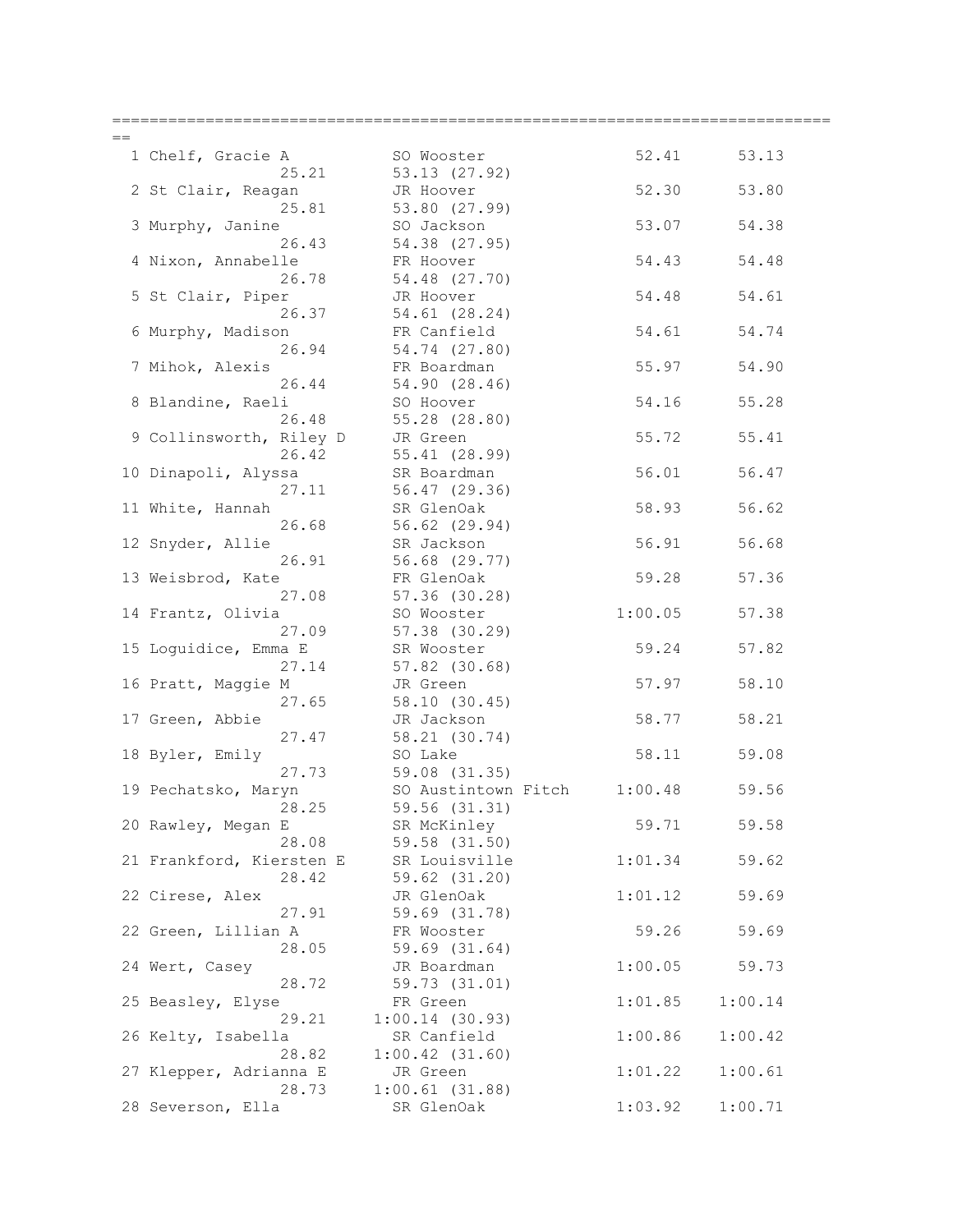| 29.42                   | 1:00.71(31.29)      |         |         |
|-------------------------|---------------------|---------|---------|
| 29 Hooper, June         | SR Jackson          | 1:01.88 | 1:00.99 |
| 28.96                   | 1:00.99(32.03)      |         |         |
| 30 Peckman, Miranda     | JR Canfield         | 1:00.13 | 1:01.06 |
| 28.86                   | $1:01.06$ (32.20)   |         |         |
| 31 Schwendeman, Allyson | JR Boardman         | 1:01.68 | 1:01.79 |
| 28.73                   | $1:01.79$ (33.06)   |         |         |
| 32 Liber, Hailey        | JR Massillon        | 1:03.01 | 1:03.02 |
| 30.11                   | $1:03.02$ (32.91)   |         |         |
| 33 Peckman, Madison     | JR Canfield         | 1:03.54 | 1:03.46 |
| 29.44                   | $1:03.46$ (34.02)   |         |         |
| 34 Hockwalt, Laney      | SO Lake             | 1:06.85 | 1:04.95 |
| 30.43                   | 1:04.95(34.52)      |         |         |
| 35 Krills, Miryam       | JR Lake             | 1:03.88 | 1:05.64 |
| 30.59                   | $1:05.64$ (35.05)   |         |         |
|                         |                     |         |         |
| 36 Broad, Cassie        | FR Perry            | 1:11.02 | 1:05.76 |
| 32.04                   | $1:05.76$ (33.72)   |         |         |
| 37 Barrett, Brooklynn   | FR McKinley         | 1:11.70 | 1:06.01 |
| 31.09                   | 1:06.01(34.92)      |         |         |
| 38 Collins, Grace       | SR Louisville       | 1:10.61 | 1:06.77 |
| 31.63                   | $1:06.77$ (35.14)   |         |         |
| 39 Searfoss, Sierra e   | SR Perry            | ΝT      | 1:06.83 |
| 31.39                   | 1:06.83(35.44)      |         |         |
| 40 Clark, Shaelyn J     | SO Louisville       | 1:06.60 | 1:07.25 |
| 31.91                   | 1:07.25(35.34)      |         |         |
| 41 Westfall, Paige A    | S0 McKinley         | 1:11.39 | 1:07.53 |
| 33.26                   | $1:07.53$ (34.27)   |         |         |
| 42 Yoho, Kelsy          | SR Perry            | 1:10.81 | 1:07.59 |
| 31.33                   | $1:07.59$ (36.26)   |         |         |
| 43 Norris, Lexi         | SO Massillon        | 1:12.01 | 1:08.08 |
| 32.95                   | $1:08.08$ $(35.13)$ |         |         |
| 44 Dean, Madison        | FR Lake             | 1:08.93 | 1:08.14 |
| 1:08.46                 | $1:08.14$ ()        |         |         |
| 45 Philabaum, Sophia    | FR Massillon        | 1:06.95 | 1:08.49 |
| 33.37                   | $1:08.49$ (35.12)   |         |         |
| 46 Hodge, Molly         | SO Massillon        | 1:08.81 | 1:08.72 |
| 30.87                   | $1:08.72$ (37.85)   |         |         |
| 47 Horner, Claire E     | SO Perry            | 1:15.86 | 1:11.28 |
| 33.21                   | $1:11.28$ (38.07)   |         |         |
| 48 Snyder, Arianna      | JR Austintown Fitch | 1:15.49 | 1:15.71 |
| 34.81                   | 1:15.71(40.90)      |         |         |
| 49 Bonilla, Kayla S     | S0 McKinley         | 1:20.38 | 1:17.04 |
| 36.67                   | $1:17.04$ (40.37)   |         |         |
| 50 Moss, Kylee          | FR Austintown Fitch | 1:22.66 | 1:22.19 |
| 37.85                   | 1:22.19(44.34)      |         |         |
| -- Bakos, Kylie         | SO Austintown Fitch | 1:11.87 | DQ.     |
| -- Anderson, Paige R    | FR Louisville       | 1:20.18 | DFS     |
|                         |                     |         |         |

## **Event 8 Women 500 Yard Freestyle**

=============================================================================  $=$  Sectional: \* 5:06.63 2002 Beth Yeakel - Glen Oak Pool: ! 4:42.61 1977 Jennifer Hooker, Mission Viejo Name The Year School Contract Seed Finals =============================================================================  $=$ 1 Timken, Payton JR Hoover 5:18.18 5:24.60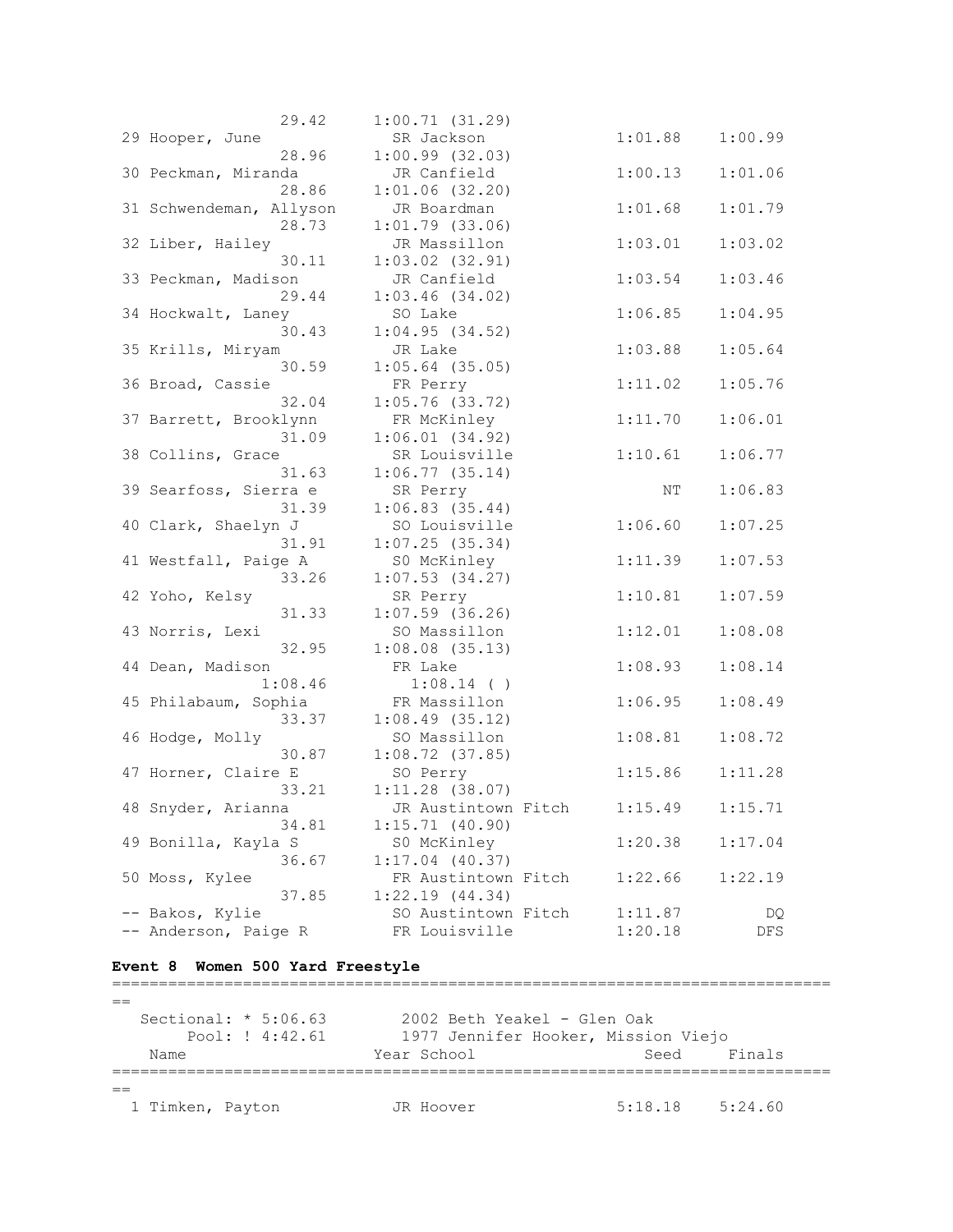|         | 28.90                                                                                                                                          |            | $1:01.13$ (32.23) $1:33.76$ (32.63) $2:06.46$                         |  |  |
|---------|------------------------------------------------------------------------------------------------------------------------------------------------|------------|-----------------------------------------------------------------------|--|--|
| (32.70) |                                                                                                                                                |            |                                                                       |  |  |
|         | $2:39.36$ (32.90) $3:12.26$ (32.90) $3:45.55$ (33.29) $4:18.75$                                                                                |            |                                                                       |  |  |
| (33.20) |                                                                                                                                                |            |                                                                       |  |  |
|         | $4:52.22$ $(33.47)$ $5:24.60$ $(32.38)$                                                                                                        |            |                                                                       |  |  |
|         |                                                                                                                                                |            |                                                                       |  |  |
|         |                                                                                                                                                |            |                                                                       |  |  |
| (33.13) |                                                                                                                                                |            |                                                                       |  |  |
|         | $2:40.13$ (33.36) $3:13.77$ (33.64) $3:47.50$ (33.73) $4:21.63$                                                                                |            |                                                                       |  |  |
| (34.13) |                                                                                                                                                |            |                                                                       |  |  |
|         | $4:55.57$ (33.94) $5:27.68$ (32.11)                                                                                                            |            |                                                                       |  |  |
|         |                                                                                                                                                |            |                                                                       |  |  |
|         | 3 Chelf, Gretchen K and S:27.68 (32.11)<br>3 Chelf, Gretchen K and FR Wooster 5:33.58 5:27.88<br>29.12 1:01.95 (32.83) 1:35.39 (33.44) 2:08.63 |            |                                                                       |  |  |
| (33.24) |                                                                                                                                                |            |                                                                       |  |  |
|         | 2:41.70 (33.07) 3:15.10 (33.40) 3:48.79 (33.69) 4:22.60                                                                                        |            |                                                                       |  |  |
| (33.81) |                                                                                                                                                |            |                                                                       |  |  |
|         |                                                                                                                                                |            |                                                                       |  |  |
|         |                                                                                                                                                |            |                                                                       |  |  |
|         |                                                                                                                                                |            |                                                                       |  |  |
|         | 4:56.16 (33.56) 5:27.88 (31.72)<br>4 Landenberger, Mallory M JR Green 5:33.23 5:32.47<br>29.41 1:02.33 (32.92) 1:36.63 (34.30) 2:10.86         |            |                                                                       |  |  |
| (34.23) |                                                                                                                                                |            |                                                                       |  |  |
|         | 2:45.26 (34.40) 3:19.43 (34.17) 3:53.54 (34.11) 4:27.72                                                                                        |            |                                                                       |  |  |
| (34.18) |                                                                                                                                                |            |                                                                       |  |  |
|         |                                                                                                                                                |            |                                                                       |  |  |
|         |                                                                                                                                                |            |                                                                       |  |  |
|         | 5:00.86 (33.14) 5:32.47 (31.61)<br>5 Sliwinski, Kaitlyn JR Jackson 5:34.66 5:34.29<br>29.99 1:02.83 (32.84) 1:36.50 (33.67) 2:10.43            |            |                                                                       |  |  |
| (33.93) |                                                                                                                                                |            |                                                                       |  |  |
|         | $2:44.44$ (34.01) 3:18.26 (33.82) 3:52.87 (34.61) 4:27.44                                                                                      |            |                                                                       |  |  |
| (34.57) |                                                                                                                                                |            |                                                                       |  |  |
|         | 5:01.61 (34.17) 5:34.29 (32.68)<br>6 Heestand, Ava S FR Perry 5:45.51 5:34.51<br>28.71 1:00.99 (32.28) 1:34.77 (33.78) 2:08.99                 |            |                                                                       |  |  |
|         |                                                                                                                                                |            |                                                                       |  |  |
|         |                                                                                                                                                |            |                                                                       |  |  |
| (34.22) |                                                                                                                                                |            |                                                                       |  |  |
|         | 2:43.45 (34.46) 3:17.71 (34.26) 3:52.66 (34.95) 4:27.30                                                                                        |            |                                                                       |  |  |
| (34.64) |                                                                                                                                                |            |                                                                       |  |  |
|         | 5:02.16 (34.86) 5:34.51 (32.35)<br>E, Brooke SR Hoover 5:28.63 5:34.58<br>28.97 1:01.62 (32.65) 1:34.64 (33.02) 2:08.88                        |            |                                                                       |  |  |
|         | 7 Boske, Brooke                                                                                                                                |            |                                                                       |  |  |
|         |                                                                                                                                                |            |                                                                       |  |  |
| (34.24) |                                                                                                                                                |            |                                                                       |  |  |
|         | 2:43.29 (34.41) 3:17.81 (34.52) 3:52.58 (34.77) 4:27.25                                                                                        |            |                                                                       |  |  |
| (34.67) |                                                                                                                                                |            |                                                                       |  |  |
|         | $5:01.95$ $(34.70)$ $5:34.58$ $(32.63)$                                                                                                        |            |                                                                       |  |  |
|         | 8 Turkal, Ava G                                                                                                                                |            | FR Perry<br>28.11 1:00.15 (32.04) 1:33.41 (33.26) 2:07.34             |  |  |
|         |                                                                                                                                                |            |                                                                       |  |  |
| (33.93) |                                                                                                                                                |            |                                                                       |  |  |
|         |                                                                                                                                                |            |                                                                       |  |  |
| (35.48) | 2:41.42 (34.08) 3:15.98 (34.56) 3:50.92 (34.94) 4:26.40                                                                                        |            |                                                                       |  |  |
|         |                                                                                                                                                |            |                                                                       |  |  |
|         | $5:01.64$ (35.24) $5:35.87$ (34.23)                                                                                                            |            |                                                                       |  |  |
|         | 9 Nist, Victoria<br>29.76                                                                                                                      | JR Jackson | JR Jackson 5:44.38 5:40.07<br>1:03.01 (33.25) 1:37.31 (34.30) 2:13.60 |  |  |
|         |                                                                                                                                                |            |                                                                       |  |  |
| (36.29) |                                                                                                                                                |            |                                                                       |  |  |
|         | 2:48.94 (35.34) 3:23.27 (34.33) 3:57.95 (34.68) 4:32.56                                                                                        |            |                                                                       |  |  |
| (34.61) |                                                                                                                                                |            |                                                                       |  |  |
|         | $5:07.02$ $(34.46)$ $5:40.07$ $(33.05)$                                                                                                        |            |                                                                       |  |  |
|         | 10 Nutter, Alexis A GR Perry 5:56.79 5:40.45<br>28.68 1:01.40 (32.72) 1:35.56 (34.16) 2:10.02                                                  |            |                                                                       |  |  |
|         |                                                                                                                                                |            |                                                                       |  |  |
| (34.46) |                                                                                                                                                |            |                                                                       |  |  |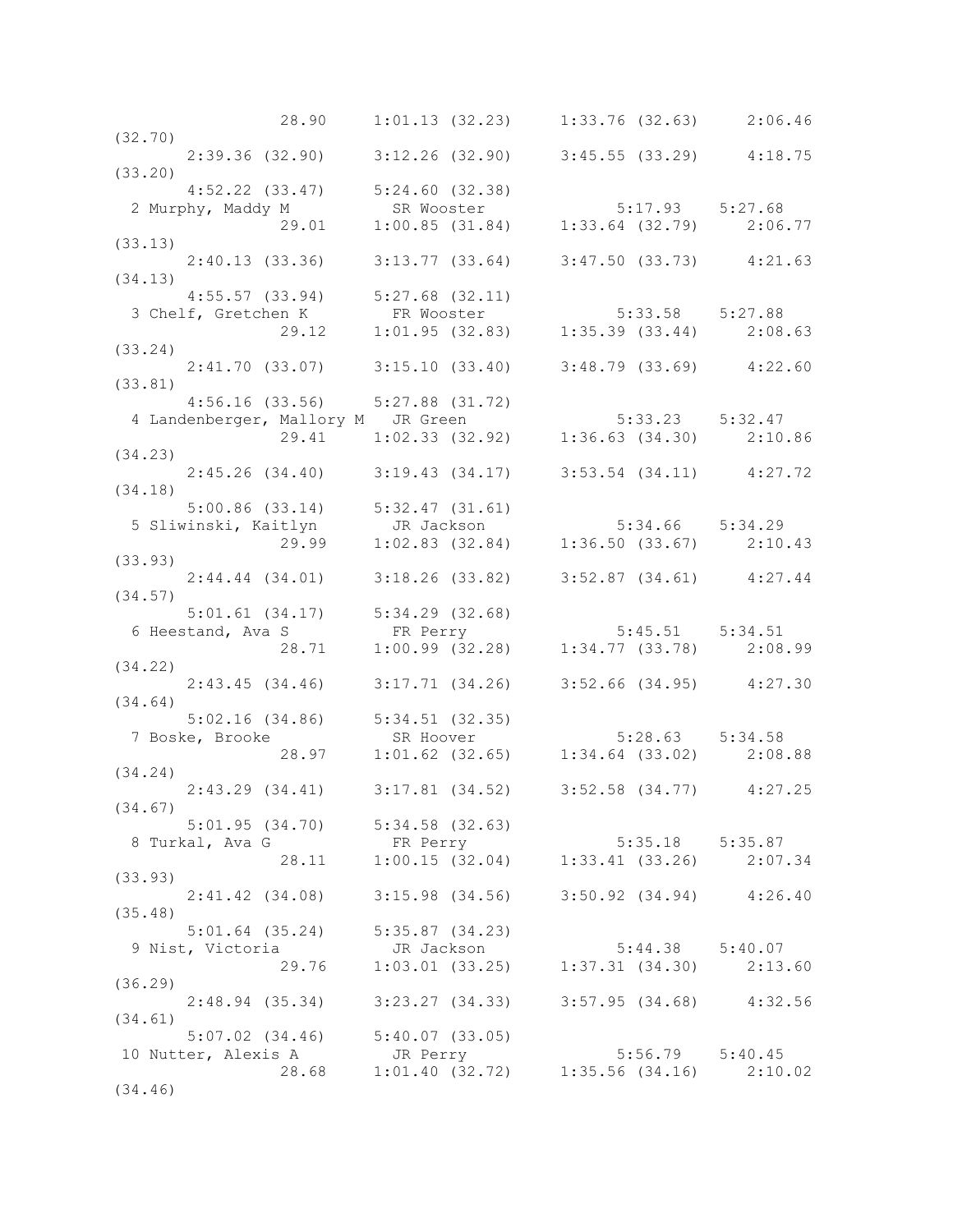|         |                                     | 2:44.95 (34.93) 3:19.74 (34.79) 3:55.07 (35.33) 4:30.84                                                                                  |  |
|---------|-------------------------------------|------------------------------------------------------------------------------------------------------------------------------------------|--|
|         |                                     | 5:06.40 (35.56) 5:40.45 (34.05)<br>11 Darnell, Regan O FR Perry 5:46.47 5:47.94<br>(35.52) 30.08 1:03.51 (33.43) 1:37.84 (34.33) 2:13.36 |  |
|         |                                     |                                                                                                                                          |  |
|         |                                     |                                                                                                                                          |  |
|         |                                     |                                                                                                                                          |  |
|         |                                     | $2:49.25$ (35.89) $3:25.70$ (36.45) $4:02.14$ (36.44) $4:38.26$                                                                          |  |
| (36.12) |                                     |                                                                                                                                          |  |
|         | 5:14.13 (35.87) 5:47.94 (33.81)     |                                                                                                                                          |  |
|         |                                     |                                                                                                                                          |  |
|         |                                     | 5:14.13 (35.87) 5:47.94 (33.81)<br>12 Leibensperger, Kristen M JR Green 6:09.07 5:48.72<br>29.39 1:03.04 (33.65) 1:38.44 (35.40) 2:14.29 |  |
| (35.85) |                                     |                                                                                                                                          |  |
|         |                                     | $2:49.98$ (35.69) 3:25.92 (35.94) 4:01.52 (35.60) 4:37.39                                                                                |  |
| (35.87) |                                     |                                                                                                                                          |  |
|         |                                     |                                                                                                                                          |  |
|         |                                     |                                                                                                                                          |  |
|         |                                     | 5:13.51 (36.12) 5:48.72 (35.21)<br>13 Chelf, Emma M 5:65.89 5:51.32<br>30.57 1:04.61 (34.04) 1:39.16 (34.55) 2:14.09                     |  |
| (34.93) |                                     |                                                                                                                                          |  |
|         |                                     | $2:49.83$ (35.74) 3:25.91 (36.08) 4:02.33 (36.42) 4:38.65                                                                                |  |
| (36.32) |                                     |                                                                                                                                          |  |
|         |                                     |                                                                                                                                          |  |
|         |                                     |                                                                                                                                          |  |
|         |                                     | 5:15.34 (36.69) 5:51.32 (35.98)<br>13 Zackary, Chloe FR Jackson 6:10.69 5:51.32<br>31.57 1:06.55 (34.98) 1:42.60 (36.05) 2:17.78         |  |
| (35.18) |                                     |                                                                                                                                          |  |
|         |                                     | $2:53.32$ (35.54) $3:28.86$ (35.54) $4:06.05$ (37.19) $4:42.54$                                                                          |  |
|         |                                     |                                                                                                                                          |  |
|         |                                     |                                                                                                                                          |  |
|         |                                     |                                                                                                                                          |  |
|         |                                     |                                                                                                                                          |  |
|         |                                     | 5:18.25 (35.71) 5:51.32 (33.07)<br>15 Klepper, Jadyn E JR Green 6:01.07 5:54.74<br>31.55 1:05.19 (33.64) 1:40.46 (35.27) 2:16.65         |  |
|         |                                     | $2:52.94$ (36.29) $3:29.42$ (36.48) $4:06.61$ (37.19) $4:44.36$                                                                          |  |
| (37.75) |                                     |                                                                                                                                          |  |
|         |                                     |                                                                                                                                          |  |
|         |                                     |                                                                                                                                          |  |
|         |                                     | 5:21.44 (37.08) 5:54.74 (33.30)<br>16 Folks, Michaela R SR Wooster 6:16.84 6:06.94<br>30.94 1:06.43 (35.49) 1:43.35 (36.92) 2:20.88      |  |
|         |                                     |                                                                                                                                          |  |
| (37.53) |                                     |                                                                                                                                          |  |
|         |                                     | 2:58.80 (37.92) 3:36.81 (38.01) 4:14.47 (37.66) 4:52.62                                                                                  |  |
| (38.15) |                                     |                                                                                                                                          |  |
|         | $5:30.62$ (38.00) $6:06.94$ (36.32) |                                                                                                                                          |  |
|         |                                     | 17 Direnzo, Sophia 50 Austintown Fitch 6:01.34 6:09.42<br>30.61 1:04.52 (33.91) 1:40.44 (35.92) 2:18.21                                  |  |
|         |                                     |                                                                                                                                          |  |
| (37.77) |                                     |                                                                                                                                          |  |
|         |                                     | 2:56.57 (38.36) 3:35.22 (38.65) 4:14.23 (39.01) 4:52.75                                                                                  |  |
| (38.52) |                                     |                                                                                                                                          |  |
|         | $5:31.12$ (38.37) $6:09.42$ (38.30) |                                                                                                                                          |  |
|         |                                     | 18 Searcy, Tessa 50 Canfield 6:26.98 6:16.05<br>31.45 1:06.17 (34.72) 1:43.77 (37.60) 2:21.93                                            |  |
|         |                                     |                                                                                                                                          |  |
| (38.16) |                                     |                                                                                                                                          |  |
|         |                                     | $3:00.62$ (38.69) $3:39.52$ (38.90) $4:18.85$ (39.33) $4:58.30$                                                                          |  |
| (39.45) |                                     |                                                                                                                                          |  |
|         | 5:37.67 (39.37) 6:16.05 (38.38)     |                                                                                                                                          |  |
|         | 19 Willoughby, Anna Grace FR Lake   | 9 y, Anna Grace FR Lake 6:28.19 6:18.91<br>33.53 1:11.62 (38.09) 1:50.02 (38.40) 2:29.15                                                 |  |
|         |                                     |                                                                                                                                          |  |
| (39.13) |                                     |                                                                                                                                          |  |
|         |                                     | $3:08.28$ (39.13) $3:47.54$ (39.26) $4:26.39$ (38.85) $5:05.11$                                                                          |  |
| (38.72) |                                     |                                                                                                                                          |  |
|         | $5:43.19$ (38.08) $6:18.91$ (35.72) |                                                                                                                                          |  |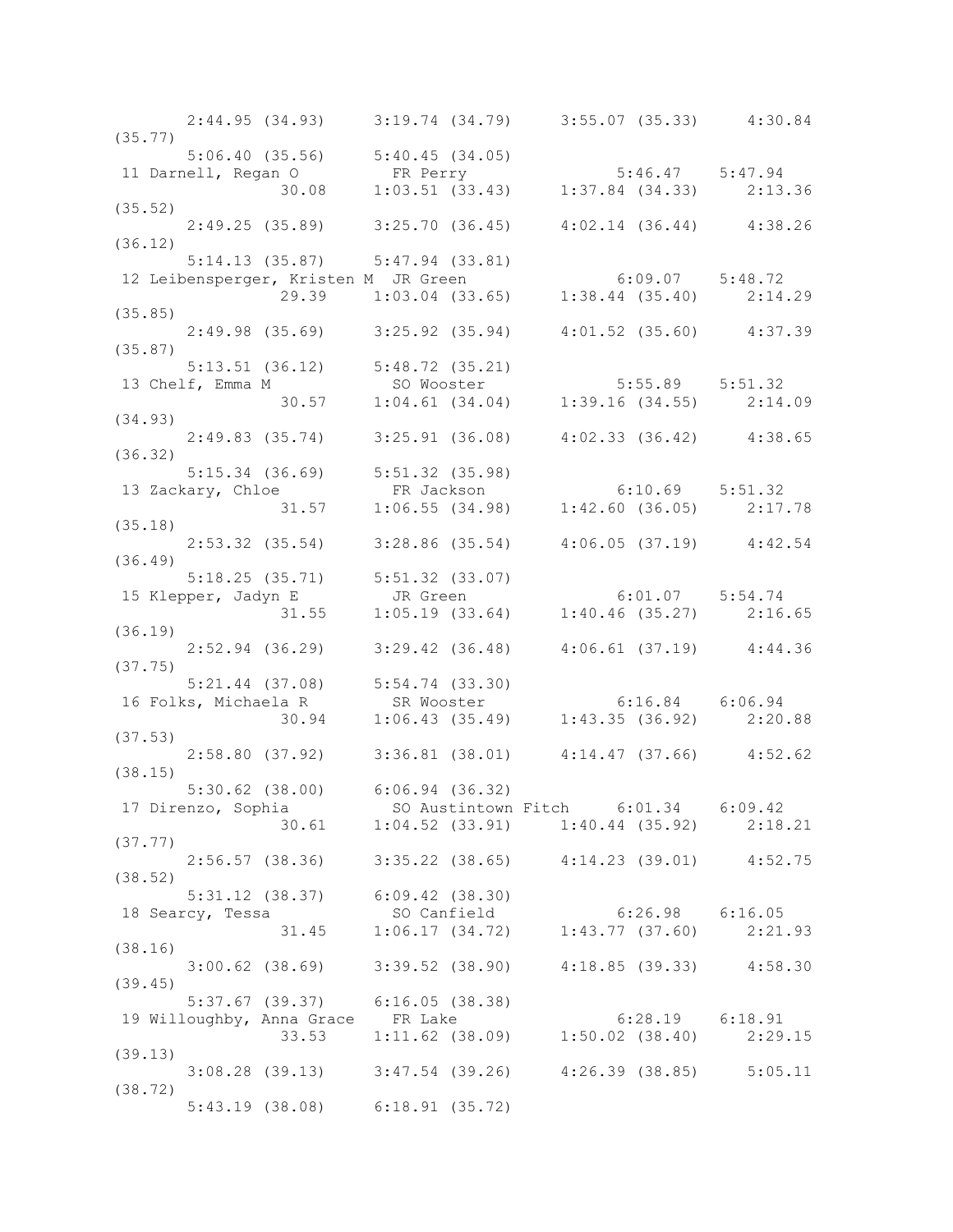| (42.98)                                  |                                                                                                                       |                                                                                                                                                                                                                                                                                                                                                                                                                                                                                                                                                                                                                                                                                                                                                                                                                                                                                                                                                                                                                                                                                                                                                                                                                                                                                                                                                                                                                                                                                                                                                                                                                                                                                                                                                                                                                             |
|------------------------------------------|-----------------------------------------------------------------------------------------------------------------------|-----------------------------------------------------------------------------------------------------------------------------------------------------------------------------------------------------------------------------------------------------------------------------------------------------------------------------------------------------------------------------------------------------------------------------------------------------------------------------------------------------------------------------------------------------------------------------------------------------------------------------------------------------------------------------------------------------------------------------------------------------------------------------------------------------------------------------------------------------------------------------------------------------------------------------------------------------------------------------------------------------------------------------------------------------------------------------------------------------------------------------------------------------------------------------------------------------------------------------------------------------------------------------------------------------------------------------------------------------------------------------------------------------------------------------------------------------------------------------------------------------------------------------------------------------------------------------------------------------------------------------------------------------------------------------------------------------------------------------------------------------------------------------------------------------------------------------|
|                                          |                                                                                                                       |                                                                                                                                                                                                                                                                                                                                                                                                                                                                                                                                                                                                                                                                                                                                                                                                                                                                                                                                                                                                                                                                                                                                                                                                                                                                                                                                                                                                                                                                                                                                                                                                                                                                                                                                                                                                                             |
|                                          |                                                                                                                       |                                                                                                                                                                                                                                                                                                                                                                                                                                                                                                                                                                                                                                                                                                                                                                                                                                                                                                                                                                                                                                                                                                                                                                                                                                                                                                                                                                                                                                                                                                                                                                                                                                                                                                                                                                                                                             |
|                                          |                                                                                                                       |                                                                                                                                                                                                                                                                                                                                                                                                                                                                                                                                                                                                                                                                                                                                                                                                                                                                                                                                                                                                                                                                                                                                                                                                                                                                                                                                                                                                                                                                                                                                                                                                                                                                                                                                                                                                                             |
|                                          |                                                                                                                       |                                                                                                                                                                                                                                                                                                                                                                                                                                                                                                                                                                                                                                                                                                                                                                                                                                                                                                                                                                                                                                                                                                                                                                                                                                                                                                                                                                                                                                                                                                                                                                                                                                                                                                                                                                                                                             |
|                                          |                                                                                                                       |                                                                                                                                                                                                                                                                                                                                                                                                                                                                                                                                                                                                                                                                                                                                                                                                                                                                                                                                                                                                                                                                                                                                                                                                                                                                                                                                                                                                                                                                                                                                                                                                                                                                                                                                                                                                                             |
|                                          |                                                                                                                       |                                                                                                                                                                                                                                                                                                                                                                                                                                                                                                                                                                                                                                                                                                                                                                                                                                                                                                                                                                                                                                                                                                                                                                                                                                                                                                                                                                                                                                                                                                                                                                                                                                                                                                                                                                                                                             |
|                                          |                                                                                                                       |                                                                                                                                                                                                                                                                                                                                                                                                                                                                                                                                                                                                                                                                                                                                                                                                                                                                                                                                                                                                                                                                                                                                                                                                                                                                                                                                                                                                                                                                                                                                                                                                                                                                                                                                                                                                                             |
|                                          |                                                                                                                       |                                                                                                                                                                                                                                                                                                                                                                                                                                                                                                                                                                                                                                                                                                                                                                                                                                                                                                                                                                                                                                                                                                                                                                                                                                                                                                                                                                                                                                                                                                                                                                                                                                                                                                                                                                                                                             |
|                                          |                                                                                                                       |                                                                                                                                                                                                                                                                                                                                                                                                                                                                                                                                                                                                                                                                                                                                                                                                                                                                                                                                                                                                                                                                                                                                                                                                                                                                                                                                                                                                                                                                                                                                                                                                                                                                                                                                                                                                                             |
|                                          |                                                                                                                       |                                                                                                                                                                                                                                                                                                                                                                                                                                                                                                                                                                                                                                                                                                                                                                                                                                                                                                                                                                                                                                                                                                                                                                                                                                                                                                                                                                                                                                                                                                                                                                                                                                                                                                                                                                                                                             |
|                                          |                                                                                                                       |                                                                                                                                                                                                                                                                                                                                                                                                                                                                                                                                                                                                                                                                                                                                                                                                                                                                                                                                                                                                                                                                                                                                                                                                                                                                                                                                                                                                                                                                                                                                                                                                                                                                                                                                                                                                                             |
|                                          |                                                                                                                       |                                                                                                                                                                                                                                                                                                                                                                                                                                                                                                                                                                                                                                                                                                                                                                                                                                                                                                                                                                                                                                                                                                                                                                                                                                                                                                                                                                                                                                                                                                                                                                                                                                                                                                                                                                                                                             |
|                                          |                                                                                                                       |                                                                                                                                                                                                                                                                                                                                                                                                                                                                                                                                                                                                                                                                                                                                                                                                                                                                                                                                                                                                                                                                                                                                                                                                                                                                                                                                                                                                                                                                                                                                                                                                                                                                                                                                                                                                                             |
|                                          |                                                                                                                       |                                                                                                                                                                                                                                                                                                                                                                                                                                                                                                                                                                                                                                                                                                                                                                                                                                                                                                                                                                                                                                                                                                                                                                                                                                                                                                                                                                                                                                                                                                                                                                                                                                                                                                                                                                                                                             |
|                                          |                                                                                                                       |                                                                                                                                                                                                                                                                                                                                                                                                                                                                                                                                                                                                                                                                                                                                                                                                                                                                                                                                                                                                                                                                                                                                                                                                                                                                                                                                                                                                                                                                                                                                                                                                                                                                                                                                                                                                                             |
|                                          |                                                                                                                       |                                                                                                                                                                                                                                                                                                                                                                                                                                                                                                                                                                                                                                                                                                                                                                                                                                                                                                                                                                                                                                                                                                                                                                                                                                                                                                                                                                                                                                                                                                                                                                                                                                                                                                                                                                                                                             |
|                                          |                                                                                                                       |                                                                                                                                                                                                                                                                                                                                                                                                                                                                                                                                                                                                                                                                                                                                                                                                                                                                                                                                                                                                                                                                                                                                                                                                                                                                                                                                                                                                                                                                                                                                                                                                                                                                                                                                                                                                                             |
|                                          |                                                                                                                       |                                                                                                                                                                                                                                                                                                                                                                                                                                                                                                                                                                                                                                                                                                                                                                                                                                                                                                                                                                                                                                                                                                                                                                                                                                                                                                                                                                                                                                                                                                                                                                                                                                                                                                                                                                                                                             |
|                                          |                                                                                                                       |                                                                                                                                                                                                                                                                                                                                                                                                                                                                                                                                                                                                                                                                                                                                                                                                                                                                                                                                                                                                                                                                                                                                                                                                                                                                                                                                                                                                                                                                                                                                                                                                                                                                                                                                                                                                                             |
|                                          |                                                                                                                       |                                                                                                                                                                                                                                                                                                                                                                                                                                                                                                                                                                                                                                                                                                                                                                                                                                                                                                                                                                                                                                                                                                                                                                                                                                                                                                                                                                                                                                                                                                                                                                                                                                                                                                                                                                                                                             |
|                                          |                                                                                                                       |                                                                                                                                                                                                                                                                                                                                                                                                                                                                                                                                                                                                                                                                                                                                                                                                                                                                                                                                                                                                                                                                                                                                                                                                                                                                                                                                                                                                                                                                                                                                                                                                                                                                                                                                                                                                                             |
| (42.89)<br>(42.55)<br>(41.43)<br>(42.72) | (39.24)<br>(39.17)<br>(39.42)<br>(39.37)<br>(40.47)<br>(40.62)<br>(40.37)<br>(40.95)<br>(41.00)<br>(40.41)<br>(41.40) | 20 Kelso, Madison 50 Boardman 6:27.49 6:20.18<br>32.68 1:10.99 (38.31) 1:50.08 (39.09) 2:29.32<br>$3:08.54$ (39.22) $3:48.18$ (39.64) $4:27.76$ (39.58) $5:06.93$<br>$5:44.44$ (37.51) $6:20.18$ (35.74)<br>21 Velasquez, Ava and UR Boardman (37.99) 1:49.71 (39.13) 2:29.13<br>$3:08.59$ (39.46) $3:48.07$ (39.48) $4:27.82$ (39.75) $5:07.19$<br>$5:45.41$ (38.22) $6:24.32$ (38.91)<br>3145.41 (38.22) 6:24.32 (38.91)<br>22 Curran, Darby JR GlenOak 6:50.29 6:30.55<br>34.40 1:12.73 (38.33) 1:52.26 (39.53) 2:32.73<br>$3:11.95$ (39.22) $3:51.72$ (39.77) $4:32.31$ (40.59) $5:12.93$<br>5:53.29 (40.36) 6:30.55 (37.26) 6:49.24 6:34.20<br>23 Swanson, Kathryn SO Barberton 6:49.24 6:34.20<br>34.07 1:12.44 (38.37) 1:51.67 (39.23) 2:32.04 (40.37)<br>$3:12.53$ (40.49) $3:53.29$ (40.76) $4:34.29$ (41.00) $5:15.24$<br>$5:55.09$ (39.85) $6:34.20$ (39.11)<br>$3:16.49$ (40.11) $3:56.31$ (39.82) $4:37.05$ (40.74) $5:17.46$<br>5:57.46 (40.00) 6:35.08 (37.62)<br>25 Menegay, Ashley M so Louisville 6:43.73 6:46.62<br>34.83 1:13.13 (38.30) 1:53.51 (40.38) 2:34.91<br>$3:16.82$ (41.91) $3:58.57$ (41.75) $4:40.22$ (41.65) $5:23.20$<br>6:05.61 (42.41) 6:46.62 (41.01)<br>26 Didyk, Madison so Lake 7:16.40 6:49.82<br>33.77 1:14.16 (40.39) 1:55.96 (41.80) 2:38.85<br>$3:22.51$ (43.66) $4:05.38$ (42.87) $4:48.35$ (42.97) $5:30.90$<br>$6:12.35$ (41.45) $6:49.82$ (37.47)<br>27 Galterio, Morgan JR Austintown Fitch 6:52.40 6:52.48<br>34.51 1:14.52 (40.01) 1:56.55 (42.03) 2:37.98<br>$3:20.71$ (42.73) $4:03.75$ (43.04) $4:46.68$ (42.93) $5:29.40$<br>$6:12.46$ (43.06) $6:52.48$ (40.02)<br>3:18.38 (42.56) 4:02.16 (43.78) 4:45.42 (43.26) 5:28.84<br>$6:12.20$ (43.36) $6:53.37$ (41.17)<br>29 Martin, Mackenzie SR Lake 6:48.72 6:53.88<br>34.97 1:15.17 (40.20) 1:55.83 (40.66) 2:38.19 |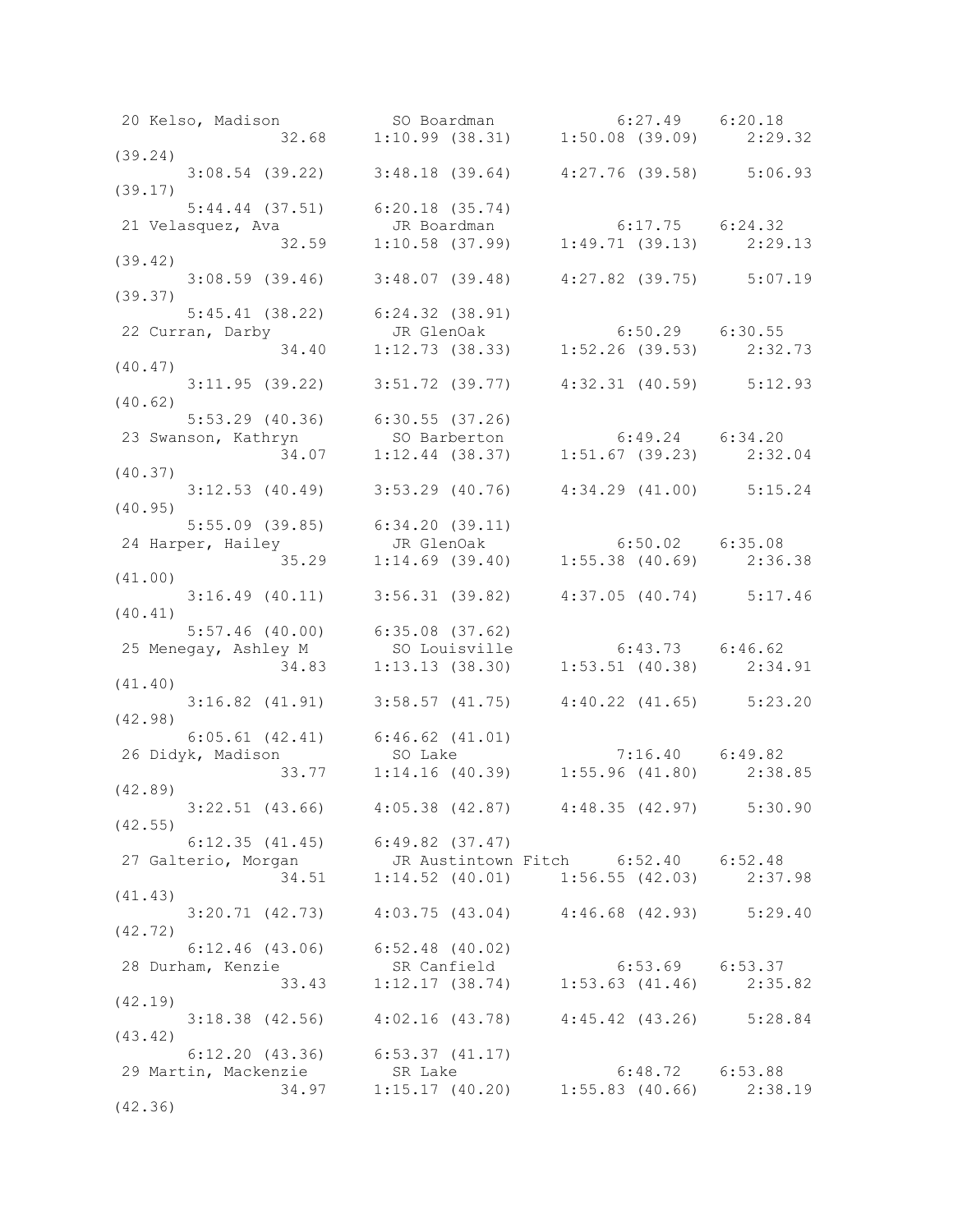| (43.54) |                                     |              | $3:21.01$ (42.82) $4:03.99$ (42.98) $4:47.34$ (43.35) $5:30.88$                                                                                       |         |
|---------|-------------------------------------|--------------|-------------------------------------------------------------------------------------------------------------------------------------------------------|---------|
|         | $6:14.33$ (43.45) $6:53.88$ (39.55) |              |                                                                                                                                                       |         |
|         |                                     |              | 30 Meyer, Lily<br>35.65 1:18.23 (42.58) 2:02.16 (43.93) 2:44.68                                                                                       |         |
|         |                                     |              |                                                                                                                                                       |         |
| (42.52) |                                     |              | $3:28.32$ (43.64) $4:11.04$ (42.72) $4:52.59$ (41.55) $5:35.18$                                                                                       |         |
| (42.59) |                                     |              |                                                                                                                                                       |         |
|         |                                     |              | 6:16.84 (41.66) 6:54.42 (37.58)<br>31 Rivera-Hollar, Celeste JR Massillon 6:37.45 7:10.79<br>33.71 1:12.57 (38.86) 1:54.73 (42.16) 2:39.66<br>(44.93) |         |
|         |                                     |              |                                                                                                                                                       |         |
|         |                                     |              |                                                                                                                                                       |         |
|         |                                     |              | $3:25.59$ (45.93) $4:11.90$ (46.31) $4:59.19$ (47.29) $5:43.77$                                                                                       |         |
| (44.58) |                                     |              |                                                                                                                                                       |         |
|         | $6:29.82$ (46.05) $7:10.79$ (40.97) |              |                                                                                                                                                       |         |
|         |                                     |              | 6:29.82 (46.05) 7:10.79 (40.97)<br>32 Rearick, Maddy JR Massillon 7:17.65 7:12.90<br>35.07 1:16.79 (41.72) 2:00.42 (43.63) 2:44.01                    |         |
|         |                                     |              |                                                                                                                                                       |         |
| (43.59) |                                     |              |                                                                                                                                                       |         |
| (46.08) |                                     |              | $3:28.70$ (44.69) $4:14.32$ (45.62) $4:59.43$ (45.11) $5:45.51$                                                                                       |         |
|         |                                     |              |                                                                                                                                                       |         |
|         |                                     |              |                                                                                                                                                       |         |
|         |                                     |              | 6:31.57 (46.06) 7:12.90 (41.33)<br>33 Pantaleo, Gabriella SR Boardman 7:48.52 7:21.32<br>37.49 1:19.52 (42.03) 2:04.33 (44.81) 2:50.41                |         |
| (46.08) |                                     |              |                                                                                                                                                       |         |
|         |                                     |              | $3:36.16$ (45.75) $4:22.27$ (46.11) 5:55.45 (1:33.18) 6:41.13                                                                                         |         |
| (45.68) | $7:21.32$ $(40.19)$                 |              |                                                                                                                                                       |         |
|         |                                     |              | $(1.21.32)(40.19)$<br>34 Novicky, Natalia SR Austintown Fitch $7:04.54$ 7:23.47                                                                       |         |
|         |                                     |              | $1:18.73$ (42.15) $2:01.95$ (43.22) $2:47.04$                                                                                                         |         |
| (45.09) | 36.58                               |              |                                                                                                                                                       |         |
|         |                                     |              | $3:33.35$ (46.31) $4:20.28$ (46.93) $5:06.23$ (45.95) $5:52.67$                                                                                       |         |
| (46.44) |                                     |              |                                                                                                                                                       |         |
|         | $6:38.73$ (46.06) $7:23.47$ (44.74) |              |                                                                                                                                                       |         |
|         |                                     |              | 35 Green, Ashlee SR Austintown Fitch 7:12.99 7:25.32<br>35.41 1:16.91 (41.50) 2:01.50 (44.59) 2:47.24                                                 |         |
| (45.74) |                                     |              |                                                                                                                                                       |         |
|         |                                     |              | $3:33.68$ (46.44) $4:21.02$ (47.34) $5:08.46$ (47.44) $5:56.07$                                                                                       |         |
| (47.61) |                                     |              |                                                                                                                                                       |         |
|         | $6:41.89$ (45.82) $7:25.32$ (43.43) |              |                                                                                                                                                       |         |
|         | 37.65                               |              | 36 Marmon, Julia (50 GlenOak 8:21.06 7:28.88<br>$1:21.19$ (43.54) $2:06.68$ (45.49)                                                                   | 2:52.11 |
| (45.43) |                                     |              |                                                                                                                                                       |         |
|         | $3:36.86$ $(44.75)$                 |              | $4:21.81$ $(44.95)$ $5:08.77$ $(46.96)$                                                                                                               | 5:56.95 |
| (48.18) |                                     |              |                                                                                                                                                       |         |
|         | $7:28.88$ $(1:31.93)$               |              |                                                                                                                                                       |         |
|         | -- McCabe, Kate                     | SO Massillon | 8:47.12                                                                                                                                               | DFS     |

#### **Event 9 Women 200 Yard Freestyle Relay**

=============================================================================  $=$ Sectional: \* 1:37.10 2018 North Canton Hoover A Palutsis, K Lochridge, C Ehlers, P Timken Pool: ! 1:32.35 2018 North Canton Hoover School Seed Finals =============================================================================  $==$ 1 North Canton Hoover 'A' 1:39.58 1:40.03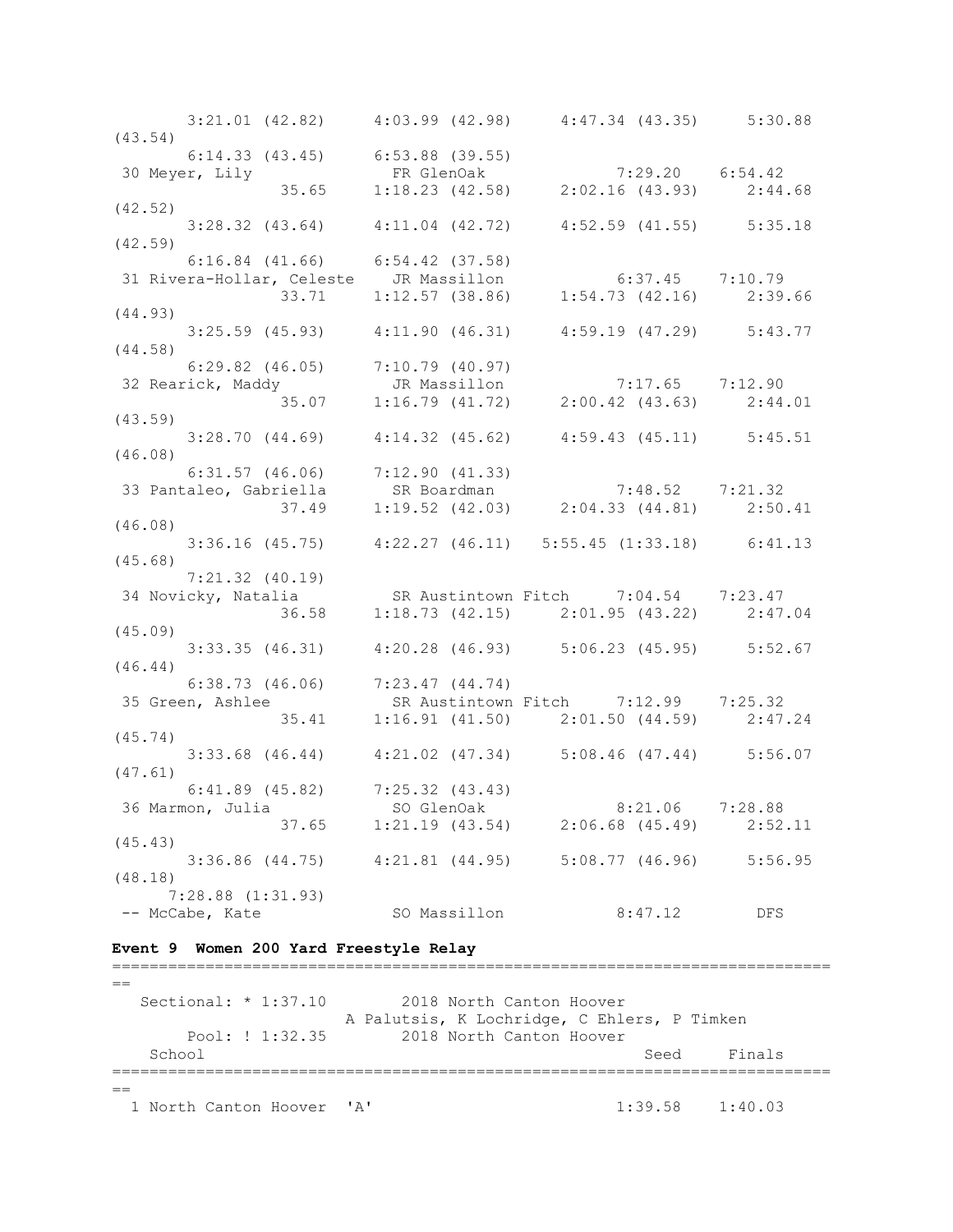1) Mullens, Lily JR 2) St Clair, Piper JR 3) Fetsko, Amanda FR 4) Nixon, Annabelle FR 24.84 50.16 (25.32) 1:15.73 (25.57) 1:40.03 (24.30) 2 Wooster High School Generals 'A' 1:40.35 1:40.31 1) Murphy, Maddy M SR 2) Frantz, Olivia SO 3) Loguidice, Emma E SR 4) Chelf, Gracie A SO 25.95 51.36 (25.41) 1:16.95 (25.59) 1:40.31 (23.36) 3 Canfield High School 'A' 1:42.16 1:41.40 1) Peckman, Miranda JR 2) Dawson, Elle SR 3) Helmick, Jordan JR 4) Murphy, Madison FR 26.33 51.15 (24.82) 1:17.17 (26.02) 1:41.40 (24.23) 4 Boardman Swim Team 'A' 1:43.71 1:42.09 1) Dinapoli, Alyssa SR 2) Varga, Sarah SR 3) Yocum, Abby SR 4) Mihok, Alexis FR 25.71 51.44 (25.73) 1:17.54 (26.10) 1:42.09 (24.55) 5 GlenOak 'A' 1:45.07 1:43.95 1) White, Hannah SR 2) Severson, Ella SR 3) Cirese, Alex JR 4) Weisbrod, Kate FR 25.37 52.01 (26.64) 1:18.71 (26.70) 1:43.95 (25.24) 6 Green High School 'A' 1:42.82 1:44.71 1) Shroyer, Anne FR 2) Bruno, Amanda R SO 3) Pratt, Maggie M JR 4) Landenberger, Mallory M JR 25.93 52.41 (26.48) 1:18.48 (26.07) 1:44.71 (26.23) 7 Massillon Jackson 'A' 1:45.48 1:47.23 1) Nist, Victoria JR 2) Sausaman, Hanna SR 3) Green, Abbie JR 4) Hooper, June SR 27.16 53.41 (26.25) 1:19.95 (26.54) 1:47.23 (27.28) 8 Massillon Perry High School 'A' 1:53.11 1:47.26 1) Nutter, Alexis A JR 2) Darnell, Regan O FR 3) Heestand, Ava S FR 4) Turkal, Ava G FR 26.38 54.15 (27.77) 1:21.06 (26.91) 1:47.26 (26.20) 9 Austintown Fitch Swim and Dive 'A' 1:53.51 1:51.84 1) Direnzo, Sophia SO 2) Direnzo, Sylvia SO 3) Pechatsko, Maryn SO 4) Dilts, Lillian FR 27.55 57.11 (29.56) 1:25.83 (28.72) 1:51.84 (26.01) 10 Uniontown Lake 'A' 1:47.13 1:52.18 1) Byler, Emily SO 2) Dean, Elyssa SR 3) Hockwalt, Laney SO 4) Blawas, Hannah SO 26.80 54.43 (27.63) 1:24.90 (30.47) 1:52.18 (27.28) 11 Canton McKinley 'A' 1:59.99 1:52.29 1) Rawley, Megan E SR 2) Dodson, Madeline A SR 3) Barrett, Brooklynn FR 4) Fowler, Ashley SR 27.15 54.76 (27.61) 1:24.29 (29.53) 1:52.29 (28.00) 12 Massillon High School 'A' 1:59.13 1:56.85 1) Liber, Hailey JR 2) Hodge, Molly SO 3) Philabaum, Sophia FR 4) Shaffer, Jewell FR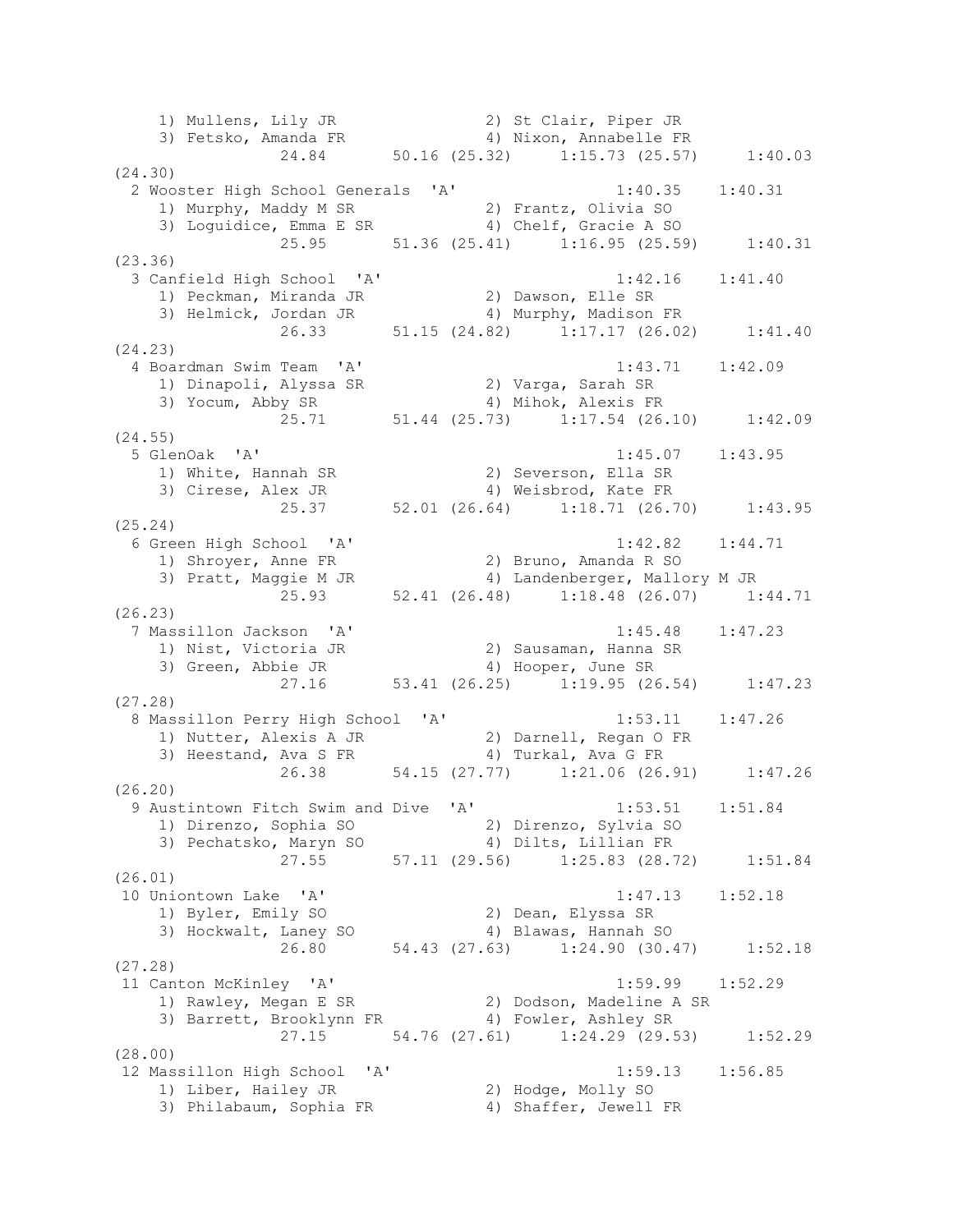| 28.99                         | 59.36 (30.37) | $1:29.76$ (30.40)             |         | 1:56.85                                       |
|-------------------------------|---------------|-------------------------------|---------|-----------------------------------------------|
| (27.09)                       |               |                               |         |                                               |
| 13 Louisville High School 'A' |               |                               |         | $1:59.72$ $1:58.77$                           |
| 1) Lewis, Olivia SR           |               | 2) Warner, Sophia R JR        |         |                                               |
| 3) Clark, Shaelyn J SO        |               | 4) Frankford, Kiersten E SR   |         |                                               |
|                               |               |                               |         | 28.77 1:00.04 (31.27) 1:31.41 (31.37) 1:58.77 |
| (27.36)                       |               |                               |         |                                               |
| -- Barberton High School 'A'  |               |                               | 2:06.66 | DO                                            |
| 1) Carano, Maddy L SR         |               | 2) Swanson, Lydia FR          |         |                                               |
| 3) Rhoden, Maryah FR          |               | 4) Swanson, Kathryn SO        |         |                                               |
| 29.40                         |               | 59.10 (29.70) 1:39.23 (40.13) |         | DO                                            |
| (28.90)                       |               |                               |         |                                               |

| Event 10 Women 100 Yard Backstroke    |                                                                  |         |         |  |  |  |
|---------------------------------------|------------------------------------------------------------------|---------|---------|--|--|--|
| Sectional: $* 57.69$<br>Pool: ! 52.92 | 2019 Janine Murphy - Jackson<br>2015 Hannah Whiteley, Springboro |         |         |  |  |  |
| Name                                  | Year School                                                      | Seed    | Finals  |  |  |  |
| ==================                    | =======================                                          |         |         |  |  |  |
|                                       |                                                                  |         |         |  |  |  |
| 1 Mullens, Lily                       | JR Hoover                                                        | 59.80   | 59.89   |  |  |  |
| 28.80                                 | 59.89 (31.09)                                                    |         |         |  |  |  |
| 2 South, Paige                        | JR Hoover                                                        | 59.10   | 1:00.20 |  |  |  |
| 29.04                                 | 1:00.20(31.16)                                                   |         |         |  |  |  |
| 3 Murphy, Janine                      | SO Jackson                                                       | 57.29   | 1:00.40 |  |  |  |
| 29.33                                 | 1:00.40(31.07)                                                   |         |         |  |  |  |
| 4 Ellis, Halle                        | FR Hoover                                                        | 1:02.36 | 1:01.07 |  |  |  |
| 29.48                                 | $1:01.07$ (31.59)                                                |         |         |  |  |  |
| 5 Wirick, Nicole                      | SO Hoover                                                        | 1:02.16 | 1:01.39 |  |  |  |
| 29.57                                 | 1:01.39(31.82)                                                   |         |         |  |  |  |
| 6 Hootman, Julia L                    | JR Wooster                                                       | 1:04.01 | 1:02.86 |  |  |  |
| 29.61                                 | $1:02.86$ (33.25)                                                |         |         |  |  |  |
| 7 Dawson, Elle                        | SR Canfield                                                      | 1:03.90 | 1:03.54 |  |  |  |
| 29.76                                 | $1:03.54$ (33.78)                                                |         |         |  |  |  |
| 8 Sausaman, Hanna                     | SR Jackson                                                       | 1:06.70 | 1:03.85 |  |  |  |
| 30.99                                 | $1:03.85$ (32.86)                                                |         |         |  |  |  |
| 9 Bruno, Amanda R                     | SO Green                                                         | 1:04.32 | 1:04.21 |  |  |  |
| 31.41                                 | 1:04.21(32.80)                                                   |         |         |  |  |  |
| 10 Shroyer, Anne                      | FR Green                                                         | 1:05.53 | 1:04.58 |  |  |  |
| 30.90                                 | $1:04.58$ $(33.68)$                                              |         |         |  |  |  |
| 11 Huston, Ella                       | SO Boardman                                                      | 1:07.39 | 1:05.34 |  |  |  |
| 31.55                                 | $1:05.34$ (33.79)                                                |         |         |  |  |  |
| 12 Dilts, Lillian                     | FR Austintown Fitch                                              | 1:05.15 | 1:05.67 |  |  |  |
| 30.54                                 | $1:05.67$ (35.13)                                                |         |         |  |  |  |
| 13 Lewis, Olivia                      | SR Louisville                                                    | 1:09.82 | 1:08.10 |  |  |  |
| 33.30                                 | 1:08.10(34.80)                                                   |         |         |  |  |  |
| 14 Peterson, Emma                     | SO GlenOak                                                       | 1:11.51 | 1:09.82 |  |  |  |
| 33.69                                 | $1:09.82$ (36.13)                                                |         |         |  |  |  |
| 15 Helmick, Jordan                    | JR Canfield                                                      | 1:11.41 | 1:09.91 |  |  |  |
| 33.68                                 | 1:09.91(36.23)                                                   |         |         |  |  |  |
| 16 Dean, Elyssa                       | SR Lake                                                          | ΝT      | 1:09.93 |  |  |  |
| 33.76                                 | $1:09.93$ (36.17)                                                |         |         |  |  |  |
| 17 Hughes, Mallory                    | FR Canfield                                                      | 1:10.36 | 1:10.50 |  |  |  |
| 34.63                                 | 1:10.50(35.87)                                                   |         |         |  |  |  |
| 18 Hartline, Lauren E                 | JR Perry                                                         | 1:13.49 | 1:10.55 |  |  |  |
| 34.50                                 | $1:10.55$ (36.05)                                                |         |         |  |  |  |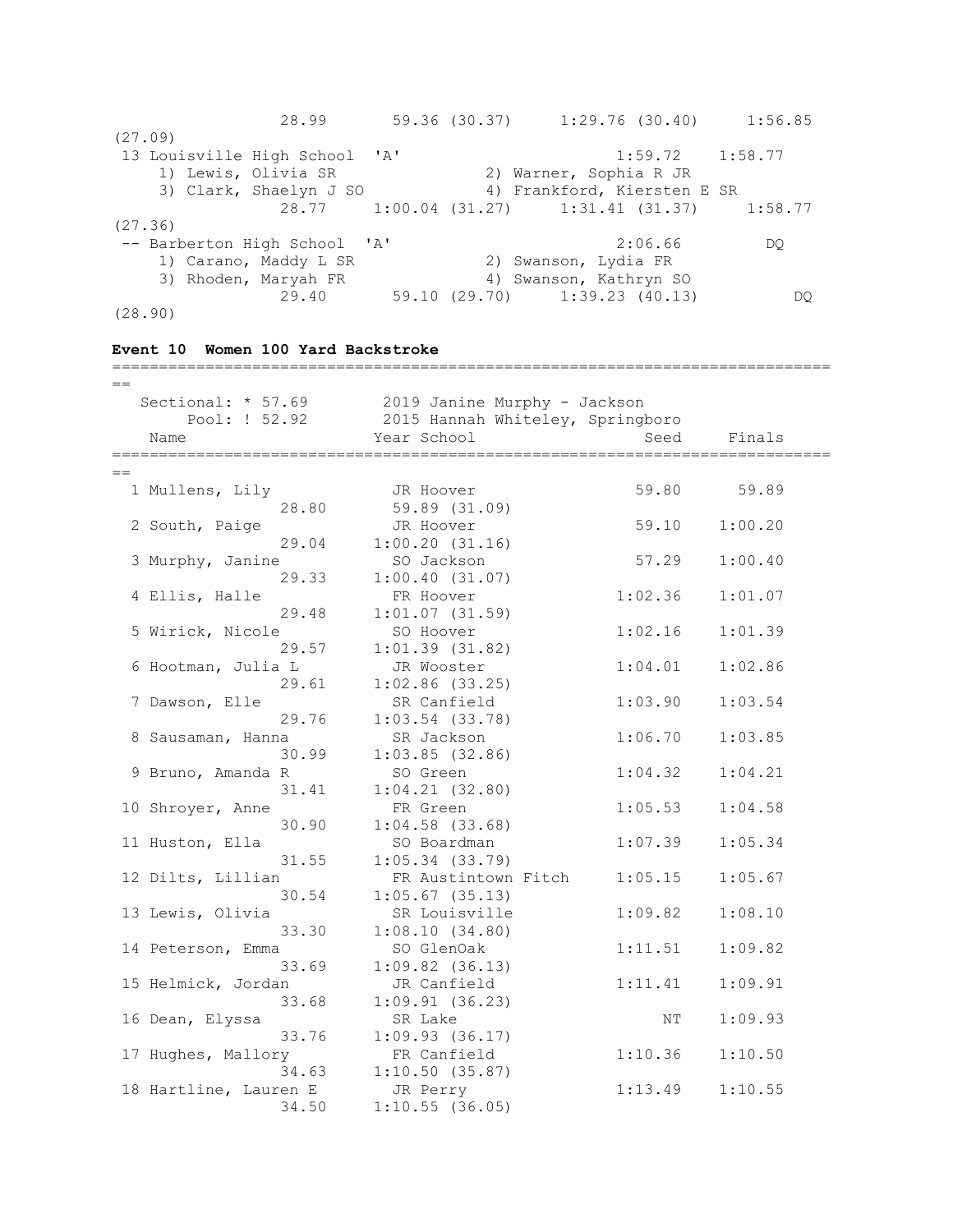| 19 Beasley, Elyse        | FR Green            | 1:12.39 | 1:10.76 |
|--------------------------|---------------------|---------|---------|
| 34.33                    | 1:10.76(36.43)      |         |         |
| 20 Folks, Michaela R     | SR Wooster          | 1:10.65 | 1:11.24 |
| 33.90                    | $1:11.24$ (37.34)   |         |         |
| 21 Warner, Sophia R      | JR Louisville       | 1:11.89 | 1:11.49 |
| 34.82                    | 1:11.49(36.67)      |         |         |
| 22 Lippe, Emily          | SR Lake             | 1:13.10 | 1:11.63 |
| 34.26                    | $1:11.63$ (37.37)   |         |         |
| 23 Janssen, Sophia       | SO GlenOak          | 1:13.31 | 1:11.92 |
| 33.70                    | $1:11.92$ (38.22)   |         |         |
| 24 Webster, Olivia       | FR Jackson          | 1:14.79 | 1:12.29 |
| 34.98                    | $1:12.29$ $(37.31)$ |         |         |
| 25 Campbell, Paonia O    | FR Wooster          | 1:11.78 | 1:14.07 |
| 26 Liber, Hailey         | JR Massillon        | 1:10.28 | 1:14.33 |
| 35.64                    | 1:14.33(38.69)      |         |         |
| 27 Grohovsky, Sarah      | SO Canfield         | 1:14.28 | 1:14.37 |
| 35.80                    | $1:14.37$ (38.57)   |         |         |
| 28 Williams, Tyler       | SR Boardman         | 1:15.45 | 1:14.63 |
| 35.94                    | $1:14.63$ (38.69)   |         |         |
| 29 Klepper, Adrianna E   | JR Green            | 1:14.85 | 1:15.26 |
| 36.34                    | $1:15.26$ (38.92)   |         |         |
| 30 Blawas, Hannah        | SO Lake             | 1:13.98 | 1:16.34 |
| 36.74                    | $1:16.34$ (39.60)   |         |         |
| 31 Swanson, Lydia        | FR Barberton        | 1:19.99 | 1:17.85 |
| 37.49                    | 1:17.85(40.36)      |         |         |
| 32 Barlow, Morgan        | JR Massillon        | 1:18.17 | 1:18.67 |
| 39.06                    | $1:18.67$ (39.61)   |         |         |
| 33 Gozdan, Alexis M      | SR Perry            | NΤ      | 1:19.08 |
| 36.61                    | $1:19.08$ $(42.47)$ |         |         |
| 34 Parker, Ireland       | FR Boardman         | 1:19.08 | 1:19.44 |
| 37.72                    | $1:19.44$ $(41.72)$ |         |         |
| 35 Ohlinger, Elizabeth   | JR McKinley         | 1:23.88 | 1:19.51 |
| 37.81                    | 1:19.51(41.70)      |         |         |
| 36 Seymour, Audrey       | SR Jackson          | 1:25.44 | 1:20.02 |
| 38.52                    | $1:20.02$ $(41.50)$ |         |         |
| 37 Pantaleo, Gabriella   | SR Boardman         | 1:25.93 | 1:23.44 |
| 41.46                    | $1:23.44$ $(41.98)$ |         |         |
| 38 Dean, Madison         | FR Lake             | 1:19.34 | 1:26.98 |
| 39 Meyer, Lily           | FR GlenOak          | 1:33.08 | 1:27.85 |
| 41.14                    | $1:27.85$ (46.71)   |         |         |
| 40 Greathouse, Marilyn R | FR Louisville       | 1:31.28 | 1:31.80 |
| 43.54                    | 1:31.80(48.26)      |         |         |
| 41 Mendez, Jojo          | SR Austintown Fitch | 1:29.63 | 1:32.63 |
| 43.05                    | $1:32.63$ (49.58)   |         |         |
| 42 Dingler, Erin         | SO Massillon        | 1:40.89 | 1:42.18 |
| 49.37                    | 1:42.18(52.81)      |         |         |
| 43 Stanley, Synthia      | FR Massillon        | 2:09.84 | 2:03.70 |
| -- Spoon, Makayla        | JR GlenOak          | 1:21.30 | DFS     |

## **Event 11 Women 100 Yard Breaststroke**

=============================================================================  $=$  Sectional: \* 1:05.27 2015 Carlie Perretta - Perry Pool: ! 59.29 2019 Hannah Bach, Brecksville Name Year School Seed Finals =============================================================================

 $=$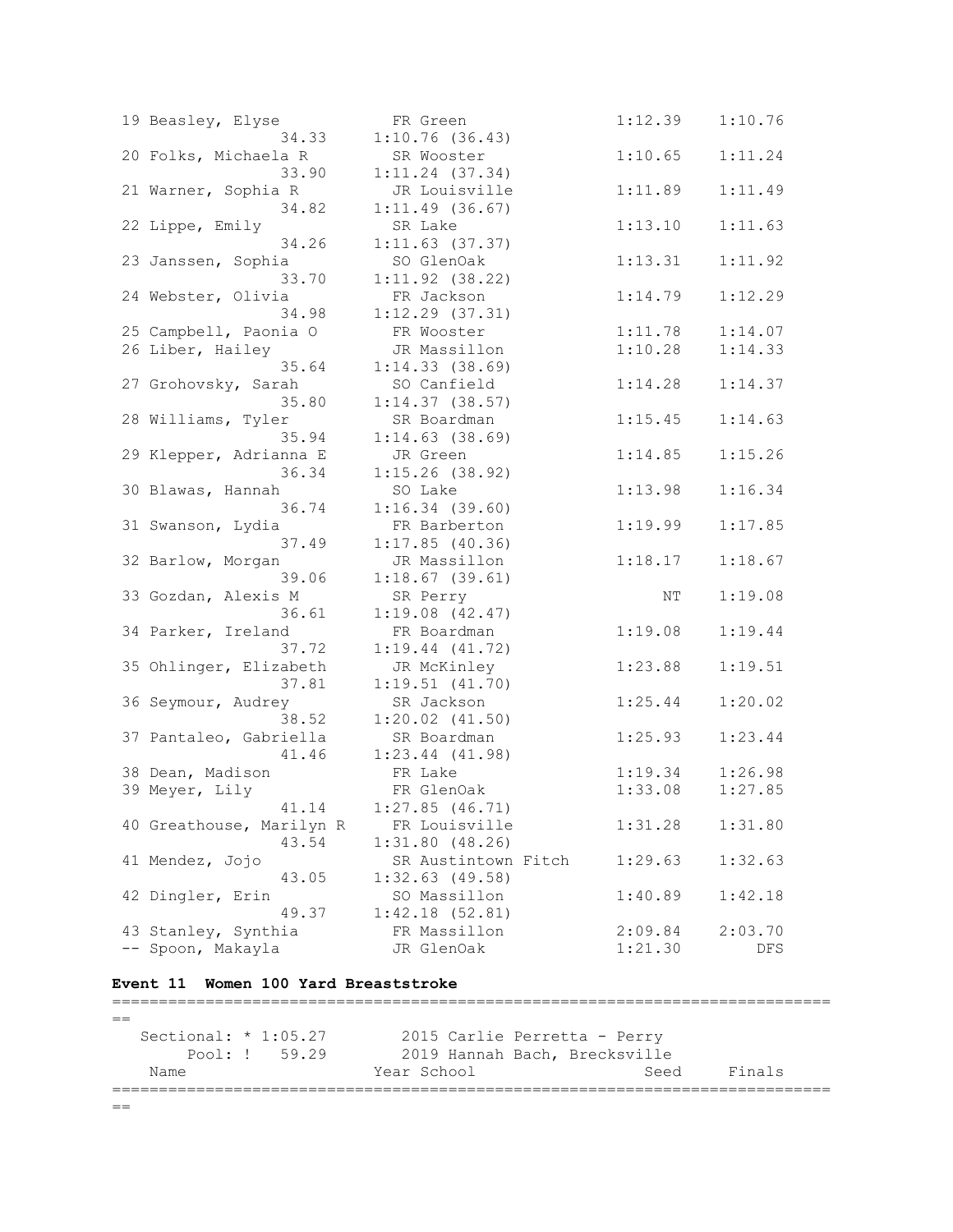| 1 Lewis, Maya              | JR Hoover                     | 1:02.98 | 1:06.36             |
|----------------------------|-------------------------------|---------|---------------------|
| 31.23                      | 1:06.36(35.13)                | 1:07.68 |                     |
| 2 Elgin, Olivia R<br>31.00 | FR Green<br>1:07.14(36.14)    |         | 1:07.14             |
| 3 Fetsko, Amanda           | FR Hoover                     | 1:13.13 | 1:10.27             |
| 32.89                      | 1:10.27(37.38)                |         |                     |
| 4 Rinkes, Bailey           | SO Hoover                     | 1:09.26 | 1:10.64             |
| 33.04                      | $1:10.64$ (37.60)             |         |                     |
| 5 Basista, Julia           | FR Boardman                   | 1:13.36 | 1:11.94             |
| 33.66                      | $1:11.94$ (38.28)             |         |                     |
| 6 Maxwell, Jenna           | JR Hoover                     | 1:11.92 | 1:12.58             |
| 33.89                      | $1:12.58$ (38.69)             |         |                     |
| 7 Cochran, Audrey R        | JR Wooster                    | 1:11.79 | 1:12.62             |
| 33.75                      | $1:12.62$ (38.87)             |         |                     |
| 8 Shaffer, Jewell          | FR Massillon                  | 1:15.61 | 1:12.98             |
| 33.56                      | $1:12.98$ (39.42)             |         |                     |
| 9 Geletka, Allie           | JR Canfield                   | 1:15.45 | 1:13.44             |
| 33.96                      | $1:13.44$ (39.48)             |         |                     |
| 10 Yocum, Abby             | SR Boardman                   | 1:13.03 | 1:13.62             |
| 34.34                      | $1:13.62$ (39.28)             |         |                     |
| 11 Pechatsko, Maryn        | SO Austintown Fitch           | 1:13.80 | 1:13.96             |
| 34.59                      | 1:13.96(39.37)                |         |                     |
| 12 Palusak, Jackie         | SO Canfield                   | 1:15.99 | 1:16.03             |
| 34.29                      | 1:16.03(41.74)                |         |                     |
| 13 Altland, Madeline R     | SO Wooster                    | 1:19.06 | 1:16.44             |
| 35.78                      | $1:16.44$ (40.66)             |         |                     |
| 14 Green, Abbie            | JR Jackson                    | 1:19.31 | 1:17.48             |
| 36.47                      | $1:17.48$ $(41.01)$           |         |                     |
| 15 Angerstien, Kali E      | FR Green                      | 1:21.27 | 1:19.78             |
| 37.19                      | $1:19.78$ $(42.59)$           |         |                     |
| 16 Cordell, Katie          | SR GlenOak                    | 1:24.37 | 1:21.58             |
| 37.51                      | $1:21.58$ $(44.07)$           |         |                     |
| 17 Hockwalt, Laney         | SO Lake                       | 1:18.83 | 1:22.79             |
| 38.72                      | $1:22.79$ $(44.07)$           |         |                     |
| 18 Pickens, Olivia         | FR Boardman                   | 1:24.34 | 1:22.89             |
| 40.92                      | $1:22.89$ $(41.97)$           |         |                     |
| 19 Lippe, Emily            | SR Lake                       | 1:22.83 | 1:23.39             |
| 39.52                      | $1:23.39$ $(43.87)$           |         |                     |
| 20 Seymour, Audrey         | SR Jackson                    |         | $1:25.64$ $1:24.41$ |
| 39.52                      | $1:24.41$ $(44.89)$           |         |                     |
| 21 Esper, Catherine        | SO Canfield                   | 1:26.56 | 1:25.44             |
| 40.14                      | $1:25.44$ (45.30)             |         |                     |
| 22 Gomez, Mikaela          | SO Jackson                    | 1:31.96 | 1:26.03             |
| 39.73                      | 1:26.03(46.30)                |         |                     |
| 23 Klepec, Sarah<br>40.23  | SO Canfield<br>1:26.23(46.00) | 1:29.60 | 1:26.23             |
| 24 Girton, Jenna A         | JR Louisville                 | 1:28.67 | 1:26.24             |
| 39.89                      | $1:26.24$ $(46.35)$           |         |                     |
| 25 Potashnik, Kate         | FR Lake                       | 1:27.40 | 1:26.48             |
| 40.48                      | $1:26.48$ (46.00)             |         |                     |
| 26 Green, Ashlee           | SR Austintown Fitch           | 1:26.68 | 1:27.08             |
| 41.13                      | $1:27.08$ (45.95)             |         |                     |
| 27 Krills, Miryam          | JR Lake                       | 1:29.79 | 1:27.65             |
| 40.62                      | $1:27.65$ (47.03)             |         |                     |
| 28 Watson, Paige B         | FR McKinley                   | 1:32.90 | 1:28.01             |
| 41.24                      | $1:28.01$ $(46.77)$           |         |                     |
| 29 Patterson, Ginesa L     | JR McKinley                   | 1:34.74 | 1:28.74             |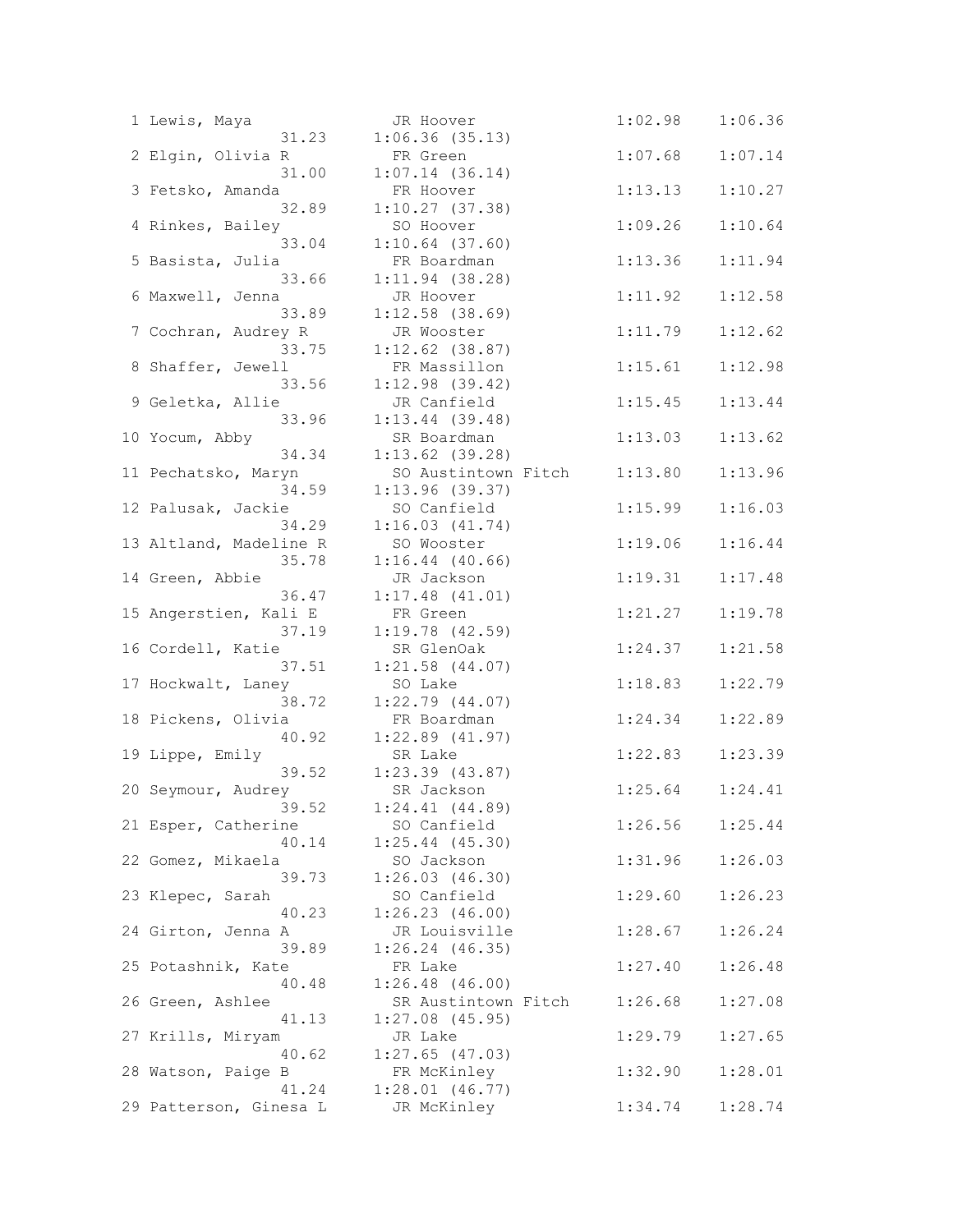| 40.67                     | 1:28.74(48.07)      |         |         |
|---------------------------|---------------------|---------|---------|
| 30 Gniewecki, Emma M      | JR Perry            | 1:33.46 | 1:29.00 |
| 42.42                     | 1:29.00(46.58)      |         |         |
| 31 Broad, Cassie          | FR Perry            | 1:32.18 | 1:29.07 |
| 41.28                     | 1:29.07(47.79)      |         |         |
| 32 Wolfe, Aleena          | SO Wooster          | 1:33.45 | 1:32.22 |
| 42.76                     | $1:32.22$ $(49.46)$ |         |         |
| 33 Rhoden, Maryah         | FR Barberton        | NΤ      | 1:36.94 |
| 44.27                     | 1:36.94(52.67)      |         |         |
| 34 Rivera-Hollar, Celeste | JR Massillon        | 1:36.00 | 1:37.21 |
| 44.76                     | 1:37.21(52.45)      |         |         |
| 35 Corbett, Allie         | FR Austintown Fitch | 1:35.04 | 1:37.72 |
| 44.92                     | $1:37.72$ (52.80)   |         |         |
| 36 Snyder, Arianna        | JR Austintown Fitch | 1:36.56 | 1:39.29 |
| 46.18                     | 1:39.29(53.11)      |         |         |
| 37 McKnight, Hailey M     | SO Louisville       | 1:39.53 | 1:42.19 |
| 48.46                     | 1:42.19(53.73)      |         |         |
| 38 Smith, Samantha        | SO Barberton        | 1:45.05 | 1:44.65 |
| 48.36                     | 1:44.65(56.29)      |         |         |

#### **Event 12 Women 400 Yard Freestyle Relay**

=============================================================================  $=$ Sectional: \* 3:36.73 2018 North Canton Hoover A Palutsis, R St Clair, C Ehlers, P Timken Pool: ! 3:21.89 2014 Cinci Ursuline Lofquist, Slabe, Tonley, Marsteller School School Seed Finals =============================================================================  $=$  1 North Canton Hoover 'A' 3:33.54 3:38.48 1) South, Paige JR 2) Blandine, Raeli SO 3) Nixon, Annabelle FR 4) St Clair, Reagan JR 26.06 54.81 (54.81) 1:20.69 (25.88) 1:49.62 (54.81) 2:15.26 (25.64) 2:43.88 (54.26) 3:09.80 (25.92) 3:38.48 (54.60) 2 Green High School 'A' 3:41.60 3:42.28 1) Collinsworth, Riley D JR 2) Landenberger, Mallory M JR 3) Miller, Makena N SR 4) Elgin, Olivia R FR 26.58 56.10 (56.10) 1:23.25 (27.15) 1:52.92 (56.82) 2:19.51 (26.59) 2:48.84 (55.92) 3:14.31 (25.47) 3:42.28 (53.44) 3 Wooster High School Generals 'A' 3:43.75 3:49.30 1) Murphy, Maddy M SR 2) Chelf, Gretchen K FR 3) Frantz, Olivia SO 4) Chelf, Gracie A SO 31.88 1:01.72 (1:01.72) 1:28.90 (27.18) 1:59.95 (58.23) 2:25.83 (25.88) 2:57.21 (57.26) 3:21.42 (24.21) 3:49.30 (52.09) 4 Massillon Jackson 'A' 3:53.50 3:49.59 1) Nist, Victoria JR 2) Green, Abbie JR 3) Snyder, Allie SR 4) Murphy, Janine SO 3) Snyder, Allie SR (27.94 58.37 (58.37) 1:26.34 (27.97) 1:57.85 (59.48)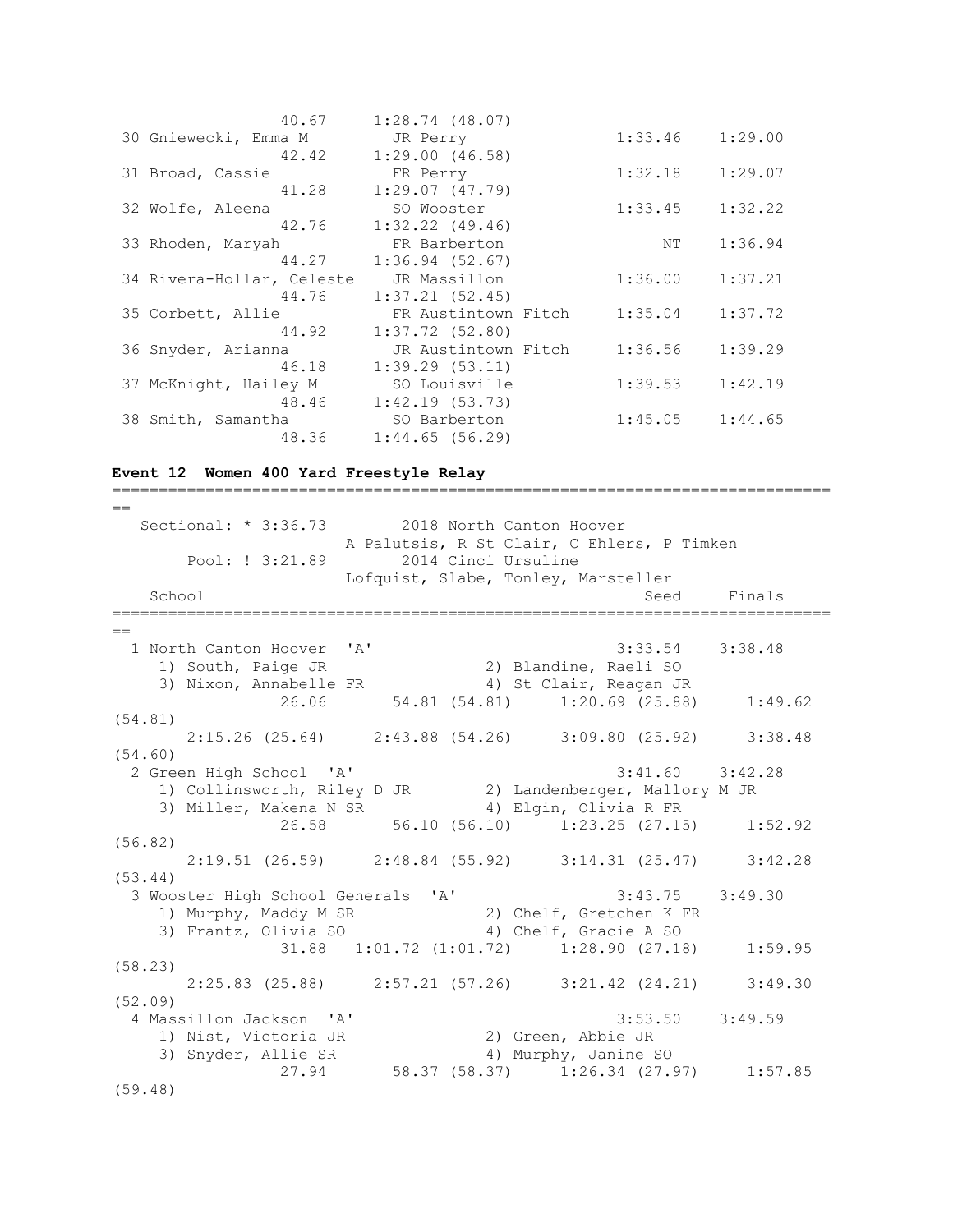2:24.38 (26.53) 2:55.24 (57.39) 3:21.17 (25.93) 3:49.59 (54.35) 5 Massillon Perry High School 'A' 3:54.96 3:52.35 1) Heestand, Ava S FR 2) Nutter, Alexis A JR 3) Darnell, Regan O FR 4) Turkal, Ava G FR 28.09 58.97 (58.97) 1:26.17 (27.20) 1:56.54 (57.57) 2:25.03 (28.49) 2:55.59 (59.05) 3:22.48 (26.89) 3:52.35 (56.76) 6 Canfield High School 'A' 4:06.94 4:03.89 1) Kelty, Isabella SR 2) Peckman, Miranda JR 3) Palusak, Jackie SO 4) Geletka, Allie JR 29.73 1:01.76 (1:01.76) 1:29.67 (27.91) 2:01.42 (59.66) 2:30.45 (29.03) 3:04.60 (1:03.18) 3:31.59 (26.99) 4:03.89 (59.29) 7 Boardman Swim Team 'A' 3:56.37 4:05.01 1) Wert, Casey JR 2) Velasquez, Ava JR 3) Schwendeman, Allyson JR 4) Huston, Ella SO 28.27 58.91 (58.91) 1:29.40 (30.49) 2:03.19 (1:04.28) 2:31.44 (28.25) 3:04.44 (1:01.25) 3:32.72 (28.28) 4:05.01 (1:00.57) 8 GlenOak 'A' 4:03.67 4:06.53 1) Spoon, Makayla JR 2) Meister, Noelle SO 3) Cordell, Katie SR 4) Severson, Ella SR 28.61 1:01.76 (1:01.76) 1:30.19 (28.43) 2:04.43 (1:02.67) 2:33.49 (29.06) 3:08.00 (1:03.57) 3:35.42 (27.42) 4:06.53 (58.53) 9 Uniontown Lake 'A' 3:56.36 4:06.75 1) Byler, Emily SO 2) Blawas, Hannah SO 3) Krills, Miryam JR 4) Dean, Elyssa SR 28.08 59.60 (59.60) 1:28.92 (29.32) 2:01.05 (1:01.45) 2:32.64 (31.59) 3:07.17 (1:06.12) 3:35.37 (28.20) 4:06.75 (59.58) 10 Canton McKinley 'A' 4:29.03 4:13.36 1) Dodson, Madeline A SR 2) Rawley, Megan E SR 3) Barrett, Brooklynn FR 4) Fowler, Ashley SR 29.80 1:03.20 (1:03.20) 1:31.05 (27.85) 2:01.77 (58.57) 2:33.76 (31.99) 3:09.69 (1:07.92) 3:39.67 (29.98) 4:13.36 (1:03.67)<br>11 Louisville High School 'A' 11 Louisville High School 'A' 4:44.76 4:36.56 1) Menegay, Ashley M SO 2) Girton, Jenna A JR 3) McIntyre, Jenna M FR 4) Clark, Shaelyn J SO 33.59 1:10.10 (1:10.10) 1:42.26 (32.16) 2:18.45 (1:08.35) 2:51.50 (33.05) 3:27.45 (1:09.00) 3:59.53 (32.08) 4:36.56 (1:09.11) 12 Massillon High School 'A' 4:50.40 4:45.52 1) Barlow, Morgan JR 2) Rearick, Maddy JR 3) Norris, Lexi SO 4) Rivera-Hollar, Celeste JR 35.23 1:12.77 (1:12.77) 1:47.73 (34.96) 2:29.35 (1:16.58)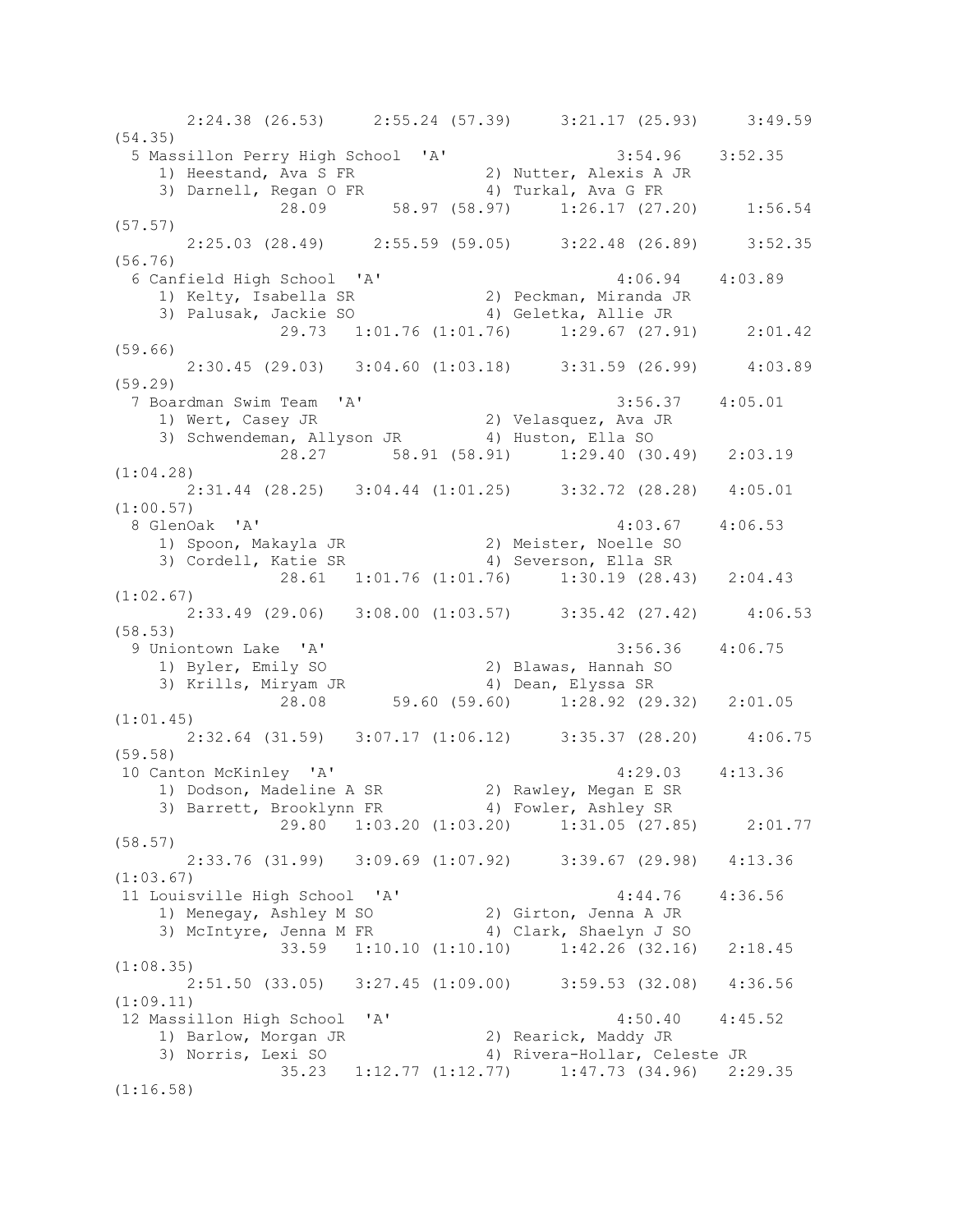| $3:01.71$ (32.36) $3:37.70$ (1:08.35) |  |  | 4:09.74(32.04)                                    | 4:45.52 |
|---------------------------------------|--|--|---------------------------------------------------|---------|
| (1:07.82)                             |  |  |                                                   |         |
| 13 Austintown Fitch Swim and Dive 'A' |  |  | 4:09.54                                           | 4:47.78 |
| 1) Galterio, Morgan JR                |  |  | 2) Green, Ashlee SR                               |         |
| 3) Bakos, Kylie SO                    |  |  | 4) Direnzo, Sylvia SO                             |         |
|                                       |  |  | $32.89$ $1:10.24$ $(1:10.24)$ $1:43.88$ $(33.64)$ | 2:24.80 |
| (1:14.56)                             |  |  |                                                   |         |
| $2:58.46$ (33.66) 3:41.64 (1:16.84)   |  |  | 4:10.76(29.12)                                    | 4:47.78 |
| (1:06.14)                             |  |  |                                                   |         |

#### **Event 21 Men 1 mtr Diving**

=============================================================================  $=$  Pool: ! 633.80 2016 Cameron Thatcher, Olentangy LIbert Name Seed Finals (Name Seed Finals ============================================================================= == 1 Shering, Zach JR Jackson 384.35 429.60 2 Traganza, Vincent SO Jackson 352.05 393.35 3 Anzevino, Teddy JR Boardman 491.90 362.40 4 Kotyk, Daniel SR Lake 176.20 328.70 5 Slutzker, Robbie JR Hoover 205.00 312.70 6 Shrock, Austin JR Lake 176.10 310.05 7 McConnell, Owen FR Wooster 307.30 294.95 8 Ruhe, Tyler SO Hoover 172.90 288.25 9 Weeman, Joel M SR Wooster 239.55 228.15 10 Austin, Caleb FR Boardman 207.80 177.00

#### **Event 22 Men 200 Yard Medley Relay**

=============================================================================  $\overline{\phantom{0}}$ Sectional: \* 1:34.45 2020 North Canton Hoover, Hoover C O'Connor, K Helmuth, T Bragg, M Lochridge Pool: ! 1:28.24 2010 Ouachita Baptist University School School Seed Finals =============================================================================  $=$  1 North Canton Hoover 'A' 1:39.08 1:34.45\* 1) O'Connor, Christopher SR 2) Helmuth, Karl JR 3) Bragg, TJ SO 4) Lochridge, Mack A JR 23.32 49.46 (26.14) 1:13.07 (23.61) 1:34.45 (21.38) 2 Boardman Swim Team 'A' 1:37.08 1:38.67 1) Flatley, River SR 2) Basista, Noah SR 3) DunLany, Matthew SR 4) Linker, Will SR 25.67 53.01 (27.34) 1:16.42 (23.41) 1:38.67 (22.25) 3 Green High School 'A' 1:42.89 1:42.18 1) Renninger, Blake G SR 2) Doerrer, Mason J SR 3) Doerrer, Parker J JR 4) Rohweder, Eric C SR 26.10 54.40 (28.30) 1:19.52 (25.12) 1:42.18 (22.66) 4 Massillon Jackson 'A' 1:41.55 1:44.10 1) Haines, Jaden JR 2) Neuman, Aiden JR 3) Weinland, Jonah JR 4) Thayer, Samuel SO 26.75 55.30 (28.55) 1:21.47 (26.17) 1:44.10 (22.63)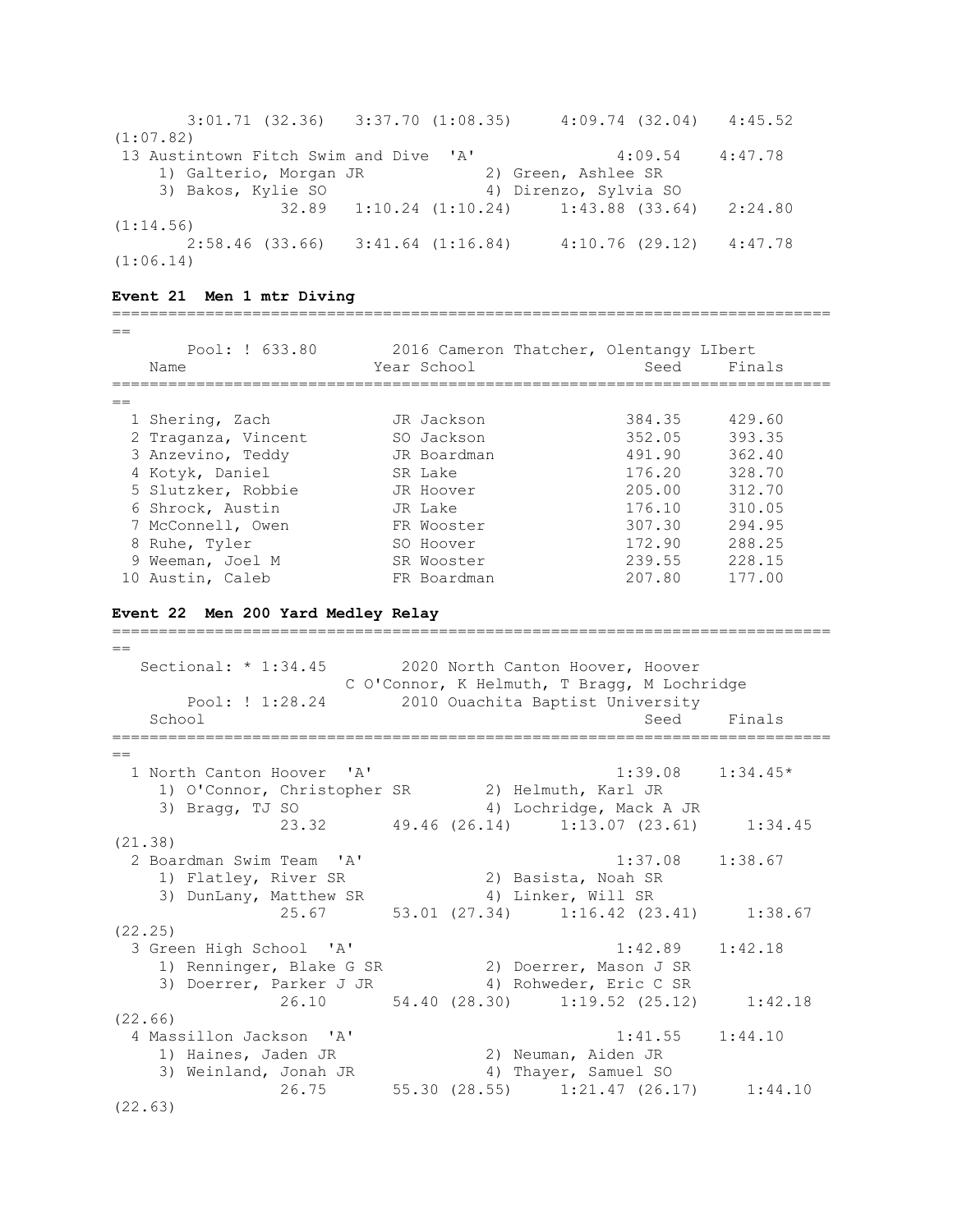5 Massillon Perry High School 'A' 1:50.53 1:47.85 1) Monnard, Tristan J SR 2) Bracken, Micah D SR 3) Locke, Taylor SR 4) Tipple, Chandler SR 26.66 56.74 (30.08) 1:24.73 (27.99) 1:47.85 (23.12) 6 Wooster High School Generals 'A' 1:45.50 1:47.96 1) Miles, Ryan T JR 2) Balas, Cameron SR 3) Sibilia, John P SO 4) Boucher, Jaden B JR 30.15 59.18 (29.03) 1:25.59 (26.41) 1:47.96 (22.37) 7 Massillon High School 'A' 1:48.00 1:48.37 1) Hamid, Xavier FR 2) Haines, Magnus JR 3) Edwards, Andrew JR 4) McGuire, Fynn SR 27.70 55.86 (28.16) 1:25.07 (29.21) 1:48.37 (23.30) 8 Austintown Fitch Swim and Dive 'A' 1:49.40 1:49.40 1) Lawrence, Jake JR 2) Ferrante, William SO 3) Direnzo, Zane JR 4) McCloskey, Randy JR 25.73 59.04 (33.31) 1:25.22 (26.18) 1:49.40 (24.18) 9 Canton McKinley 'A' 2:01.60 1:55.08 1) Welden, Adam M JR 2) Baron, Maurice SR 3) Blythe, Emmanuel T JR 4) Sharp, Jacob R FR  $30.95$   $1:00.54$   $(29.59)$   $1:26.01$   $(25.47)$   $1:55.08$ (29.07) 10 Uniontown Lake 'A' NT 2:09.18 1) Dusman, Andrew SO 2) Marshall, Garrett JR 3) Mays, Will SR 4) Ramey, Luke SR 28.76 1:05.13 (36.37) 1:37.41 (32.28) 2:09.18 (31.77) -- GlenOak 'A' 1:44.45 DQ 1) Maurer, Blayne FR 2) Knoch, Braden SR 3) Boyett, Jacob SR 4) Chenault, Hershel SR 28.39 56.74 (28.35) 1:23.07 (26.33) DQ (21.08)

#### **Event 23 Men 200 Yard Freestyle**

| $=$                    |                              |                                             |        |
|------------------------|------------------------------|---------------------------------------------|--------|
| Sectional: $*$ 1:43.08 |                              | 2020 Thomas C Matthew, Wooster -LE          |        |
| Pool: ! 1:32.99        | 2019 Carson Foster, Sycamore |                                             |        |
| Name                   | Year School                  | Seed                                        | Finals |
| $=$                    |                              |                                             |        |
| 1 Matthew, Thomas C    | SR Wooster                   | $1:41.90$ $1:43.08*$                        |        |
| 23.73                  |                              | 50.06 (26.33) 1:16.92 (26.86) 1:43.08       |        |
| (26.16)                |                              |                                             |        |
| 2 Bragg, TJ            | SO Hoover                    | $1:42.86$ $1:44.75$                         |        |
| 23.65                  |                              | 49.94 (26.29) 1:17.03 (27.09) 1:44.75       |        |
| (27.72)                |                              |                                             |        |
| 3 Krajcovic, Michael   | SO Barberton                 | $1:54.26$ $1:49.01$                         |        |
| 24.41                  |                              | $51.63$ (27.22) $1:20.64$ (29.01) $1:49.01$ |        |
| (28.37)                |                              |                                             |        |
| 4 Napholz, Trent       | SR Hoover                    | $1:48.00$ $1:49.47$                         |        |
| 24.85                  |                              | 52.48 (27.63) 1:21.17 (28.69) 1:49.47       |        |
| (28.30)                |                              |                                             |        |
| 5 Linker, Will         | SR Boardman                  | $1:47.98$ $1:49.88$                         |        |

=============================================================================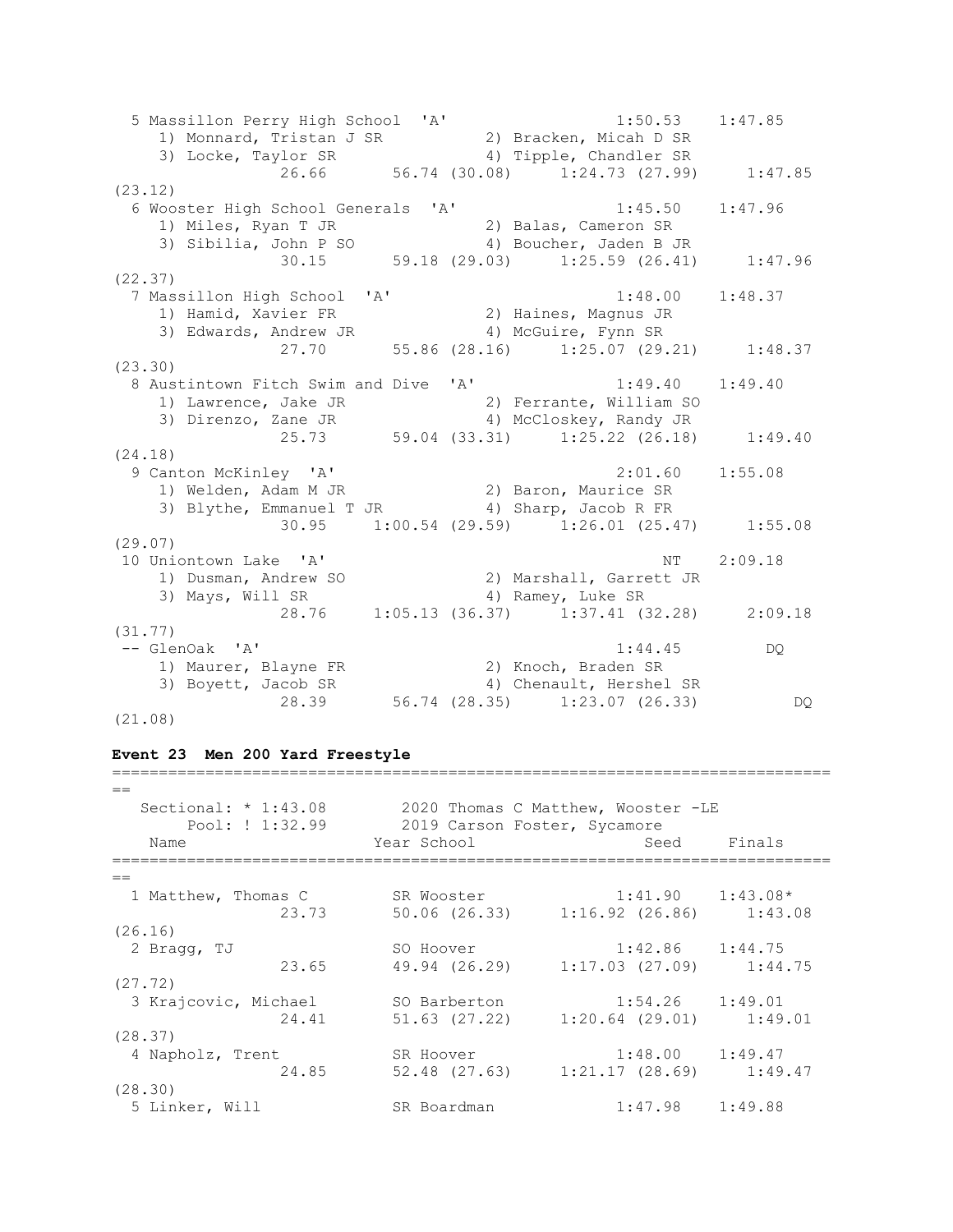24.97 52.60 (27.63) 1:21.77 (29.17) 1:49.88 (28.11) 6 Rohweder, Eric C SR Green 1:49.35 1:50.13 25.24 53.07 (27.83) 1:22.02 (28.95) 1:50.13 (28.11) 7 Stackpole, Jordan SR Boardman 1:52.12 1:50.40 24.88 52.24 (27.36) 1:21.05 (28.81) 1:50.40 (29.35) 8 Fearigo, Andrew M JR Green 1:52.17 1:52.77 25.11 53.31 (28.20) 1:22.88 (29.57) 1:52.77 (29.89) 9 Strand-Fox, Tyler SR Wooster 1:52.87 1:52.87 26.37 54.36 (27.99) 1:23.22 (28.86) 1:52.87 (29.65) 10 DunLany, Ethan FR Boardman 1:56.99 1:53.94 25.92 55.20 (29.28) 1:25.33 (30.13) 1:53.94 (28.61) 11 Budd, Noah W SO Green 2:01.61 1:54.89 25.39 54.56 (29.17) 1:24.66 (30.10) 1:54.89 (30.23) 12 Ferrante, Christian JR Jackson 1:58.72 1:55.81 26.39 55.23 (28.84) 1:25.49 (30.26) 1:55.81 (30.32) 13 Springer, Cody A JR Perry 1:58.72 1:56.57 25.37 54.66 (29.29) 1:26.28 (31.62) 1:56.57 (30.29) 14 Sibilia, John P SO Wooster 1:59.79 1:57.51 27.36 57.35 (29.99) 1:27.06 (29.71) 1:57.51 (30.45) 15 Hastings, Daniel SO Jackson 2:01.66 1:58.34 25.96 55.21 (29.25) 1:26.89 (31.68) 1:58.34 (31.45) 16 Collins, Chris FR Jackson 2:03.63 1:58.74 26.51 56.02 (29.51) 1:27.18 (31.16) 1:58.74 (31.56) 17 Locke, Taylor SR Perry 1:58.31 1:59.85 26.32 55.90 (29.58) 1:27.11 (31.21) 1:59.85 (32.74) 18 Direnzo, Zane JR Austintown Fitch 2:03.85 2:00.24 27.08 57.52 (30.44) 1:29.73 (32.21) 2:00.24 (30.51) 19 Hoch, Christian JR Lake 2:04.02 2:00.33 26.30 55.71 (29.41) 1:27.85 (32.14) 2:00.33 (32.48) 20 Miles, Ryan T JR Wooster 2:03.55 2:00.94 27.34 57.99 (30.65) 1:29.94 (31.95) 2:00.94 (31.00) 21 McCloskey, Randy JR Austintown Fitch 2:04.17 2:01.21 26.43 57.19 (30.76) 1:30.48 (33.29) 2:01.21 (30.73) 22 Houk, Corder SO GlenOak 2:07.85 2:04.16 27.67 58.60 (30.93) 1:30.96 (32.36) 2:04.16 (33.20) 23 Beasley, Bryan J SO Green 2:03.49 2:05.39 27.10 57.96 (30.86) 1:28.56 (30.60) 2:05.39 (36.83) 24 Lipster, Greg SR GlenOak 2:04.89 2:08.64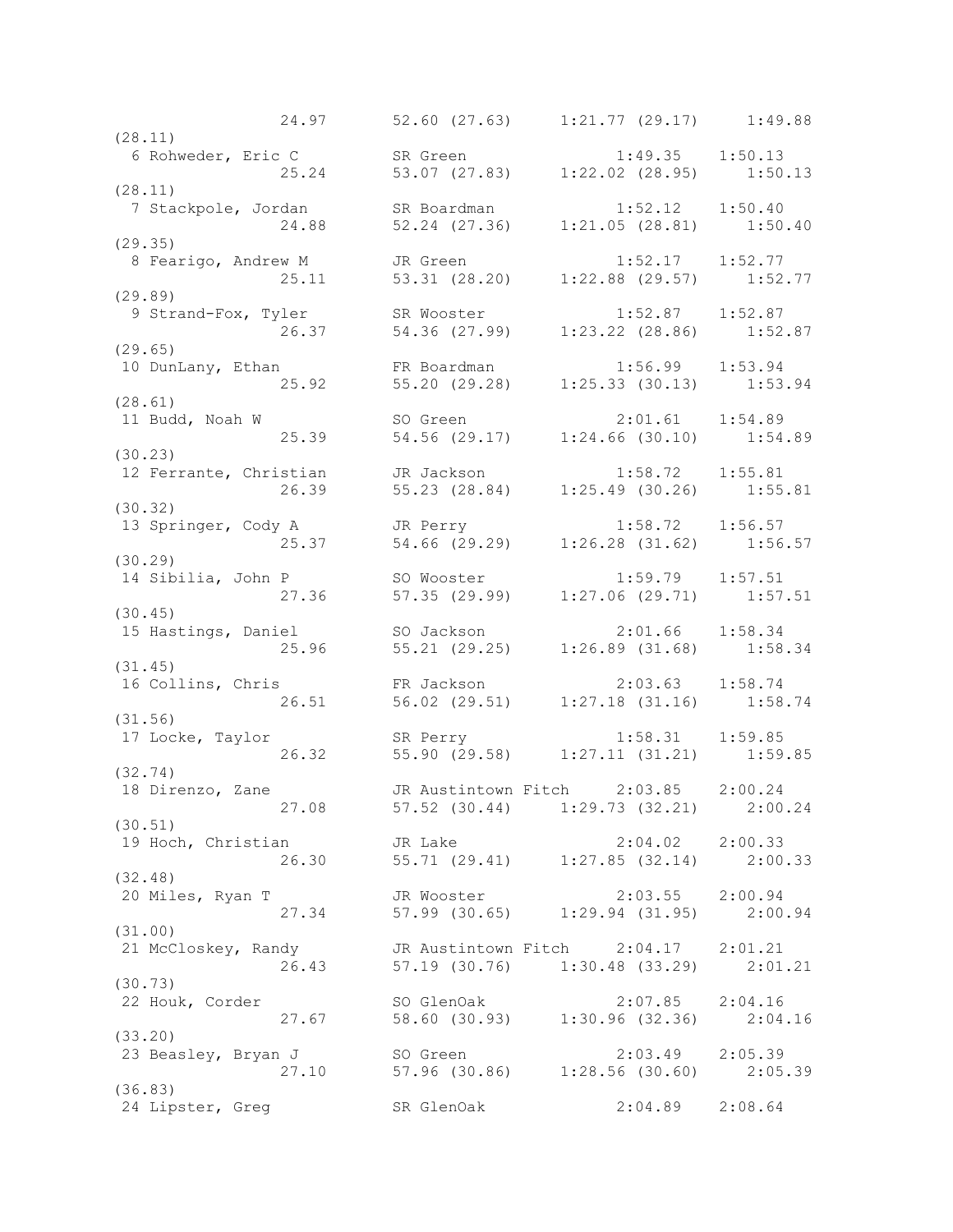|                 |       | 27.29 58.28 (30.99) 1:33.26 (34.98) 2:08.64                                                    |    |
|-----------------|-------|------------------------------------------------------------------------------------------------|----|
| (35.38)         |       |                                                                                                |    |
| 25 Culp, RJ     |       | FR Jackson 2:14.46 2:09.47<br>29.70 1:02.30 (32.60) 1:36.45 (34.15) 2:09.47                    |    |
|                 |       |                                                                                                |    |
| (33.02)         |       |                                                                                                |    |
| 26 Harms, Jacob |       | FR GlenOak 2:17.00 2:09.53<br>28.99 1:01.99 (33.00) 1:36.26 (34.27) 2:09.53                    |    |
|                 |       |                                                                                                |    |
| (33.27)         |       |                                                                                                |    |
|                 |       | 27 Parker, Liam 50 Boardman 2:16.35 2:11.29<br>29.06 1:02.04 (32.98) 1:36.70 (34.66) 2:11.29   |    |
|                 |       |                                                                                                |    |
| (34.59)         |       |                                                                                                |    |
|                 |       | 28 Marshall, Garrett JR Lake 2:24.20 2:22.61<br>30.99 1:06.65 (35.66) 1:44.83 (38.18) 2:22.61  |    |
|                 |       |                                                                                                |    |
| (37.78)         |       |                                                                                                |    |
|                 |       |                                                                                                |    |
|                 |       | 29 Sharp, Jacob R FR McKinley 2:36.97 2:23.70<br>31.81 1:08.10 (36.29) 1:47.42 (39.32) 2:23.70 |    |
| (36.28)         |       |                                                                                                |    |
|                 |       | 30 Keeble, Chris SR Austintown Fitch 2:52.02 2:29.14                                           |    |
|                 |       | 32.13 1:09.16 (37.03) 1:49.66 (40.50) 2:29.14                                                  |    |
| (39.48)         |       |                                                                                                |    |
| 31 Carter, Noah |       | FR Lake 2:40.46 2:32.38                                                                        |    |
|                 | 33.92 | $1:12.41$ (38.49) $1:52.85$ (40.44) $2:32.38$                                                  |    |
| (39.53)         |       |                                                                                                |    |
|                 |       | 32 Mosholder, David GJR Austintown Fitch 2:36.22 2:33.43                                       |    |
|                 |       | 31.90   1:09.52   (37.62)   1:51.08   (41.56)   2:33.43                                        |    |
| (42.35)         |       |                                                                                                |    |
|                 |       | -- Reich, Spencer TR GlenOak 2:02.56                                                           | DQ |
|                 |       | 26.15 56.71 (30.56) 1:29.21 (32.50)                                                            | DQ |
| (31.47)         |       |                                                                                                |    |

# **Event 24 Men 200 Yard IM**

| $==$<br>Sectional: $*$ 1:54.83 |                                               | 2011 Gavin Trebilcock - Canfield      |             |
|--------------------------------|-----------------------------------------------|---------------------------------------|-------------|
| Pool: ! 1:43.99                | 2019 Jake Foster, Sycamore                    |                                       |             |
| Name                           | Year School                                   |                                       | Seed Finals |
| $=$                            |                                               |                                       |             |
| 1 Helmuth, Karl                | JR Hoover                                     | $1:53.07$ $1:57.61$                   |             |
| 24.71                          |                                               | 54.60 (29.89) 1:28.47 (33.87) 1:57.61 |             |
| (29.14)                        |                                               |                                       |             |
| 2 Neuman, Aiden                |                                               |                                       |             |
|                                | 25.83                                         | 55.31 (29.48) 1:30.45 (35.14) 1:57.73 |             |
| (27.28)                        |                                               |                                       |             |
| 3 Ehlers, Ryan                 | SO Hoover 2:01.27 2:05.46                     |                                       |             |
|                                | 27.07 1:00.25 (33.18) 1:37.10 (36.85) 2:05.46 |                                       |             |
| (28.36)                        |                                               |                                       |             |
| 4 Renninger, Blake G           | SR Green                                      | $2:05.44$ $2:06.50$                   |             |
|                                | 26.61 57.66 (31.05)                           | $1:36.65$ (38.99) $2:06.50$           |             |
| (29.85)                        |                                               |                                       |             |
| 5 Brown, Sean                  | SR Hoover 2:09.37 2:06.93                     |                                       |             |
|                                | 27.74 1:00.21 (32.47) 1:38.19 (37.98) 2:06.93 |                                       |             |
| (28.74)                        |                                               |                                       |             |
| 6 Mascola, Siman               | JR Boardman                                   | $2:10.13$ $2:07.48$                   |             |
|                                | 27.06 1:00.64 (33.58) 1:38.11 (37.47) 2:07.48 |                                       |             |
| (29.37)                        |                                               |                                       |             |
| 7 Fast, Ethan C                | SO Green                                      | $2:11.95$ $2:10.34$                   |             |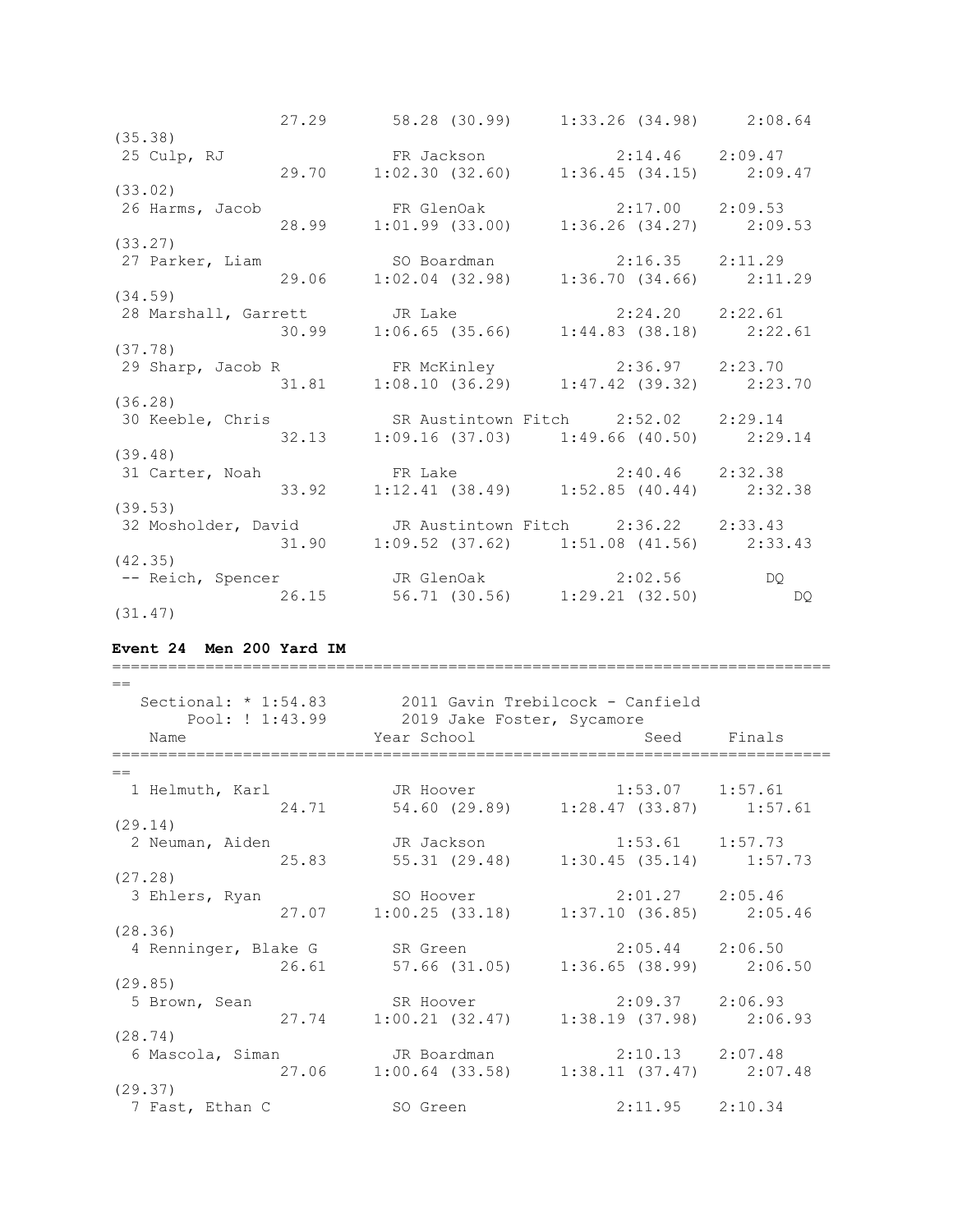27.43 1:00.68 (33.25) 1:39.57 (38.89) 2:10.34 (30.77) 8 Satterfield, Caleb FR Boardman 2:14.77 2:12.95 26.96 1:00.88 (33.92) 1:40.28 (39.40) 2:12.95 (32.67) 9 Schweikert, Thomas J FR Green 2:30.93 2:15.96 28.03 1:07.08 (39.05) 1:46.74 (39.66) 2:15.96 (29.22) 10 Weinland, Jonah JR Jackson 2:26.16 2:18.26 28.16 1:06.00 (37.84) 1:48.43 (42.43) 2:18.26 (29.83) 11 Blythe, Emmanuel T JR McKinley 2:24.89 2:18.91 26.92 1:03.11 (36.19) 1:45.93 (42.82) 2:18.91 (32.98) 12 Bracken, Micah D SR Perry 2:20.74 2:19.98 28.93 1:04.58 (35.65) 1:45.78 (41.20) 2:19.98 (34.20) 13 Miller, Peyton FR Massillon 2:26.18 2:22.48 30.90 1:08.05 (37.15) 1:48.14 (40.09) 2:22.48 (34.34) 14 Yocum, Andrew FR Boardman 2:19.76 2:23.40 28.04 1:02.97 (34.93) 1:48.63 (45.66) 2:23.40 (34.77) 15 Lord-Fry, Max SO Perry 2:28.29 2:24.17 30.43 1:06.73 (36.30) 1:52.20 (45.47) 2:24.17 (31.97) 16 Walker, Ty JR Lake 2:30.63 2:27.07 30.17 1:05.90 (35.73) 1:52.59 (46.69) 2:27.07 (34.48) 17 White, Bryan J SR Green NT 2:51.29 33.78 1:14.47 (40.69) 2:15.37 (1:00.90) 2:51.29 (35.92) -- Weaver, Mitch JR GlenOak 2:45.55 DQ 36.98 1:20.27 (43.29) 2:17.31 (57.04) DQ (41.99) -- Snider, Eric M FR Wooster 2:36.85 DQ 34.76 1:20.13 (45.37) 2:05.31 (45.18) DQ (34.48)

#### **Event 25 Men 50 Yard Freestyle**

| $=$ | Sectional: $* 21.04$<br>Pool: ! 19.62<br>Name | 2017 Callen Aulizia - Boardman<br>2012 Erik Risolvato, Lima Shawnee<br>Year School | Seed  | Finals |  |
|-----|-----------------------------------------------|------------------------------------------------------------------------------------|-------|--------|--|
| $=$ |                                               |                                                                                    |       |        |  |
|     | 1 Doerrer, Mason J                            | SR Green                                                                           | 22.01 | 21.83  |  |
|     | 2 Mitchell, Jake                              | SR Hoover                                                                          | 21.89 | 21.90  |  |
|     | 3 Chenault, Hershel                           | SR GlenOak                                                                         | 21.80 | 21.99  |  |
|     | 4 Flatley, River                              | SR Boardman                                                                        | 22.13 | 22.09  |  |
|     | 5 Knoch, Braden                               | SR GlenOak                                                                         | 22.34 | 22.30  |  |
|     | 6 Evans, Jim                                  | SR Hoover                                                                          | 22.49 | 22.54  |  |
|     | 7 Ward, Kyle S                                | SR Wooster                                                                         | 21.82 | 22.56  |  |
|     | 8 Boucher, Jaden B                            | JR Wooster                                                                         | 22.38 | 22.70  |  |
|     | 9 Studer, Layne                               | FR GlenOak                                                                         | 23.44 | 22.87  |  |
|     | 10 Haines, Jaden                              | JR Jackson                                                                         | 22.88 | J22.87 |  |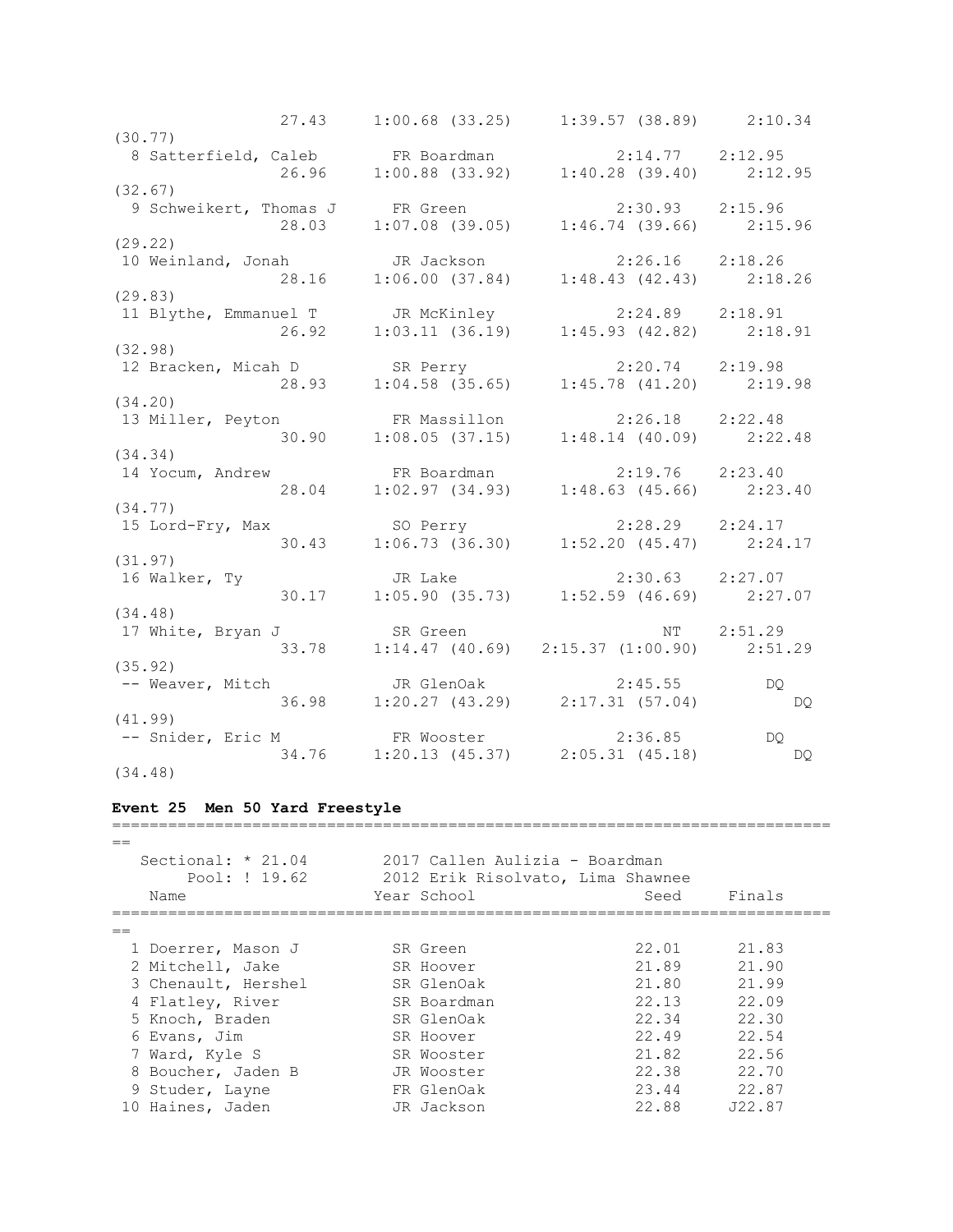| 11 Thayer, Samuel    | SO Jackson          | 23.36 | 23.19 |
|----------------------|---------------------|-------|-------|
| 12 McGuire, Fynn     | SR Massillon        | 23.13 | 23.22 |
| 13 Harlock, Derek    | SO Lake             | 23.82 | 23.31 |
| 14 Sawtell, Brady    | JR Hoover           | 24.74 | 23.67 |
| 15 Glasgow, Andrew W | SO Wooster          | 23.67 | 23.74 |
| 15 Tipple, Chandler  | SR Perry            | 24.16 | 23.74 |
| 17 Heim, Ian C       | JR Green            | 24.31 | 23.80 |
| 18 Sumption, Riley J | FR Green            | 23.51 | 23.83 |
| 19 Carr, Caleb       | FR Green            | 24.99 | 24.28 |
| 20 Welden, Adam M    | JR McKinley         | 25.53 | 24.39 |
| 21 Dungan, Cam       | FR Hoover           | 25.16 | 24.40 |
| 22 Carney, Chris     | SO Lake             | 24.61 | 24.41 |
| 23 Yocum, Justin     | SO Boardman         | 25.97 | 24.82 |
| 24 Haines, Magnus    | JR Massillon        | 24.78 | 25.43 |
| 25 Edwards, Zach     | JR Massillon        | 27.62 | 25.79 |
| 25 Karn, Pearson S   | SO Perry            | 27.43 | 25.79 |
| 25 Manley, Liam      | FR Boardman         | 27.02 | 25.79 |
| 28 Coleman, Patrick  | SR Austintown Fitch | 26.63 | 25.89 |
| 29 Kauffman, Courson | FR Wooster          | 25.40 | 26.11 |
| 30 Taylor, Aidan     | SO Barberton        | 26.88 | 26.16 |
| 31 Bracken, Noah     | SO Perry            | 27.16 | 26.19 |
| 32 Stevens, CJ       | JR Austintown Fitch | 26.84 | 26.23 |
| 33 Mariani, Dominic  | SO Perry            | 28.95 | 26.41 |
| 34 Miller, Race      | FR Massillon        | 26.75 | 27.14 |
| 35 Patalon, Thomas   | SO Barberton        | 27.18 | 27.79 |
| 36 Scibetta, Dominic | FR Jackson          | 28.96 | 28.35 |
| 37 Thomas, Jacob     | SR Boardman         | 28.81 | 28.95 |
| 37 Kunovski, Tomi    | SO Jackson          | 30.52 | 28.95 |
| 39 Mays, Will        | SR Lake             | 28.38 | 28.98 |
| 40 Sherman, Mikhi K  | JR McKinley         | 30.91 | 30.40 |
| 41 Shrake, Pete      | FR Austintown Fitch | 30.96 | 30.95 |
| 42 Swift, Ethan      | FR Austintown Fitch | 31.67 | 31.30 |
| 43 Koah, Jacob       | JR McKinley         | 33.72 | 31.55 |

## **Event 26 Men 100 Yard Butterfly**

| $=$                 |                               |       |        |  |
|---------------------|-------------------------------|-------|--------|--|
| Sectional: * 50.88  | 2007 Travis Wagner - Glen Oak |       |        |  |
| Pool: ! 46.97       | 2017 Cody Bybee, Bellbrook    |       |        |  |
| Name                | Year School                   | Seed  | Finals |  |
| $=$                 |                               |       |        |  |
| 1 Basista, Noah     | SR Boardman                   | 51.74 | 51.70  |  |
| 24.39               | 51.70 (27.31)                 |       |        |  |
| 2 DunLany, Matthew  | SR Boardman                   | 51.59 | 52.74  |  |
| 24.78               | 52.74 (27.96)                 |       |        |  |
| 3 Bragg, TJ         | SO Hoover                     | 51.82 | 53.31  |  |
| 24.74               | 53.31 (28.57)                 |       |        |  |
| 4 Lawrence, Jake    | JR Austintown Fitch           | 52.37 | 53.56  |  |
| 25.11               | 53.56 (28.45)                 |       |        |  |
| 5 Stackpole, Jordan | SR Boardman                   | 56.72 | 54.89  |  |
| 25.95               | 54.89 (28.94)                 |       |        |  |
| 6 Evans, Jim        | SR Hoover                     | 54.59 | 54.94  |  |
| 25.61               | 54.94 (29.33)                 |       |        |  |
| 7 Doerrer, Parker J | JR Green                      | 55.41 | 55.04  |  |
| 26.21               | 55.04 (28.83)                 |       |        |  |
| 8 Fearigo, Andrew M | JR Green                      | 56.49 | 56.12  |  |

=============================================================================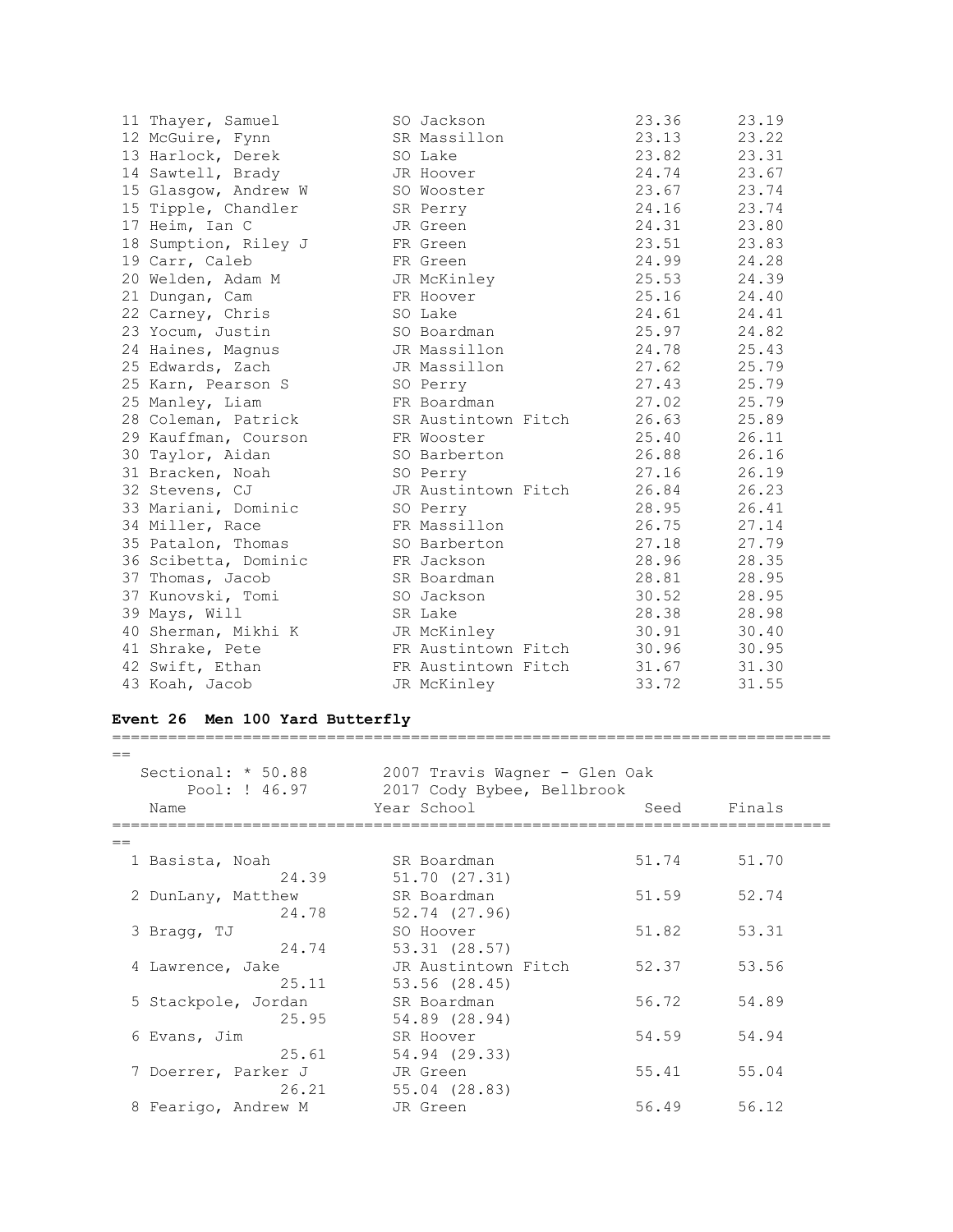| 25.92                       | 56.12 (30.20)                |         |         |
|-----------------------------|------------------------------|---------|---------|
| 9 Muhlenkamp, Jonas         | JR Hoover                    | 57.61   | 56.75   |
| 26.52                       | 56.75 (30.23)                |         |         |
| 10 Evans, John              | SR Hoover                    | 58.78   | 57.08   |
| 26.50                       | 57.08 (30.58)                |         |         |
| 11 Weinland, Jonah          | JR Jackson                   | 58.63   | 57.37   |
| 27.11                       | $57.37$ $(30.26)$            |         |         |
| 12 Maurer, Blayne           | FR GlenOak                   | 1:00.16 | 58.05   |
| 26.11                       | 58.05 (31.94)                |         |         |
| 13 Balas, Cameron           | SR Wooster                   | 58.03   | 58.32   |
| 27.44                       | 58.32 (30.88)                |         |         |
| 14 Blythe, Emmanuel T       | JR McKinley                  | 1:01.76 | 59.27   |
| 27.63                       | 59.27 (31.64)                |         |         |
| 15 Schweikert, Thomas J     | FR Green                     | 1:04.56 | 59.56   |
| 27.75                       | 59.56 (31.81)                |         |         |
| 16 Beam, Brendan            | JR Boardman                  | 1:00.29 | 59.64   |
| 27.02                       | 59.64 (32.62)                |         |         |
| 17 Direnzo, Zane            | JR Austintown Fitch          | 1:00.46 | 59.70   |
| 27.87                       | 59.70 (31.83)                |         |         |
| 18 Thayer, Samuel           | SO Jackson                   | 1:02.29 | 59.96   |
| 27.58                       | 59.96 (32.38)                |         |         |
| 19 Sibilia, John P          | SO Wooster                   | 1:01.11 | 1:00.89 |
| 28.65                       | $1:00.89$ (32.24)            |         |         |
| 20 Boyett, Jacob            | SR GlenOak                   | 1:01.75 | 1:01.14 |
| 28.22                       | $1:01.14$ (32.92)            |         |         |
| 21 Karn, Pearson S          | SO Perry                     | 1:02.50 | 1:03.59 |
| 28.33                       | $1:03.59$ (35.26)            |         |         |
| 22 Konstantacos, Vasilios   | SR Green                     | 1:06.80 | 1:04.77 |
| 28.38                       | $1:04.77$ (36.39)            |         |         |
| 23 Ferrante, William        | SO Austintown Fitch          | 1:04.77 | 1:05.66 |
| 29.83                       | $1:05.66$ (35.83)            |         |         |
| 24 Dusman, Andrew           | SO Lake                      | 1:07.93 | 1:06.69 |
| 29.78                       | $1:06.69$ (36.91)            |         |         |
|                             | SO GlenOak                   | 1:09.33 | 1:08.58 |
| 25 Adams, Quentin<br>29.30  | $1:08.58$ (39.28)            |         |         |
| 26 Walker, Ty               | JR Lake                      | 1:08.39 | 1:09.37 |
| 30.51                       | 1:09.37(38.86)               |         |         |
|                             |                              |         | 1:10.21 |
| 27 Weeman, David C<br>32.35 | FR Wooster<br>1:10.21(37.86) | 1:10.96 |         |
|                             |                              |         |         |
| 28 Edwards, Andrew<br>32.77 | JR Massillon                 | 1:09.62 | 1:13.07 |
| 29 Duong, Pierce V          | 1:13.07(40.30)               | 1:08.99 | 1:13.29 |
|                             | FR Wooster                   |         |         |
| 30.67<br>30 Mays, Will      | $1:13.29$ $(42.62)$          | 1:16.56 |         |
|                             | SR Lake                      |         | 1:14.75 |
| 34.45                       | 1:14.75(40.30)               |         |         |
| -- Ross, Charles<br>28.91   | SO Perry                     | 1:09.99 | DQ      |
|                             | DQ (34.06)                   |         |         |

## **Event 27 Men 100 Yard Freestyle**

| $=$ |                      |                              |       |        |  |
|-----|----------------------|------------------------------|-------|--------|--|
|     | Sectional: $*$ 45.93 | 2017 Tyler N Doerrer - Green |       |        |  |
|     | Pool: ! 43.27        | 2019 Adam Chaney, Mason      |       |        |  |
|     | Name                 | Year School                  | Seed  | Finals |  |
|     |                      |                              |       |        |  |
| $=$ |                      |                              |       |        |  |
|     | 1 Matthew, Thomas C  | SR Wooster                   | 47.40 | 47.32  |  |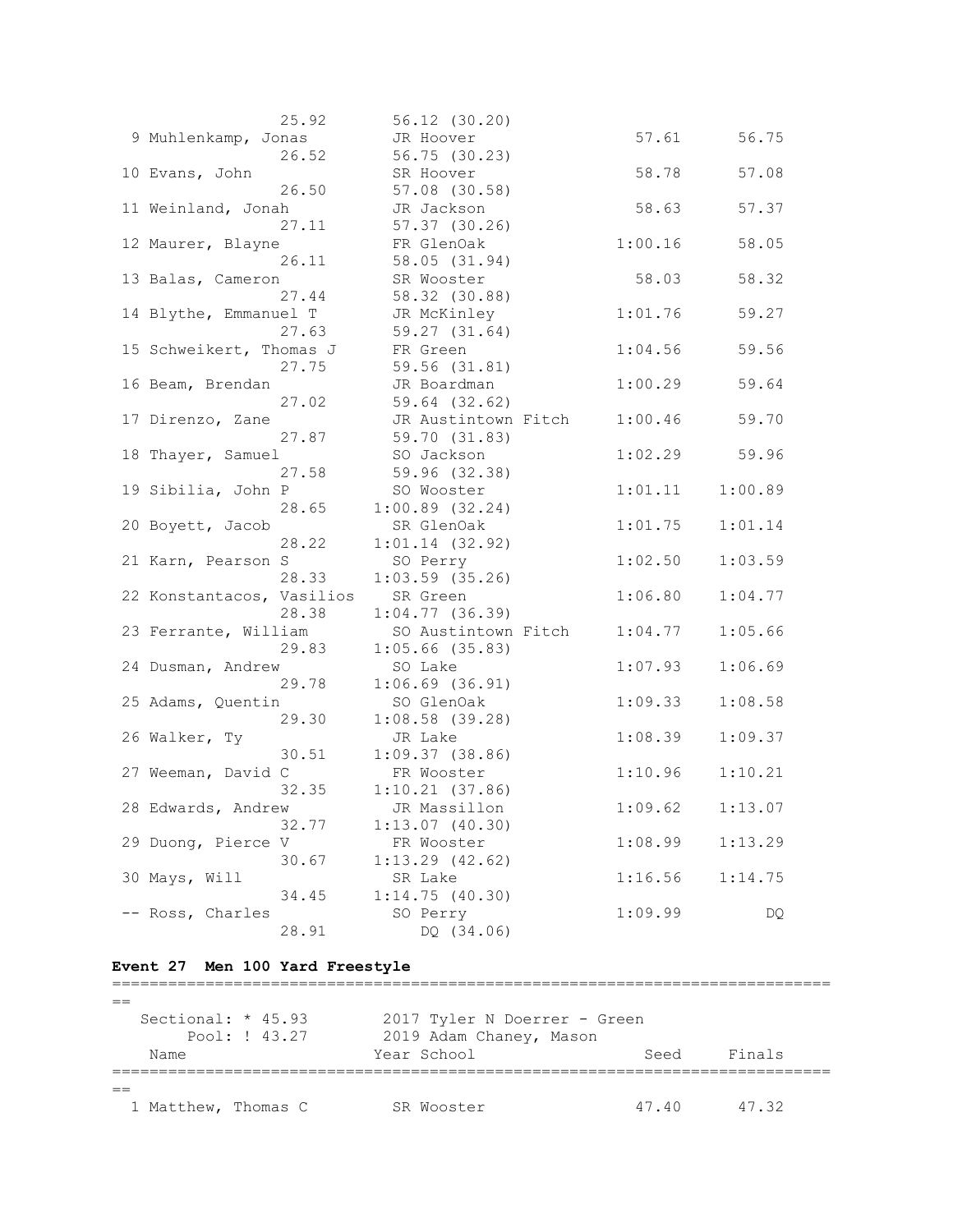| 23.08                   | 47.32 (24.24)       |         |       |
|-------------------------|---------------------|---------|-------|
| 2 Doerrer, Mason J      | SR Green            | 48.61   | 47.58 |
| 22.90                   | 47.58 (24.68)       |         |       |
| 3 O'Connor, Christopher | SR Hoover           | 47.15   | 48.07 |
| 23.32                   | 48.07 (24.75)       |         |       |
| 4 Lochridge, Mack A     | JR Hoover           | 47.34   | 48.51 |
| 23.07                   | 48.51 (25.44)       |         |       |
| 5 Knoch, Braden         | SR GlenOak          | 48.84   | 48.61 |
| 23.79                   | 48.61 (24.82)       |         |       |
| 6 Linker, Will          | SR Boardman         | 48.25   | 48.86 |
| 23.59                   | 48.86 (25.27)       |         |       |
| 7 Krajcovic, Michael    | SO Barberton        | 50.09   | 48.96 |
| 23.59                   | 48.96 (25.37)       |         |       |
|                         |                     | 48.29   | 49.15 |
| 8 Ward, Kyle S<br>23.42 | SR Wooster          |         |       |
|                         | 49.15 (25.73)       |         |       |
| 9 Mitchell, Jake        | SR Hoover           | 49.22   | 49.57 |
| 23.49                   | 49.57 (26.08)       |         |       |
| 10 Sullivan, Boston     | SO Hoover           | 50.65   | 50.25 |
| 23.72                   | 50.25(26.53)        |         |       |
| 11 Byers, Nate          | JR Green            | 51.09   | 50.74 |
| 24.26                   | 50.74 (26.48)       |         |       |
| 12 McGuire, Fynn        | SR Massillon        | 51.62   | 51.15 |
| 24.16                   | 51.15 (26.99)       |         |       |
| 13 Sumption, Riley J    | FR Green            | 52.16   | 51.52 |
| 24.47                   | 51.52 (27.05)       |         |       |
| 14 Studer, Layne        | FR GlenOak          | 53.88   | 51.66 |
| 24.28                   | 51.66 (27.38)       |         |       |
| 15 Glasgow, Andrew W    | SO Wooster          | 52.23   | 51.69 |
| 24.68                   | 51.69 (27.01)       |         |       |
| 16 Shroyer, Nick F      | JR Green            | 53.97   | 51.76 |
| 24.48                   | 51.76 (27.28)       |         |       |
| 17 Monnard, Tristan J   | SR Perry            | 53.63   | 51.91 |
| 24.46                   | 51.91 (27.45)       |         |       |
| 18 Tipple, Chandler     | SR Perry            | 53.93   | 53.26 |
| 24.98                   | 53.26 (28.28)       |         |       |
| 19 Baron, Maurice       | SR McKinley         | 57.57   | 54.09 |
| 25.73                   | 54.09 (28.36)       |         |       |
| 20 Carney, Chris        | SO Lake             | 57.05   | 54.57 |
| 25.57                   | 54.57 (29.00)       |         |       |
| 21 Lubell, Xavier A     | SR Wooster          | 55.83   | 54.59 |
| 25.74                   | 54.59 (28.85)       |         |       |
| 22 Behun, Jackson       | JR Boardman         | 58.05   | 55.21 |
| 25.75                   | 55.21 (29.46)       |         |       |
| 23 Ulrich, Ethan B      | SR Perry            | 59.18   | 56.17 |
| 26.47                   | 56.17 (29.70)       |         |       |
| 24 Yocum, Andrew        | FR Boardman         | 55.70   | 56.37 |
| 26.45                   | 56.37 (29.92)       |         |       |
| 25 Zimmerman, Ian       | SO Jackson          | 59.71   | 56.39 |
| 26.87                   | 56.39 (29.52)       |         |       |
| 26 Coleman, Patrick     | SR Austintown Fitch | 58.35   | 57.11 |
| 27.13                   | 57.11 (29.98)       |         |       |
| 27 Guist, Tanner        | SO GlenOak          | 59.82   | 57.32 |
| 26.69                   | $57.32$ $(30.63)$   |         |       |
| 28 Edwards, Zach        | JR Massillon        | 1:00.39 | 57.95 |
| 27.13                   | 57.95 (30.82)       |         |       |
| 29 Webster, Logan       | SR Jackson          | 56.71   | 58.41 |
| 28.06                   | 58.41 (30.35)       |         |       |
|                         |                     |         |       |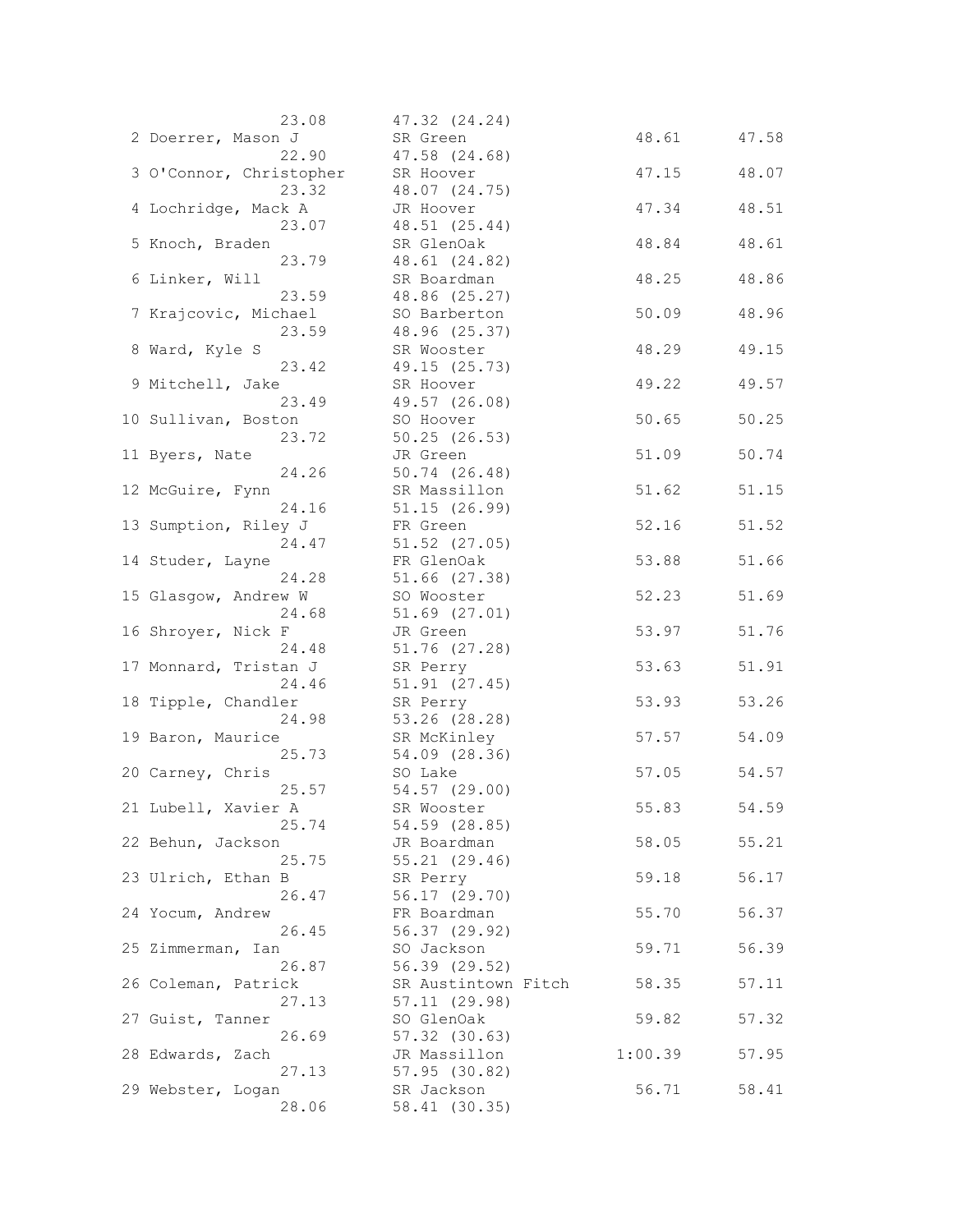| 30 Ross, Charles    |       | SO Perry            | 1:01.18 | 59.06   |
|---------------------|-------|---------------------|---------|---------|
|                     | 27.83 | 59.06 (31.23)       |         |         |
| 31 Patalon, Thomas  |       | SO Barberton        | 1:05.89 | 1:01.63 |
|                     | 29.45 | $1:01.63$ $(32.18)$ |         |         |
| 32 Miller, Race     |       | FR Massillon        | 1:01.27 | 1:02.21 |
|                     | 28.64 | 1:02.21(33.57)      |         |         |
| 33 Thomas, Jacob    |       | SR Boardman         | 1:04.99 | 1:03.71 |
|                     | 29.54 | 1:03.71(34.17)      |         |         |
| 34 Lester, Colin    |       | SO Austintown Fitch | 1:05.55 | 1:04.00 |
|                     | 30.12 | 1:04.00(33.88)      |         |         |
| 35 Taylor, Aidan    |       | SO Barberton        | 1:11.29 | 1:04.56 |
|                     | 29.47 | $1:04.56$ (35.09)   |         |         |
| 36 Kunovski, Tomi   |       | SO Jackson          | 1:10.39 | 1:05.94 |
|                     | 32.04 | $1:05.94$ (33.90)   |         |         |
| 37 Keeble, Chris    |       | SR Austintown Fitch | 1:04.41 | 1:07.49 |
|                     | 31.57 | $1:07.49$ (35.92)   |         |         |
| 38 Swift, Ethan     |       | FR Austintown Fitch | 1:10.47 | 1:08.88 |
|                     | 33.01 | $1:08.88$ $(35.87)$ |         |         |
| 39 Sherman, Mikhi K |       | JR McKinley         | 1:09.98 | 1:09.15 |
|                     | 33.03 | 1:09.15(36.12)      |         |         |
| 40 Ramey, Luke      |       | SR Lake             | 1:16.79 | 1:14.76 |
|                     | 32.63 | 1:14.76(42.13)      |         |         |
| 41 Koah, Jacob      |       | JR McKinley         | 1:16.01 | 1:15.23 |
|                     | 33.44 | 1:15.23(41.79)      |         |         |

## **Event 28 Men 500 Yard Freestyle**

| $=$     |                  |                      |                                                                 |           |                                    |                                                                 |
|---------|------------------|----------------------|-----------------------------------------------------------------|-----------|------------------------------------|-----------------------------------------------------------------|
|         |                  | Sectional: * 4:44.18 |                                                                 |           | 2001 Steve Roof - Central Catholic |                                                                 |
|         |                  | Pool: ! 4:19.15      |                                                                 |           | 2017 Grant House, St. Xavier       |                                                                 |
| Name    |                  |                      | Year School                                                     |           |                                    | Seed Finals                                                     |
| $=$     |                  |                      |                                                                 |           |                                    |                                                                 |
|         | 1 Napholz, Trent |                      | SR Hoover 4:50.07 4:48.92                                       |           |                                    |                                                                 |
|         |                  |                      |                                                                 |           |                                    | 25.12 53.26 (28.14) 1:21.95 (28.69) 1:51.16                     |
| (29.21) |                  |                      |                                                                 |           |                                    |                                                                 |
|         |                  |                      |                                                                 |           |                                    | $2:20.48$ (29.32) $2:50.45$ (29.97) $3:20.29$ (29.84) $3:50.11$ |
| (29.82) |                  |                      |                                                                 |           |                                    |                                                                 |
|         |                  |                      | $4:20.14$ (30.03) $4:48.92$ (28.78)                             |           |                                    |                                                                 |
|         |                  | 2 DunLany, Matthew   | SR Boardman                                                     |           | $4:53.74$ $4:55.42$                |                                                                 |
|         |                  |                      | 26.15 55.39 (29.24) 1:25.81 (30.42) 1:56.34                     |           |                                    |                                                                 |
| (30.53) |                  |                      |                                                                 |           |                                    |                                                                 |
|         |                  |                      | $2:26.74$ (30.40) $2:57.15$ (30.41) $3:27.49$ (30.34) $3:57.70$ |           |                                    |                                                                 |
| (30.21) |                  |                      |                                                                 |           |                                    |                                                                 |
|         |                  |                      | $4:27.48$ (29.78) $4:55.42$ (27.94)                             |           |                                    |                                                                 |
|         |                  |                      | 3 Rohweder, Eric C SR Green                                     |           |                                    | $4:54.16$ $4:59.88$                                             |
|         |                  |                      | 25.27 53.54 (28.27) 1:22.61 (29.07) 1:52.48                     |           |                                    |                                                                 |
| (29.87) |                  |                      |                                                                 |           |                                    |                                                                 |
|         |                  |                      | $2:23.12$ (30.64) $2:53.96$ (30.84) $3:25.25$ (31.29) $3:56.78$ |           |                                    |                                                                 |
| (31.53) |                  |                      |                                                                 |           |                                    |                                                                 |
|         |                  |                      | $4:28.99$ $(32.21)$ $4:59.88$ $(30.89)$                         |           |                                    |                                                                 |
|         | 4 Brown, Sean    |                      |                                                                 | SR Hoover | $4:59.60$ $5:00.28$                |                                                                 |
|         |                  |                      | 26.87 56.60 (29.73)                                             |           |                                    | $1:26.96$ (30.36) $1:57.71$                                     |
| (30.75) |                  |                      |                                                                 |           |                                    |                                                                 |
|         |                  |                      |                                                                 |           |                                    | $2:28.37$ (30.66) $2:58.93$ (30.56) $3:29.67$ (30.74) $4:00.23$ |
| (30.56) |                  |                      |                                                                 |           |                                    |                                                                 |
|         |                  |                      | $4:31.05$ (30.82) $5:00.28$ (29.23)                             |           |                                    |                                                                 |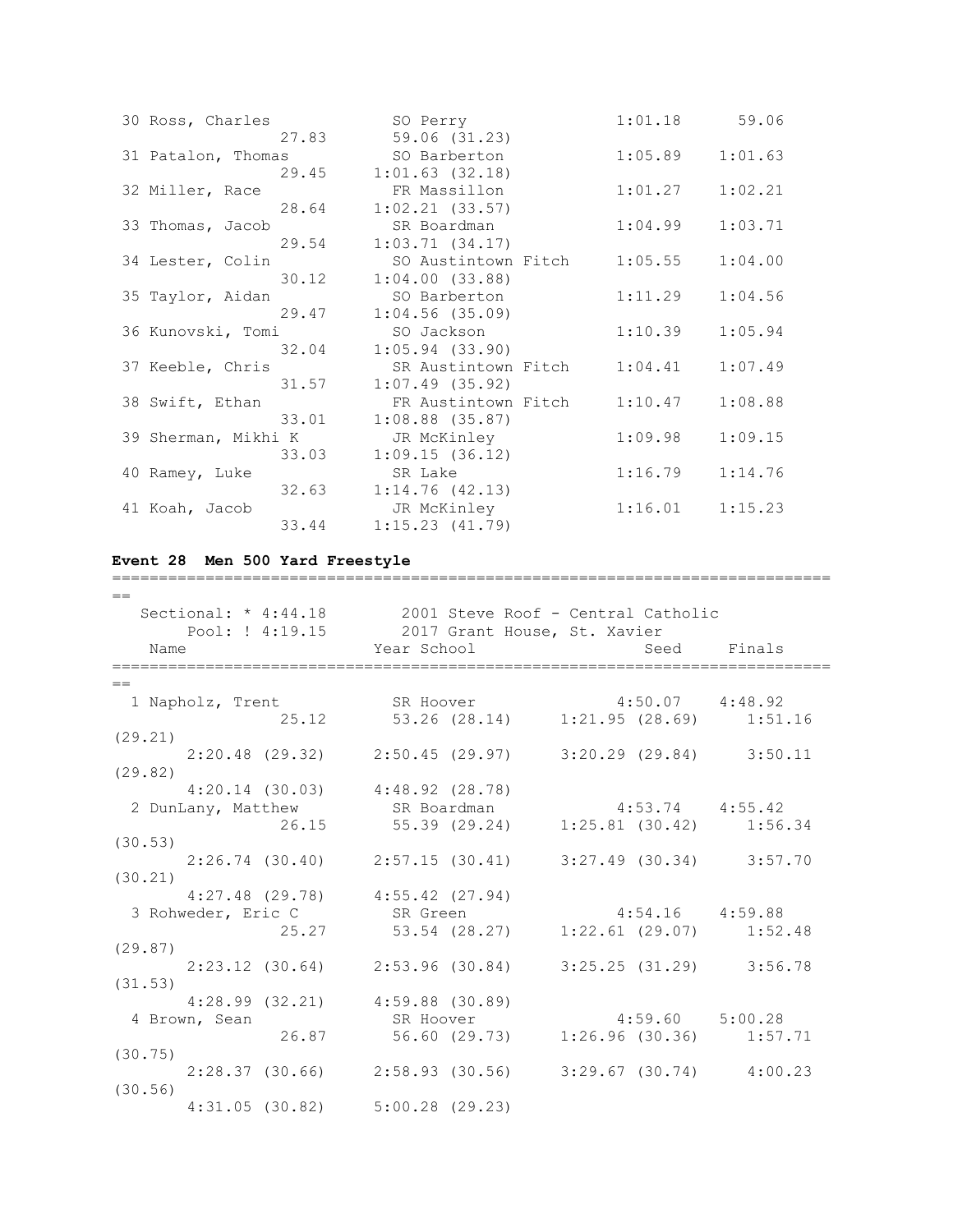|                    |  |                                         |  | 5 DunLany, Ethan FR Boardman 5:07.90 5:00.64<br>26.83 56.41 (29.58) 1:26.68 (30.27) 1:56.44                                        |  |  |
|--------------------|--|-----------------------------------------|--|------------------------------------------------------------------------------------------------------------------------------------|--|--|
| (29.76)            |  |                                         |  |                                                                                                                                    |  |  |
|                    |  |                                         |  | $2:26.83$ (30.39) $2:57.98$ (31.15) $3:29.08$ (31.10) $4:00.62$                                                                    |  |  |
| (31.54)            |  |                                         |  |                                                                                                                                    |  |  |
|                    |  | $4:31.52$ (30.90) $5:00.64$ (29.12)     |  |                                                                                                                                    |  |  |
|                    |  |                                         |  |                                                                                                                                    |  |  |
|                    |  |                                         |  | 6 Doerrer, Parker J<br>26.44 55.43 (28.99) 1:25.64 (30.21) 1:56.98                                                                 |  |  |
|                    |  |                                         |  |                                                                                                                                    |  |  |
| (31.34)            |  |                                         |  |                                                                                                                                    |  |  |
|                    |  |                                         |  | 2:28.18 (31.20) 2:59.76 (31.58) 3:31.69 (31.93) 4:02.45                                                                            |  |  |
| (30.76)            |  |                                         |  |                                                                                                                                    |  |  |
|                    |  | 4:31.95 (29.50) 5:01.78 (29.83)         |  |                                                                                                                                    |  |  |
|                    |  |                                         |  |                                                                                                                                    |  |  |
|                    |  |                                         |  | 4:31.95 (29.50) 5:01.78 (29.83)<br>7 Cailor, Carter 50 Boardman 5:13.57 5:05.62<br>26.79 56.82 (30.03) 1:27.84 (31.02) 1:59.07     |  |  |
| (31.23)            |  |                                         |  |                                                                                                                                    |  |  |
|                    |  |                                         |  | $2:30.33$ (31.26) $3:01.61$ (31.28) $3:33.74$ (32.13) $4:04.84$                                                                    |  |  |
| (31.10)            |  |                                         |  |                                                                                                                                    |  |  |
|                    |  |                                         |  | 4:35.56 (30.72) 5:05.62 (30.06)<br>8 Ferrante, Christian JR Jackson 5:13.57 5:07.13<br>26.77 56.26 (29.49) 1:26.82 (30.56) 1:57.83 |  |  |
|                    |  |                                         |  |                                                                                                                                    |  |  |
|                    |  |                                         |  |                                                                                                                                    |  |  |
| (31.01)            |  |                                         |  |                                                                                                                                    |  |  |
|                    |  |                                         |  | $2:28.99$ (31.16) 3:00.66 (31.67) 3:32.41 (31.75) 4:04.43                                                                          |  |  |
|                    |  |                                         |  |                                                                                                                                    |  |  |
| (32.02)            |  |                                         |  |                                                                                                                                    |  |  |
|                    |  | $4:36.37$ $(31.94)$ $5:07.13$ $(30.76)$ |  |                                                                                                                                    |  |  |
|                    |  |                                         |  |                                                                                                                                    |  |  |
|                    |  |                                         |  |                                                                                                                                    |  |  |
| (30.94)            |  |                                         |  |                                                                                                                                    |  |  |
|                    |  |                                         |  | $2:31.42$ (31.60) $3:02.93$ (31.51) $3:34.38$ (31.45) $4:05.97$                                                                    |  |  |
| (31.59)            |  |                                         |  |                                                                                                                                    |  |  |
|                    |  |                                         |  | 4:37.52 (31.55) 5:08.96 (31.44)<br>10 Springer, Cody A a JR Perry 5:22.63 5:13.28<br>27.01 56.91 (29.90) 1:27.89 (30.98) 1:59.40   |  |  |
|                    |  |                                         |  |                                                                                                                                    |  |  |
|                    |  |                                         |  |                                                                                                                                    |  |  |
| (31.51)            |  |                                         |  |                                                                                                                                    |  |  |
|                    |  |                                         |  | 2:31.50 (32.10) 3:03.87 (32.37) 3:37.03 (33.16) 4:09.47                                                                            |  |  |
| (32.44)            |  |                                         |  |                                                                                                                                    |  |  |
|                    |  |                                         |  |                                                                                                                                    |  |  |
|                    |  | 11 Hastings, Daniel SO Jackson          |  |                                                                                                                                    |  |  |
|                    |  |                                         |  | 4:42.74 (33.27) 5:13.28 (30.54)<br>so Jackson 5:30.68 5:18.99<br>27.64 58.19 (30.55) 1:30.17 (31.98) 2:02.56                       |  |  |
| (32.39)            |  |                                         |  |                                                                                                                                    |  |  |
|                    |  |                                         |  | 2:35.01 (32.45) 3:07.77 (32.76) 3:40.64 (32.87) 4:14.03                                                                            |  |  |
|                    |  |                                         |  |                                                                                                                                    |  |  |
| (33.39)            |  |                                         |  |                                                                                                                                    |  |  |
|                    |  | $4:47.40$ (33.37) $5:18.99$ (31.59)     |  |                                                                                                                                    |  |  |
| 12 Hoch, Christian |  |                                         |  | 1.32.49 JR Lake 5:28.62 5:20.50<br>28.49 59.86 (31.37) 1:32.43 (32.57) 2:05.27                                                     |  |  |
|                    |  |                                         |  |                                                                                                                                    |  |  |
| (32.84)            |  |                                         |  |                                                                                                                                    |  |  |
|                    |  |                                         |  | $2:38.52$ (33.25) $3:11.54$ (33.02) $3:44.39$ (32.85) $4:17.41$                                                                    |  |  |
| (33.02)            |  |                                         |  |                                                                                                                                    |  |  |
|                    |  |                                         |  |                                                                                                                                    |  |  |
|                    |  |                                         |  |                                                                                                                                    |  |  |
|                    |  |                                         |  | 4:49.87 (32.46) 5:20.50 (30.63)<br>13 McCloskey, Randy 5:36.00 5:22.40<br>27.66 58.85 (31.19) 1:31.28 (32.43) 2:04.67              |  |  |
| (33.39)            |  |                                         |  |                                                                                                                                    |  |  |
|                    |  |                                         |  | 2:37.87 (33.20) 3:10.76 (32.89) 3:43.84 (33.08) 4:17.44                                                                            |  |  |
| (33.60)            |  |                                         |  |                                                                                                                                    |  |  |
|                    |  | $4:51.35$ (33.91) $5:22.40$ (31.05)     |  |                                                                                                                                    |  |  |
|                    |  |                                         |  |                                                                                                                                    |  |  |
|                    |  |                                         |  | 14 Locke, Taylor 58.61 (30.98) 5:25.13 5:23.73<br>27.63 58.61 (30.98) 1:30.69 (32.08) 2:03.41                                      |  |  |
| (32.72)            |  |                                         |  |                                                                                                                                    |  |  |
|                    |  |                                         |  |                                                                                                                                    |  |  |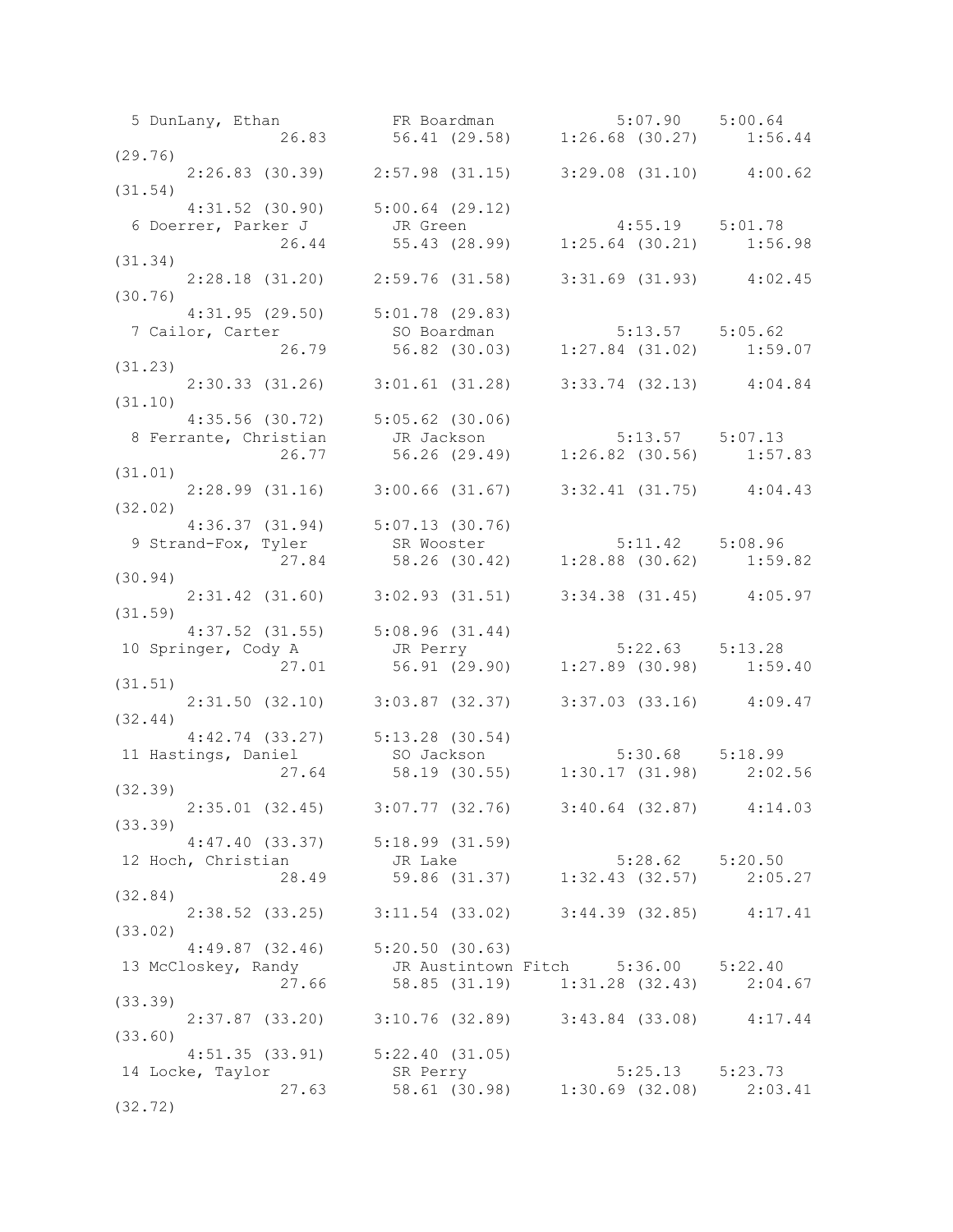|         |                 | 2:36.41 (33.00) 3:09.81 (33.40) 3:43.25 (33.44) 4:16.76                                                                          |  |
|---------|-----------------|----------------------------------------------------------------------------------------------------------------------------------|--|
| (33.51) |                 |                                                                                                                                  |  |
|         |                 | 4:50.96 (34.20) 5:23.73 (32.77)                                                                                                  |  |
|         |                 | 15 Collins, Chris FR Jackson<br>28.20 59.69 (31.49) 1:32.47 (32.78) 2:05.23                                                      |  |
|         |                 |                                                                                                                                  |  |
| (32.76) |                 |                                                                                                                                  |  |
|         |                 | 2:38.29 (33.06) 3:11.84 (33.55) 3:45.55 (33.71) 4:19.73                                                                          |  |
| (34.18) |                 |                                                                                                                                  |  |
|         |                 | 4:53.02 (33.29) 5:24.71 (31.69)                                                                                                  |  |
|         |                 |                                                                                                                                  |  |
|         |                 | 4:53.02 (33.29) 5:24.71 (31.09)<br>16 Beasley, Bryan J so Green 5:38.81 5:29.48<br>28.29 1:01.34 (33.05) 1:35.05 (33.71) 2:08.18 |  |
| (33.13) |                 |                                                                                                                                  |  |
|         |                 | $2:41.98$ (33.80) $3:16.05$ (34.07) $3:49.73$ (33.68) $4:23.96$                                                                  |  |
| (34.23) |                 |                                                                                                                                  |  |
|         |                 |                                                                                                                                  |  |
|         |                 |                                                                                                                                  |  |
|         |                 | 4:57.88 (33.92) 5:29.48 (31.60)<br>17 Reich, Spencer JR GlenOak 5:49.42 5:32.94<br>27.83 59.37 (31.54) 1:32.13 (32.76) 2:05.99   |  |
|         |                 |                                                                                                                                  |  |
| (33.86) |                 |                                                                                                                                  |  |
|         |                 | $2:39.67$ (33.68) $3:14.01$ (34.34) $3:48.74$ (34.73) $4:24.11$                                                                  |  |
| (35.37) |                 |                                                                                                                                  |  |
|         |                 |                                                                                                                                  |  |
|         |                 |                                                                                                                                  |  |
|         |                 | 4:59.38 (35.27) 5:32.94 (33.56)<br>18 Vasko, Steven SR Boardman 5:48.48 5:35.04<br>28.11 1:00.14 (32.03) 1:32.59 (32.45) 2:06.07 |  |
| (33.48) |                 |                                                                                                                                  |  |
|         |                 | $2:39.89$ (33.82) $3:14.18$ (34.29) $3:49.00$ (34.82) $4:25.65$                                                                  |  |
| (36.65) |                 |                                                                                                                                  |  |
|         |                 | 5:00.86 (35.21) 5:35.04 (34.18)<br>19 Culp, RJ ER Jackson 5:50.82 5:41.69<br>30.50 1:04.17 (33.67) 1:38.72 (34.55) 2:13.56       |  |
|         |                 |                                                                                                                                  |  |
|         |                 |                                                                                                                                  |  |
| (34.84) |                 |                                                                                                                                  |  |
|         |                 | $2:48.46$ (34.90) $3:23.44$ (34.98) $3:58.34$ (34.90) $4:33.34$                                                                  |  |
| (35.00) |                 |                                                                                                                                  |  |
|         |                 |                                                                                                                                  |  |
|         |                 |                                                                                                                                  |  |
|         | 20 Houk, Corder | 5:07.97 (34.63) 5:41.69 (33.72)<br>20 Houk, Corder so GlenOak 5:57.49 5:48.66<br>30.83 1:06.03 (35.20) 1:42.71 (36.68) 2:18.89   |  |
|         |                 |                                                                                                                                  |  |
| (36.18) |                 |                                                                                                                                  |  |
|         |                 | $2:55.46$ (36.57) 3:31.39 (35.93) 4:06.79 (35.40) 4:42.20                                                                        |  |
| (35.41) |                 |                                                                                                                                  |  |
|         |                 | $5:16.65$ (34.45) $5:48.66$ (32.01)                                                                                              |  |
|         |                 | 21 Harms, Jacob FR GlenOak 6:14.68 5:48.85<br>29.91 1:04.01 (34.10) 1:39.59 (35.58) 2:15.32                                      |  |
|         |                 |                                                                                                                                  |  |
| (35.73) |                 |                                                                                                                                  |  |
|         |                 | $2:50.98$ (35.66) $3:27.01$ (36.03) $4:03.63$ (36.62) $4:40.22$                                                                  |  |
| (36.59) |                 |                                                                                                                                  |  |
|         |                 | $5:14.95$ (34.73) $5:48.85$ (33.90)                                                                                              |  |
|         |                 | 22 Duong, Pierce V<br>28.97 1:00.71 (31.74) 1:34.54 (33.83) 2:09.71                                                              |  |
|         |                 |                                                                                                                                  |  |
| (35.17) |                 |                                                                                                                                  |  |
|         |                 | $2:45.94$ (36.23) $3:23.07$ (37.13) $4:00.81$ (37.74) $4:38.10$                                                                  |  |
| (37.29) |                 |                                                                                                                                  |  |
|         |                 | $5:15.12$ (37.02) $5:50.94$ (35.82)                                                                                              |  |
|         |                 |                                                                                                                                  |  |
|         |                 | 23 Snider, Eric M<br>30.61 FR Wooster 5:53.89 5:51.53<br>30.61 1:05.69 (35.08) 1:41.68 (35.99) 2:18.51                           |  |
|         |                 |                                                                                                                                  |  |
| (36.83) |                 |                                                                                                                                  |  |
|         |                 | $2:55.10$ (36.59) $3:31.77$ (36.67) $4:07.51$ (35.74) $4:43.06$                                                                  |  |
| (35.55) |                 |                                                                                                                                  |  |
|         |                 | $5:17.90$ $(34.84)$ $5:51.53$ $(33.63)$                                                                                          |  |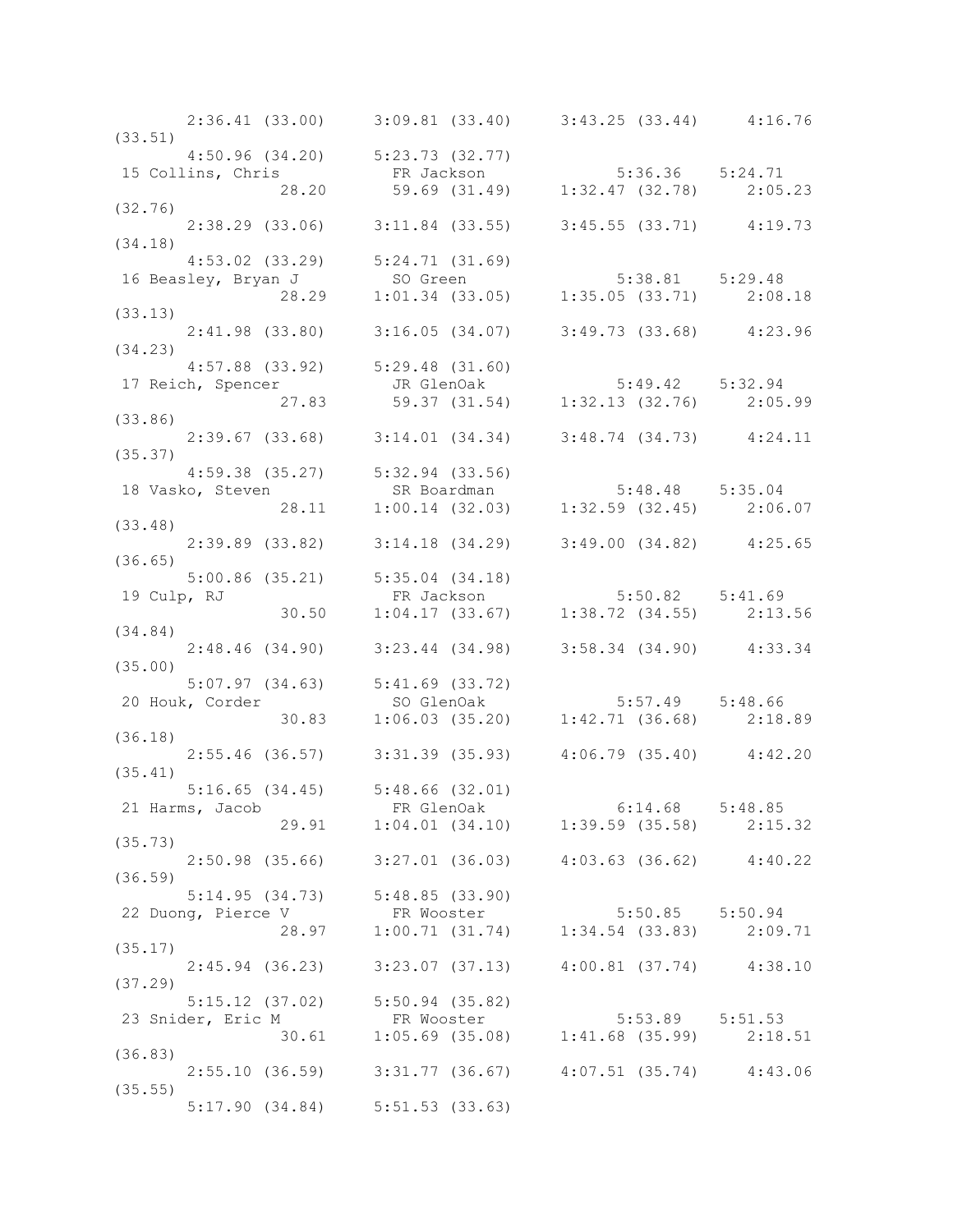24 White, Bryan J SR Green 6:17.99 5:53.16 30.16 1:04.35 (34.19) 1:39.61 (35.26) 2:14.19 (34.58) 2:49.98 (35.79) 3:26.08 (36.10) 4:03.09 (37.01) 4:39.92 (36.83) 5:16.61 (36.69) 5:53.16 (36.55) 25 Lipster, Greg SR GlenOak 5:56.80 6:02.46 30.43 1:05.73 (35.30) 1:42.35 (36.62) 2:20.32 (37.97) 2:58.02 (37.70) 3:35.31 (37.29) 4:13.74 (38.43) 4:52.88 (39.14) 5:28.56 (35.68) 6:02.46 (33.90) 26 Mariani, Dominic SO Perry 6:13.92 6:05.10 30.49 1:06.38 (35.89) 1:43.20 (36.82) 2:21.14 (37.94) 2:59.04 (37.90) 3:35.84 (36.80) 4:14.01 (38.17) 4:51.89 (37.88) 5:30.24 (38.35) 6:05.10 (34.86) 27 Carter, Noah FR Lake 6:31.91 6:44.85 35.24 1:15.06 (39.82) 1:56.46 (41.40) 2:38.40 (41.94) 3:20.11 (41.71) 4:01.89 (41.78) 4:43.91 (42.02) 5:25.15 (41.24) 6:05.52 (40.37) 6:44.85 (39.33) 28 Mosholder, David JR Austintown Fitch NT 7:17.39 36.97 1:19.75 (42.78) 2:03.56 (43.81) 2:48.85 (45.29) 3:31.32 (42.47) 4:17.01 (45.69) 5:00.51 (43.50) 5:49.41 (48.90) 6:36.95 (47.54) 7:17.39 (40.44) -- Fearon, Riley SR Wooster 6:24.08 DQ

#### **Event 29 Men 200 Yard Freestyle Relay**

== Sectional: \* 1:26.86 2018 North Canton Hoover W Schneider, K Helmuth, V Stevens, N Mullens Pool: ! 1:20.79 2010 Ouachita Baptist University School School Seed Finals ============================================================================= == 1 North Canton Hoover 'A' 1:23.03 1:27.70 1) Lochridge, Mack A JR 2) Napholz, Trent SR 3) Evans, Jim SR 4) Mitchell, Jake SR 22.01 44.12 (22.11) 1:06.11 (21.99) 1:27.70 (21.59) 2 Wooster High School Generals 'A' 1:28.04 1:28.84 1) Ward, Kyle S SR 2) Boucher, Jaden B JR 3) Glasgow, Andrew W SO 4) Matthew, Thomas C SR 22.56 44.50 (21.94) 1:07.77 (23.27) 1:28.84  $(21.07)$ <br>3 GlenOak 'A' 3 GlenOak 'A' 1:29.97 1:29.14 1) Knoch, Braden SR 2) Maurer, Blayne FR 3) Studer, Layne FR 4) Chenault, Hershel SR 21.97 45.41 (23.44) 1:07.86 (22.45) 1:29.14 (21.28) 4 Boardman Swim Team 'A' 1:29.33 1:30.90

=============================================================================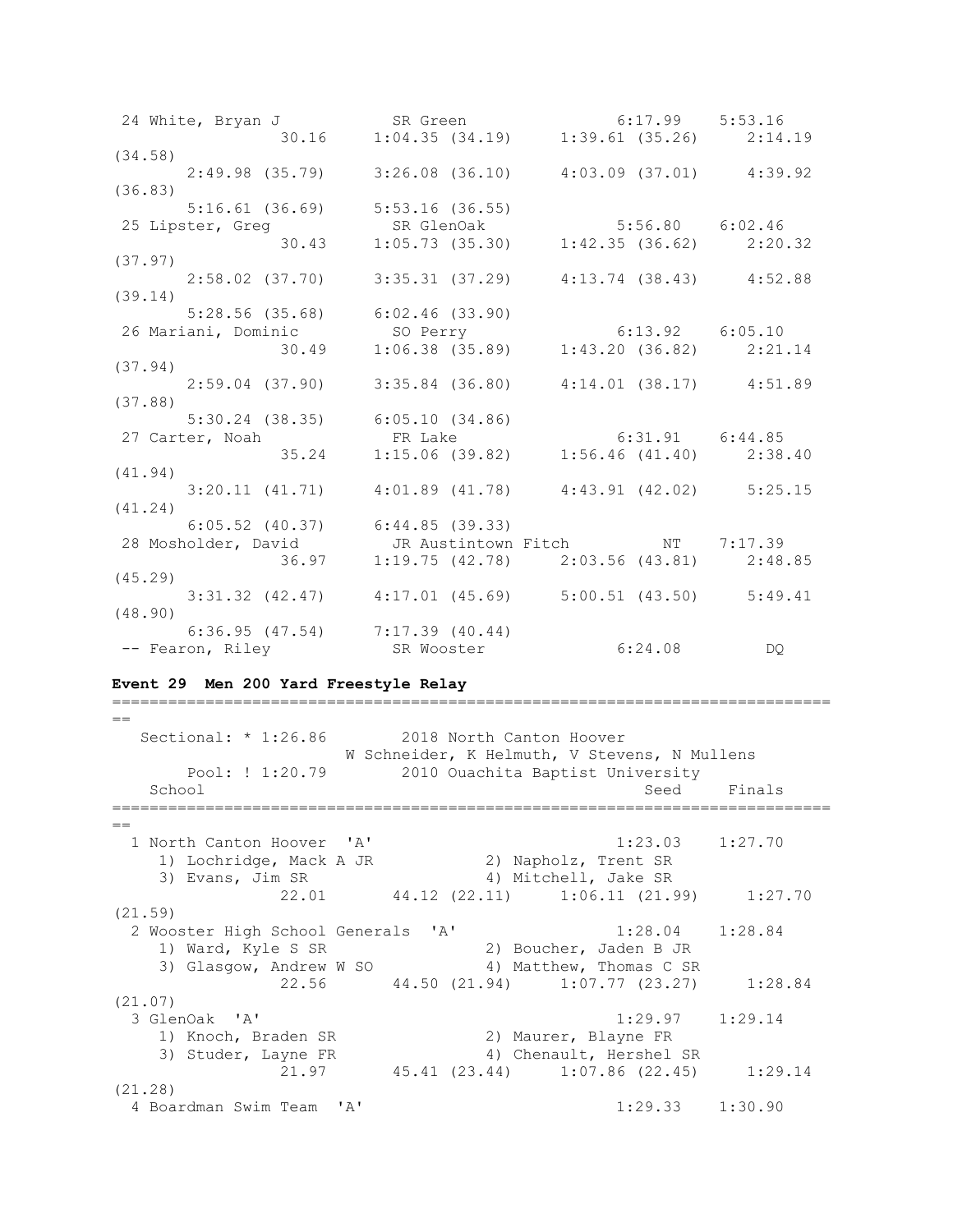1) Flatley, River SR 2) Cailor, Carter SO 3) Mascola, Siman JR 4) Stackpole, Jordan SR 22.31 45.85 (23.54) 1:08.25 (22.40) 1:30.90 (22.65) 5 Green High School 'A' 1:32.58 1:32.72 1) Renninger, Blake G SR 2) Byers, Nate JR 3) Sumption, Riley J FR 4) Fearigo, Andrew M JR 23.86 47.03 (23.17) 1:10.32 (23.29) 1:32.72 (22.40) 6 Uniontown Lake 'A' 1:40.09 1:37.57 1) Harlock, Derek SO 2) Hoch, Christian JR 3) Walker, Ty JR 4) Carney, Chris SO 23.38 48.70 (25.32) 1:13.92 (25.22) 1:37.57 (23.65) 7 Massillon High School 'A' 1:41.02 1:39.12 1) Hamid, Xavier FR 2) Haines, Magnus JR 3) Edwards, Andrew JR 4) McGuire, Fynn SR 24.38 48.66 (24.28) 1:15.62 (26.96) 1:39.12 (23.50) 8 Massillon Perry High School 'A' 1:43.63 1:40.42 1) Springer, Cody A JR 2) Karn, Pearson S SO 3) Bracken, Noah SO 4) Ulrich, Ethan B SR 24.67 50.39 (25.72) 1:16.01 (25.62) 1:40.42 (24.41) 9 Massillon Jackson 'A' 1:33.75 1:40.55 1) Hastings, Daniel SO 2) Ferrante, Christian JR 3) Webster, Logan SR 4) Weinland, Jonah JR 24.87 49.62 (24.75) 1:16.32 (26.70) 1:40.55 (24.23) 10 Canton McKinley 'A' 1:48.58 1:43.12 1) Baron, Maurice SR 2) Welden, Adam M JR 3) Sharp, Jacob R FR 4) Blythe, Emmanuel T JR 24.97 48.95 (23.98) 1:18.19 (29.24) 1:43.12 (24.93) 11 Austintown Fitch Swim and Dive 'A' 1:40.50 1:45.43 1) Hughes, Joey SO 2) Ferrante, William SO 3) Stevens, CJ JR 4) Coleman, Patrick SR 27.46 54.35 (26.89) 1:20.56 (26.21) 1:45.43

```
(24.87)
```
#### **Event 30 Men 100 Yard Backstroke**

=============================================================================  $=$  Sectional: \* 49.88 2020 Christopher O'Connor, Hoover Pool: ! 46.28 2019 Carson Foster, Cinci St. Xavier Name Seed Finals (Name Seed Finals ============================================================================= == 1 O'Connor, Christopher SR Hoover 47.78 49.88\* 24.17 49.88 (25.71) 2 Neuman, Aiden JR Jackson 51.73 52.89 25.52 52.89 (27.37) 3 Renninger, Blake G SR Green 56.41 54.94 26.63 54.94 (28.31) 4 Lawrence, Jake JR Austintown Fitch 53.80 55.71 26.18 55.71 (29.53) 5 Flatley, River SR Boardman 54.96 55.77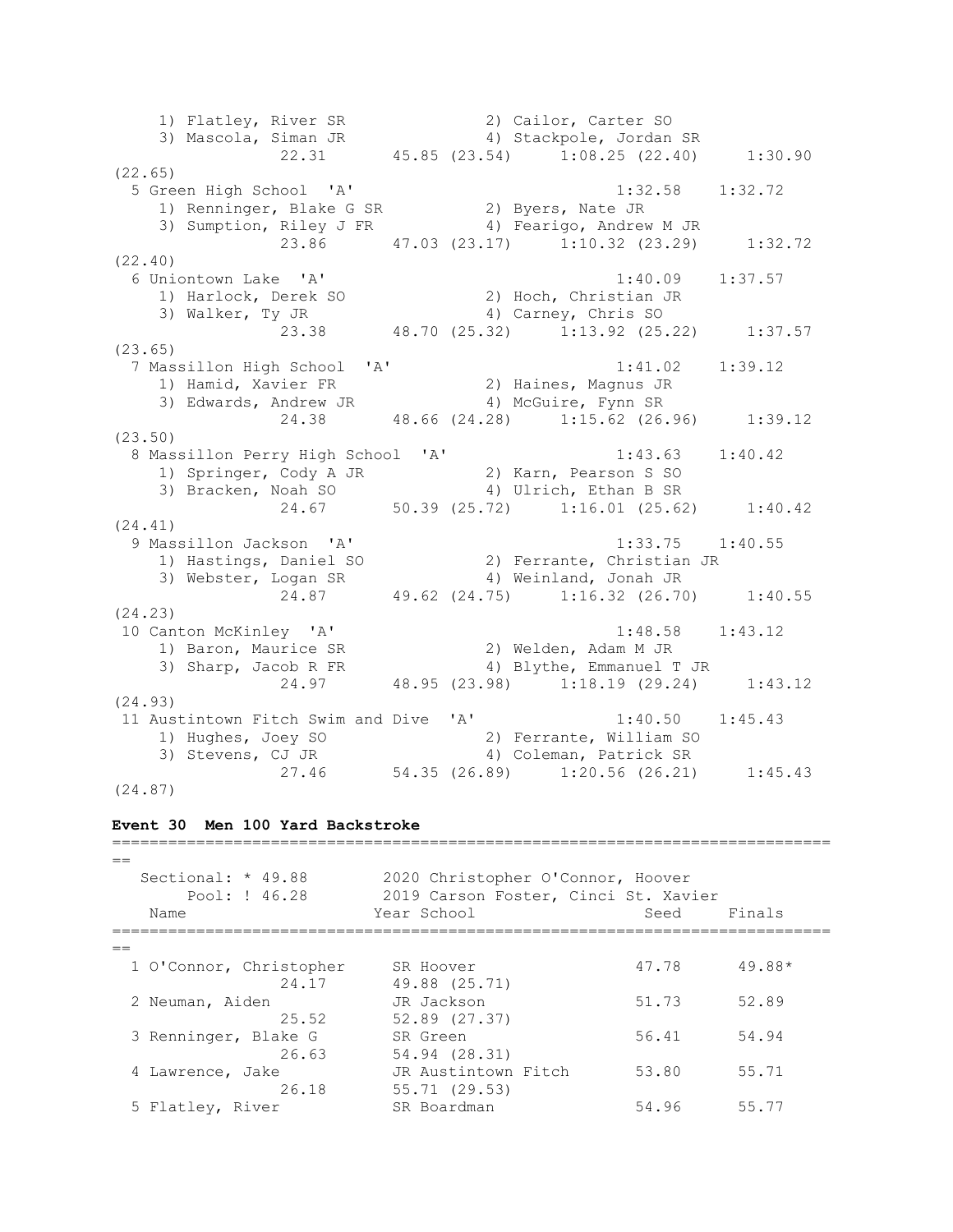| 26.70                      | 55.77 (29.07)       |         |         |
|----------------------------|---------------------|---------|---------|
| 6 Budd, Noah W             | SO Green            | 59.05   | 56.91   |
| 27.50                      | 56.91(29.41)        |         |         |
| 7 Evans, John              | SR Hoover           | 58.50   | 57.08   |
| 27.63                      | 57.08 (29.45)       |         |         |
| 8 Muhlenkamp, Jonas        | JR Hoover           | 56.65   | 57.15   |
| 27.80                      | 57.15(29.35)        |         |         |
| 9 Haines, Jaden            | JR Jackson          | 57.07   | 57.69   |
| 27.63                      | 57.69 (30.06)       |         |         |
| 10 Monnard, Tristan J      | SR Perry            | 1:01.45 | 58.29   |
| 27.93                      | 58.29 (30.36)       |         |         |
| 11 Harlock, Derek          | SO Lake             | 1:01.01 | 58.96   |
| 28.30                      | 58.96 (30.66)       |         |         |
|                            | SO Boardman         | 1:01.76 | 59.51   |
| 12 Cailor, Carter<br>29.16 |                     |         |         |
|                            | 59.51 (30.35)       |         |         |
| 13 Hamid, Xavier           | FR Massillon        | 1:04.57 | 1:00.50 |
| 28.28                      | 1:00.50(32.22)      |         |         |
| 14 Shroyer, Nick F         | JR Green            | 1:01.54 | 1:00.54 |
| 29.36                      | $1:00.54$ (31.18)   |         |         |
| 15 Yocum, Justin           | SO Boardman         | 1:01.95 | 1:01.24 |
| 29.61                      | $1:01.24$ $(31.63)$ |         |         |
| 16 Dusman, Andrew          | SO Lake             | 1:06.22 | 1:01.49 |
| 29.55                      | 1:01.49(31.94)      |         |         |
| 17 Sawtell, Brady          | JR Hoover           | 1:04.59 | 1:02.12 |
| 30.05                      | $1:02.12$ (32.07)   |         |         |
| 18 Konstantacos, Vasilios  | SR Green            | 1:05.61 | 1:03.59 |
| 30.05                      | $1:03.59$ (33.54)   |         |         |
| 19 Miles, Ryan T           | JR Wooster          | 1:05.65 | 1:04.68 |
| 31.97                      | $1:04.68$ (32.71)   |         |         |
| 20 Parker, Liam            | SO Boardman         | 1:08.75 | 1:06.14 |
| 31.46                      | 1:06.14(34.68)      |         |         |
| 21 Guist, Tanner           | SO GlenOak          | 1:08.98 | 1:07.60 |
| 33.04                      | $1:07.60$ (34.56)   |         |         |
| 22 Lord-Fry, Max           | SO Perry            | 1:09.56 | 1:08.68 |
| 35.00                      | $1:08.68$ (33.68)   |         |         |
| 23 Ulrich, Ethan B         | SR Perry            | 1:10.50 | 1:09.45 |
| 33.00                      | 1:09.45(36.45)      |         |         |
| 24 Adams, Quentin          | SO GlenOak          | 1:11.72 | 1:11.27 |
| 34.68                      | $1:11.27$ (36.59)   |         |         |
| 25 Pennell, Jared T        | SO Wooster          | 1:15.28 | 1:14.29 |
| 35.46                      | $1:14.29$ (38.83)   |         |         |
| 26 Sharp, Jacob R          | FR McKinley         | 1:21.57 | 1:16.88 |
| 36.84                      | $1:16.88$ $(40.04)$ |         |         |
|                            |                     | 1:19.64 |         |
| 27 Weaver, Mitch           | JR GlenOak          |         | 1:17.58 |
| 37.68                      | $1:17.58$ (39.90)   |         |         |
| 28 Stevens, CJ             | JR Austintown Fitch | 1:20.95 | 1:17.74 |
| 37.95                      | $1:17.74$ (39.79)   |         |         |
| 29 Lozier-Smith, Cameron   | JR Austintown Fitch | 1:27.39 | 1:18.38 |
| 36.79                      | 1:18.38(41.59)      |         |         |
| 30 Scibetta, Dominic       | FR Jackson          | 1:21.18 | 1:19.23 |
| 39.07                      | 1:19.23(40.16)      |         |         |
| 31 Ramey, Luke             | SR Lake             | 1:23.10 | 1:23.49 |
| 39.00                      | $1:23.49$ $(44.49)$ |         |         |
| 32 Shanklin, Justin        | SO Massillon        | 1:27.77 | 1:29.43 |
| 33 Mendez-Tirado, Chris    | FR Austintown Fitch | 2:03.14 | 1:49.25 |

**Event 31 Men 100 Yard Breaststroke**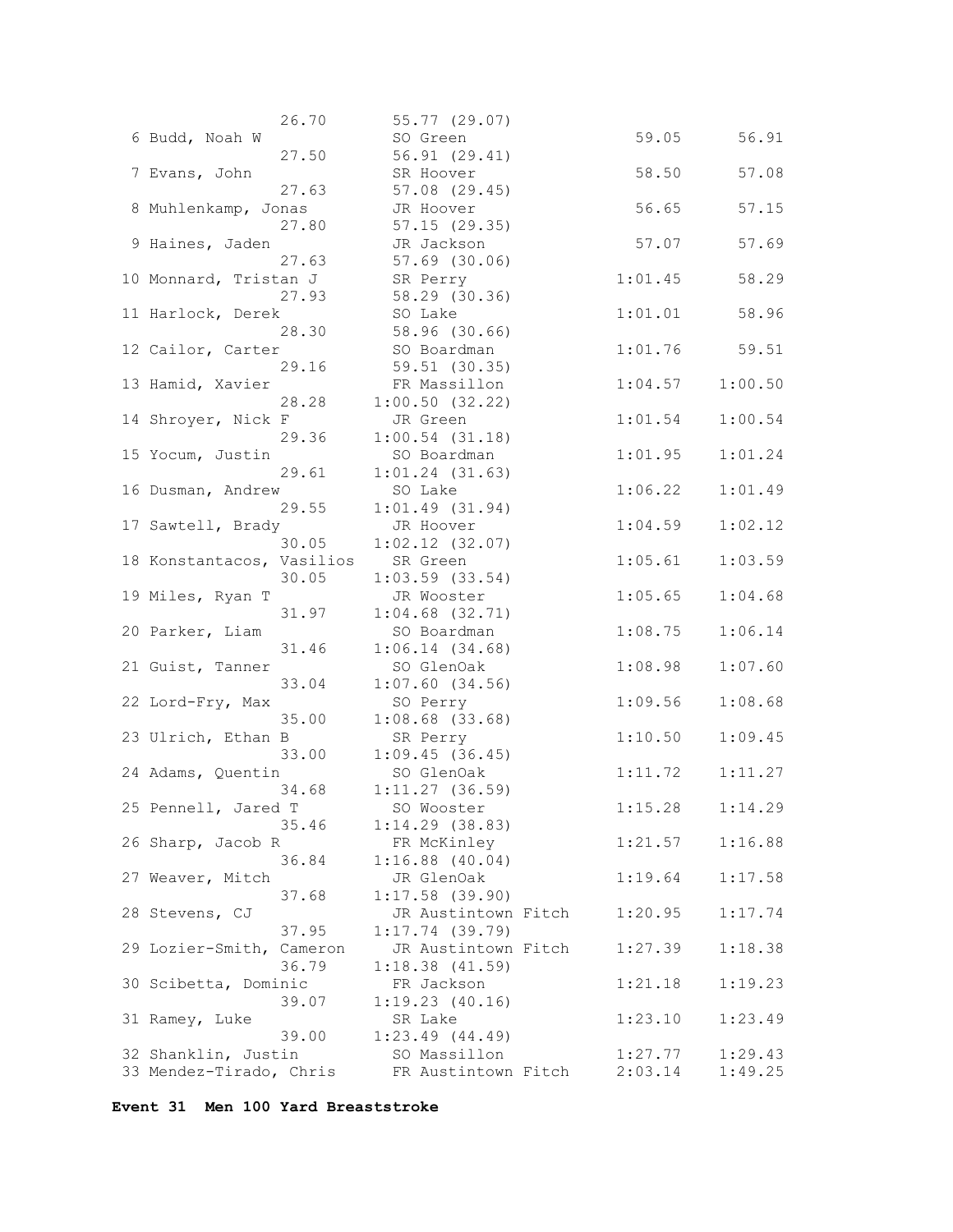|      | ===================       |                                                 |         |         |
|------|---------------------------|-------------------------------------------------|---------|---------|
|      |                           |                                                 |         |         |
|      |                           | Sectional: * 58.19 2018 Andrew J Rohweder-Green |         |         |
|      |                           | Pool: ! 53.53 2019 Jake Foster, Sycamore        |         |         |
|      | Name                      | Year School                                     | Seed    | Finals  |
|      |                           |                                                 |         |         |
| $==$ |                           |                                                 |         |         |
|      | 1 Basista, Noah           | SR Boardman                                     | 57.10   | 58.84   |
|      | 28.07                     | 58.84 (30.77)                                   |         |         |
|      | 2 Helmuth, Karl           | JR Hoover                                       | 55.77   | 59.30   |
|      | 27.55                     | 59.30 (31.75)                                   |         |         |
|      | 3 Haines, Magnus          | JR Massillon                                    | 1:00.34 | 1:00.24 |
|      | 28.14                     | $1:00.24$ $(32.10)$                             |         |         |
|      |                           |                                                 | 1:03.90 | 1:02.74 |
|      | 4 Balas, Cameron<br>29.40 | SR Wooster                                      |         |         |
|      |                           | $1:02.74$ (33.34)                               |         |         |
|      | 5 Ehlers, Ryan            | SO Hoover                                       | 1:00.62 | 1:02.84 |
|      | 29.70                     | $1:02.84$ (33.14)                               |         |         |
|      | 6 Sullivan, Boston        | SO Hoover                                       | 1:05.25 | 1:03.92 |
|      | 30.36                     | $1:03.92$ (33.56)                               |         |         |
|      | 7 Mascola, Siman          | JR Boardman                                     | 1:05.60 | 1:04.31 |
|      | 30.60                     | $1:04.31$ $(33.71)$                             |         |         |
|      | 8 Carr, Caleb             | FR Green                                        | 1:06.92 | 1:04.57 |
|      | 29.32                     | $1:04.57$ (35.25)                               |         |         |
|      | 9 Lubell, Xavier A        | SR Wooster                                      | 1:07.33 | 1:04.96 |
|      | 30.51                     | 1:04.96(34.45)                                  |         |         |
|      | 10 Byers, Nate            | JR Green                                        | 1:05.46 | 1:05.73 |
|      | 30.45                     | 1:05.73(35.28)                                  |         |         |
|      | 11 Satterfield, Caleb     | FR Boardman                                     | 1:05.66 | 1:05.91 |
|      | 30.21                     | $1:05.91$ (35.70)                               |         |         |
|      | 12 Welden, Adam M         | JR McKinley                                     | 1:08.15 | 1:06.30 |
|      | 30.57                     | 1:06.30(35.73)                                  |         |         |
|      | 13 Baron, Maurice         | SR McKinley                                     | 1:07.91 | 1:06.34 |
|      | 31.03                     | 1:06.34(35.31)                                  |         |         |
|      | 14 Fast, Ethan C          | SO Green                                        | 1:12.79 | 1:06.96 |
|      | 31.09                     | 1:06.96(35.87)                                  |         |         |
|      | 15 Dungan, Cam            | FR Hoover                                       | 1:10.67 | 1:07.06 |
|      | 31.40                     | $1:07.06$ (35.66)                               |         |         |
|      | 16 Bracken, Micah D       | SR Perry                                        | 1:09.31 | 1:08.83 |
|      | 31.35                     | $1:08.83$ (37.48)                               |         |         |
|      | 17 Miller, Peyton         | FR Massillon                                    | 1:10.51 | 1:09.74 |
|      | 33.11                     | 1:09.74(36.63)                                  |         |         |
|      | 18 Boyett, Jacob          | SR GlenOak                                      | 1:13.04 | 1:10.88 |
|      | 32.66                     | $1:10.88$ (38.22)                               |         |         |
|      | 19 Behun, Jackson         | JR Boardman                                     | 1:14.94 | 1:11.71 |
|      | 34.19                     | 1:11.71(37.52)                                  |         |         |
|      | 20 Heim, Ian C            | JR Green                                        | 1:23.94 | 1:12.74 |
|      | 34.49                     | $1:12.74$ (38.25)                               |         |         |
|      | 21 Zimmerman, Ian         | SO Jackson                                      | 1:19.02 | 1:14.39 |
|      | 35.48                     | 1:14.39(38.91)                                  |         |         |
|      | 22 Ferrante, William      | SO Austintown Fitch                             | 1:14.54 | 1:14.46 |
|      | 33.56                     | $1:14.46$ (40.90)                               |         |         |
|      | 23 Webster, Logan         | SR Jackson                                      | 1:16.73 | 1:15.76 |
|      | 35.07                     | $1:15.76$ (40.69)                               |         |         |
|      | 24 Lester, Colin          | SO Austintown Fitch                             | 1:16.30 | 1:15.86 |
|      | 34.81                     | $1:15.86$ (41.05)                               |         |         |
|      | 25 Neyhart, Vincent C     | FR Wooster                                      | 1:22.14 | 1:17.56 |
|      | 36.71                     | $1:17.56$ (40.85)                               |         |         |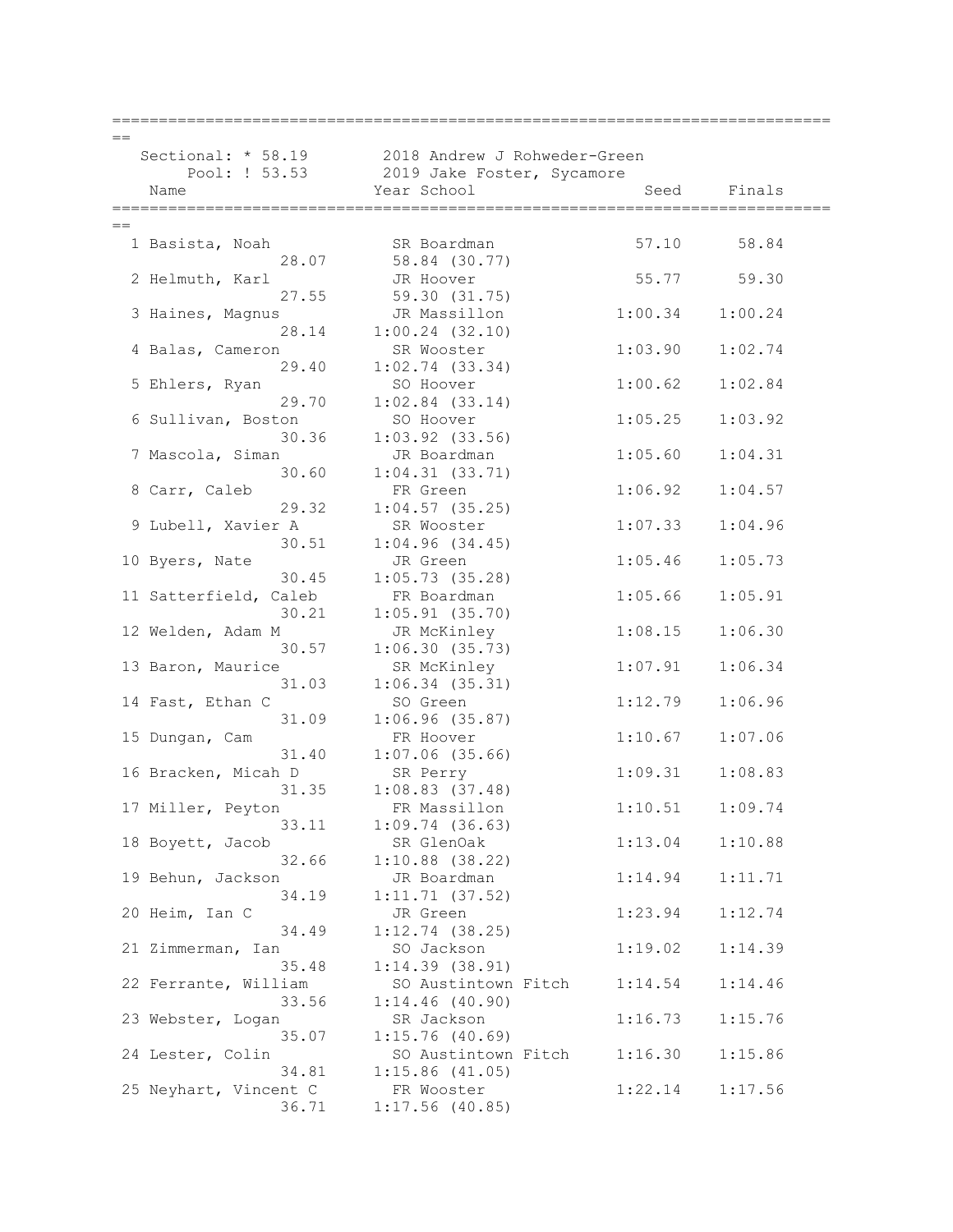| 26 Bracken, Noah      | SO Perry            | 1:19.11 | 1:18.15 |
|-----------------------|---------------------|---------|---------|
| 36.58                 | 1:18.15(41.57)      |         |         |
| 27 Weeman, David C    | FR Wooster          | 1:17.94 | 1:19.15 |
| 38.01                 | 1:19.15(41.14)      |         |         |
| 28 Parent, Beau       | FR GlenOak          | 1:23.50 | 1:20.41 |
| 37.31                 | $1:20.41$ $(43.10)$ |         |         |
| 29 Santavicca, Nick   | SR GlenOak          | 1:22.49 | 1:22.10 |
| 37.34                 | 1:22.10(44.76)      |         |         |
| 30 Marshall, Garrett  | JR Lake             | 1:22.69 | 1:22.47 |
| 37.29                 | 1:22.47(45.18)      |         |         |
| 31 Shrake, Pete       |                     |         |         |
|                       | FR Austintown Fitch | 1:33.21 | 1:37.73 |
| 43.88                 | $1:37.73$ (53.85)   |         |         |
| 32 Ardelea, Jaden     | FR GlenOak          | 1:43.27 | 1:37.99 |
| 44.50                 | $1:37.99$ $(53.49)$ |         |         |
| -- Alexander, Anthony | SR Massillon        | 1:23.88 | DQ.     |

**Event 32 Men 400 Yard Freestyle Relay**

=============================================================================  $=$ Sectional: \* 3:10.94 2018 Youngstown Boardman K Kimerer, M DunLany, N Basista, C Aulizia Pool: ! 2:55.02 2012 Kenyon College School School Seed Finals =============================================================================  $=$  1 North Canton Hoover 'A' 3:08.34 3:13.53 1) Lochridge, Mack A JR 2) Bragg, TJ SO 3) O'Connor, Christopher SR 4) Helmuth, Karl JR 23.47 49.69 (49.69) 1:12.49 (22.80) 1:37.69 (48.00) 2:00.51 (22.82) 2:25.67 (47.98) 2:48.47 (22.80) 3:13.53 (47.86) 2 Boardman Swim Team 'A' 3:13.45 3:16.46 1) Linker, Will SR 2) Stackpole, Jordan SR 3) DunLany, Matthew SR 4) Basista, Noah SR 23.90 49.78 (49.78) 1:13.67 (23.89) 1:39.97 (50.19) 2:02.76 (22.79) 2:28.90 (48.93) 2:51.54 (22.64) 3:16.46 (47.56) 3 Wooster High School Generals 'A' 3:16.67 3:16.67 1) Ward, Kyle S SR 2) Boucher, Jaden B JR 3) Glasgow, Andrew W SO 4) Matthew, Thomas C SR 23.24 48.78 (48.78) 1:12.43 (23.65) 1:39.00 (50.22) 2:03.22 (24.22) 2:30.18 (51.18) 2:52.35 (22.17) 3:16.67 (46.49) 4 Green High School 'A' 3:18.51 3:17.07 1) Doerrer, Parker J JR 2) Fearigo, Andrew M JR 3) Rohweder, Eric C SR 4) Doerrer, Mason J SR 24.15 50.07 (50.07) 1:13.62 (23.55) 1:40.58 (50.51) 2:03.71 (23.13) 2:30.09 (49.51) 2:52.49 (22.40) 3:17.07 (46.98) 5 Massillon Jackson 'A' 3:10.03 3:23.61 2) Ferrante, Christian JR 1) Neuman, Aiden JR (2) Ferrante, Christ.<br>3) Thayer, Samuel SO (4) Haines, Jaden JR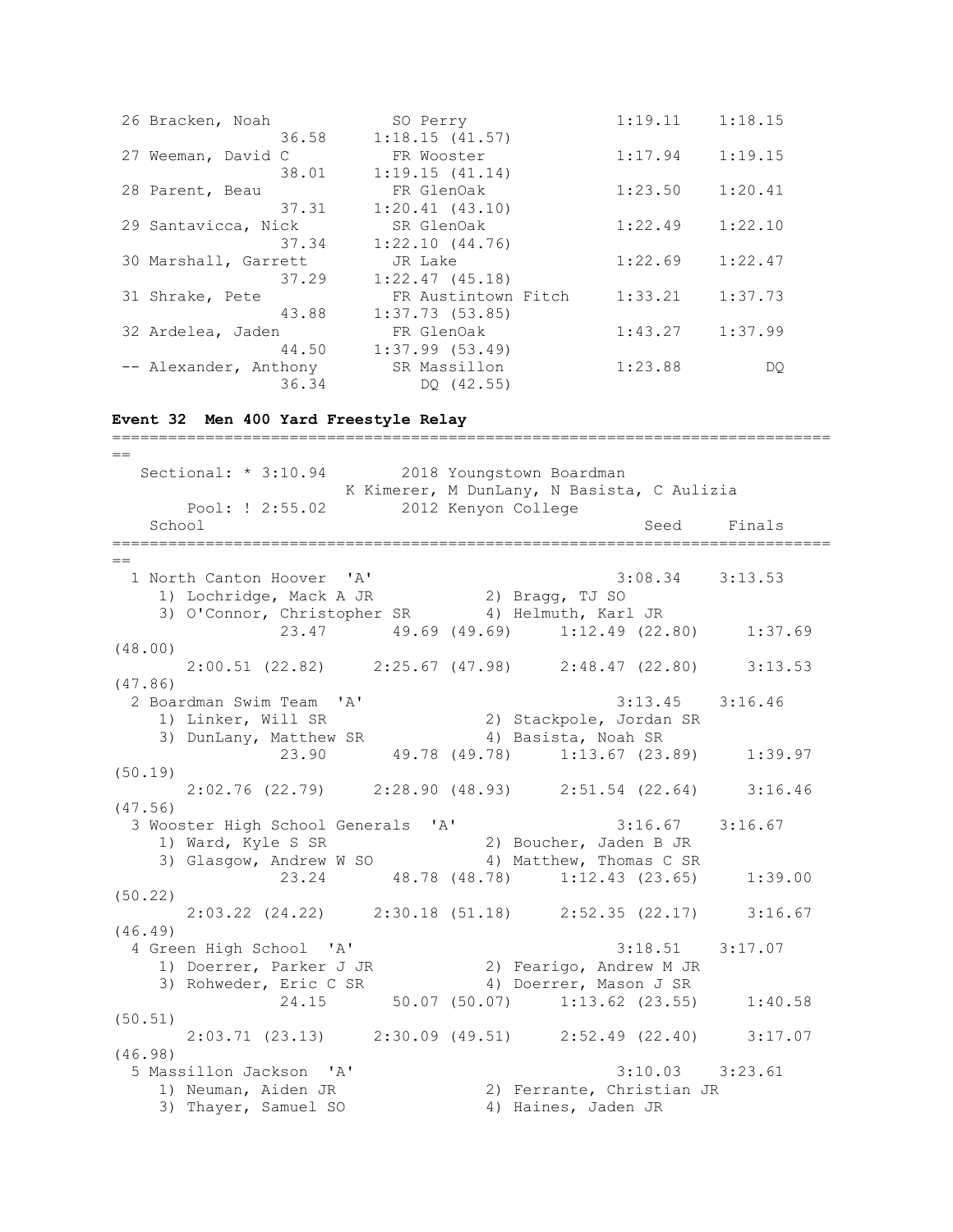23.73 48.87 (48.87) 1:14.22 (25.35) 1:42.36 (53.49) 2:05.69 (23.33) 2:32.15 (49.79) 2:56.07 (23.92) 3:23.61 (51.46) 6 GlenOak 'A' 3:25.44 3:30.18 1) Maurer, Blayne FR 2) Reich, Spencer JR 3) Studer, Layne FR 4) Chenault, Hershel SR 25.10 54.00 (54.00) 1:19.07 (25.07) 1:48.11 (54.11) 2:12.57 (24.46) 2:39.73 (51.62) 3:02.98 (23.25) 3:30.18 (50.45) 7 Massillon Perry High School 'A' 3:38.80 3:33.74 1) Tipple, Chandler SR 2) Locke, Taylor SR 3) Bracken, Micah D SR 4) Monnard, Tristan J SR 25.12 53.75 (53.75) 1:18.95 (25.20) 1:48.12 (54.37) 2:13.69 (25.57) 2:42.64 (54.52) 3:06.70 (24.06) 3:33.74 (51.10) 8 Austintown Fitch Swim and Dive 'A' 3:41.70 3:35.18 1) Direnzo, Zane JR 2) Coleman, Patrick SR 3) McCloskey, Randy JR 4) Lawrence, Jake JR  $26.15$  54.22 (54.22) 1:20.58 (26.36) 1:50.95 (56.73) 2:16.58 (25.63) 2:46.21 (55.26) 3:09.65 (23.44) 3:35.18 (48.97) 9 Uniontown Lake 'A' 3:42.57 3:35.39 1) Harlock, Derek SO 2) Hoch, Christian JR 3) Walker, Ty JR 4) Carney, Chris SO 24.68 51.44 (51.44) 1:17.72 (26.28) 1:46.50 (55.06) 2:13.37 (26.87) 2:43.86 (57.36) 3:08.37 (24.51) 3:35.39 (51.53) 10 Massillon High School 'A' 4:03.63 4:00.74 1) Miller, Race FR 2) Edwards, Zach JR 3) Miller, Peyton FR 4) Hamid, Xavier FR 29.77 1:03.58 (1:03.58) 1:31.34 (27.76) 2:03.56 (59.98) 2:32.60 (29.04) 3:05.78 (1:02.22) 3:32.02 (26.24) 4:00.74 (54.96)

Combined Team Scores - Through Event 32

| 1. North Canton Hoover            |     | 1000 2. Green High School      |
|-----------------------------------|-----|--------------------------------|
| 573.5                             |     |                                |
| 3. Boardman Swim Team             | 559 | 4. Wooster High School         |
| Generals<br>515                   |     |                                |
| 5. Massillon Jackson              | 459 | 6. Massillon Perry High School |
| 243.5                             |     |                                |
| 7. GlenOak                        | 232 | 8. Canfield High School        |
| 190                               |     |                                |
| 9. Austintown Fitch Swim and Dive |     | 176 10. Uniontown Lake         |
| 166                               |     |                                |
| 11. Massillon High School         |     | 152 12. Canton McKinley        |
| 115                               |     |                                |
| 13. Barberton High School         |     | 52 14. Louisville High School  |
| 38                                |     |                                |